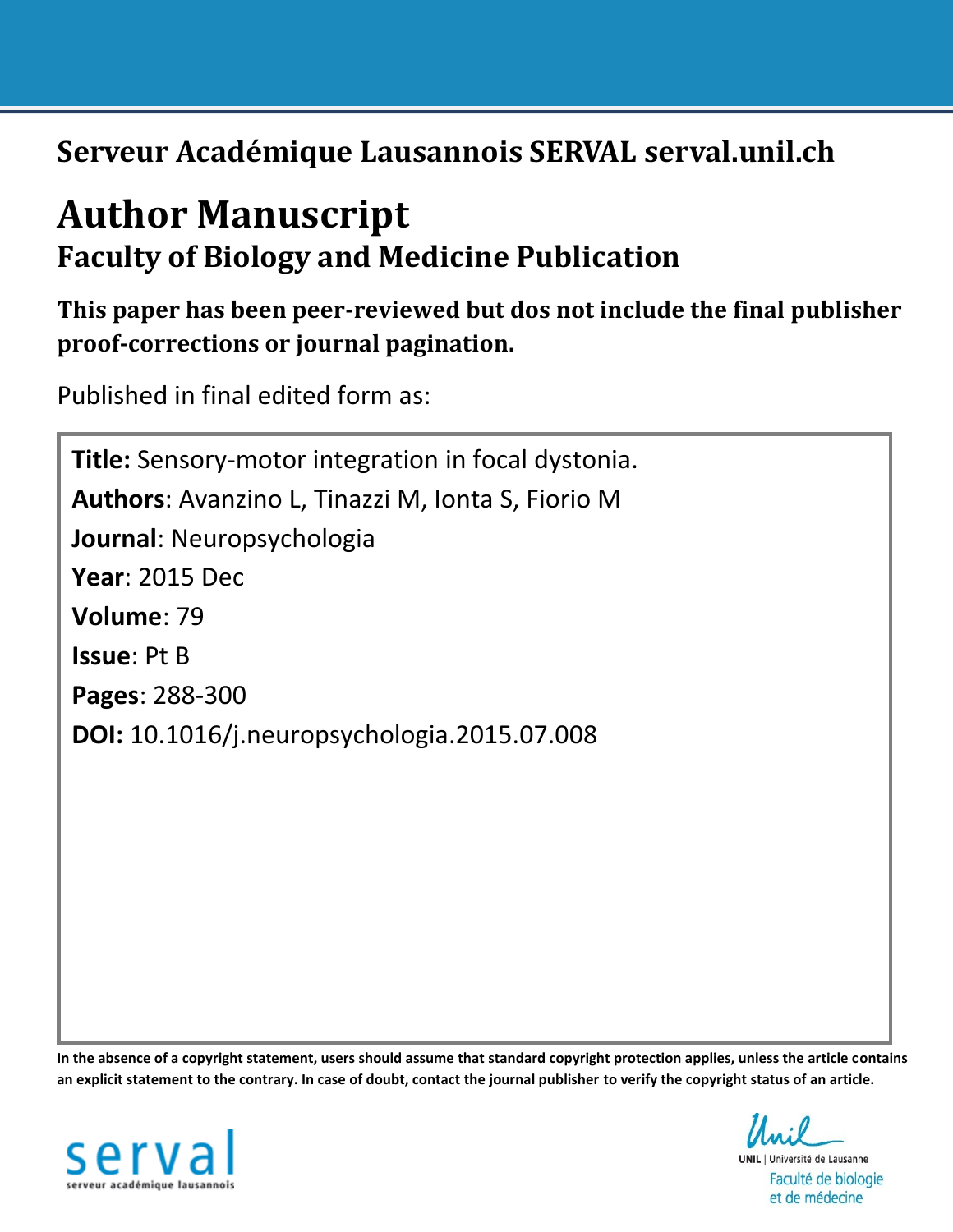| 1              | Sensory-motor integration in focal dystonia                                                                         |
|----------------|---------------------------------------------------------------------------------------------------------------------|
| $\overline{2}$ |                                                                                                                     |
| 3              | Laura Avanzino <sup>1</sup> , Michele Tinazzi <sup>2</sup> , Silvio Ionta <sup>3</sup> , Mirta Fiorio <sup>2*</sup> |
| 4              |                                                                                                                     |
| 5              | <sup>1</sup> Department of Experimental Medicine, Section of Human Physiology and Centro                            |
| 6              | Polifunzionale di Scienze Motorie, University of Genoa, 16132, Genoa, Italy.                                        |
| 7              | <sup>2</sup> Department of Neurological and Movement Sciences, University of Verona, 37131 Verona,                  |
| 8              | Italy.                                                                                                              |
| 9              | <sup>3</sup> Laboratory for Investigative Neurophysiology, Department of Radiology and Department of                |
| 10             | Clinical Neurosciences, University Hospital Center and University of Lausanne, Lausanne,                            |
| 11             | Switzerland.                                                                                                        |
| 12             |                                                                                                                     |
| 13             | <b>Corresponding Author:</b>                                                                                        |
| 14             | Dr. Mirta Fiorio, Department of Neurological and Movement Sciences, University of Verona.                           |
| 15             | Via Casorati 43, 37131 Verona, Italy.                                                                               |
| 16             | Tel: +390458425133, Fax: +390458425131, Email: mirta.fiorio@univr.it                                                |
| 17             |                                                                                                                     |
| 18             | Keywords: focal dystonia; sensory-motor integration; proprioception; transcranial magnetic                          |
| 19             | stimulation                                                                                                         |
| 20             |                                                                                                                     |
| 21             | <b>Abbreviations:</b>                                                                                               |
| 22             | $CNS =$ central nervous system; fMRI = functional magnetic resonance imaging; LAI = long-latency                    |
| 23             | afferent inhibition; $M1$ = primary motor cortex; $MEP$ = motor evoked potential; $PET$ = positron                  |
| 24             | emission tomography; PMd = dorsal premotor cortex; PMv = ventral premotor cortex; PPC =                             |
| 25             | posterior partietal cortex; $ppTMS =$ paired pulse transcranial magnetic stimulation; $rCBF =$ regional             |
| 26             | cerebral blood flow; $rTMS$ = repetitive transcranial magnetic stimulation; $SAI$ = short-latency                   |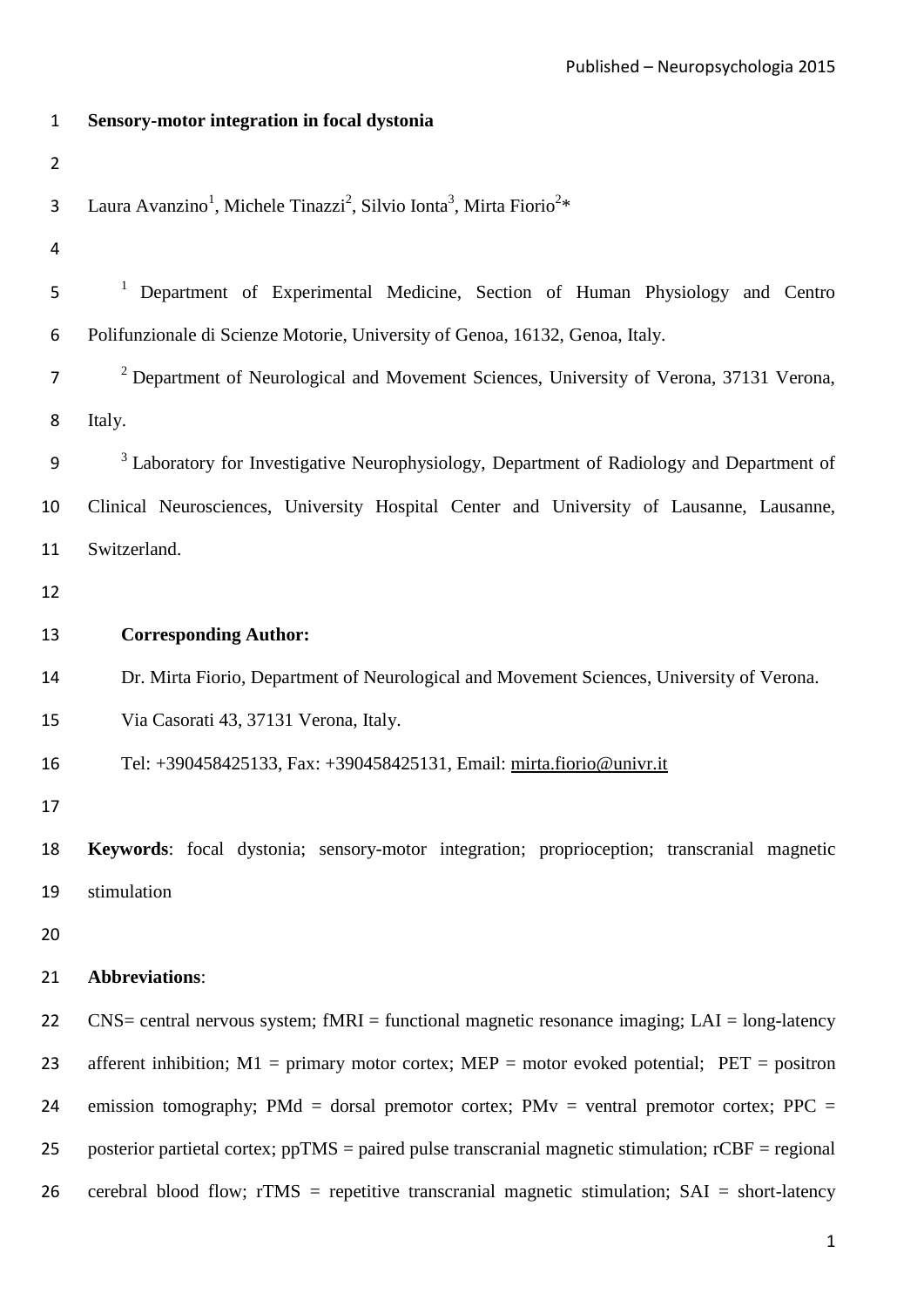27 afferent inhibition; SI= primary somatosensory cortex; SII= secondary somatosensory cortex; SDT 28 = spatial discrimination threshold; SMA = supplementary motor area; TDT = temporal 29 discrimination threshold;  $TMS =$  transcranial magnetic stimulation;  $TVR =$  tonic vibration reflex; 30 VBM = voxel-based morphometry.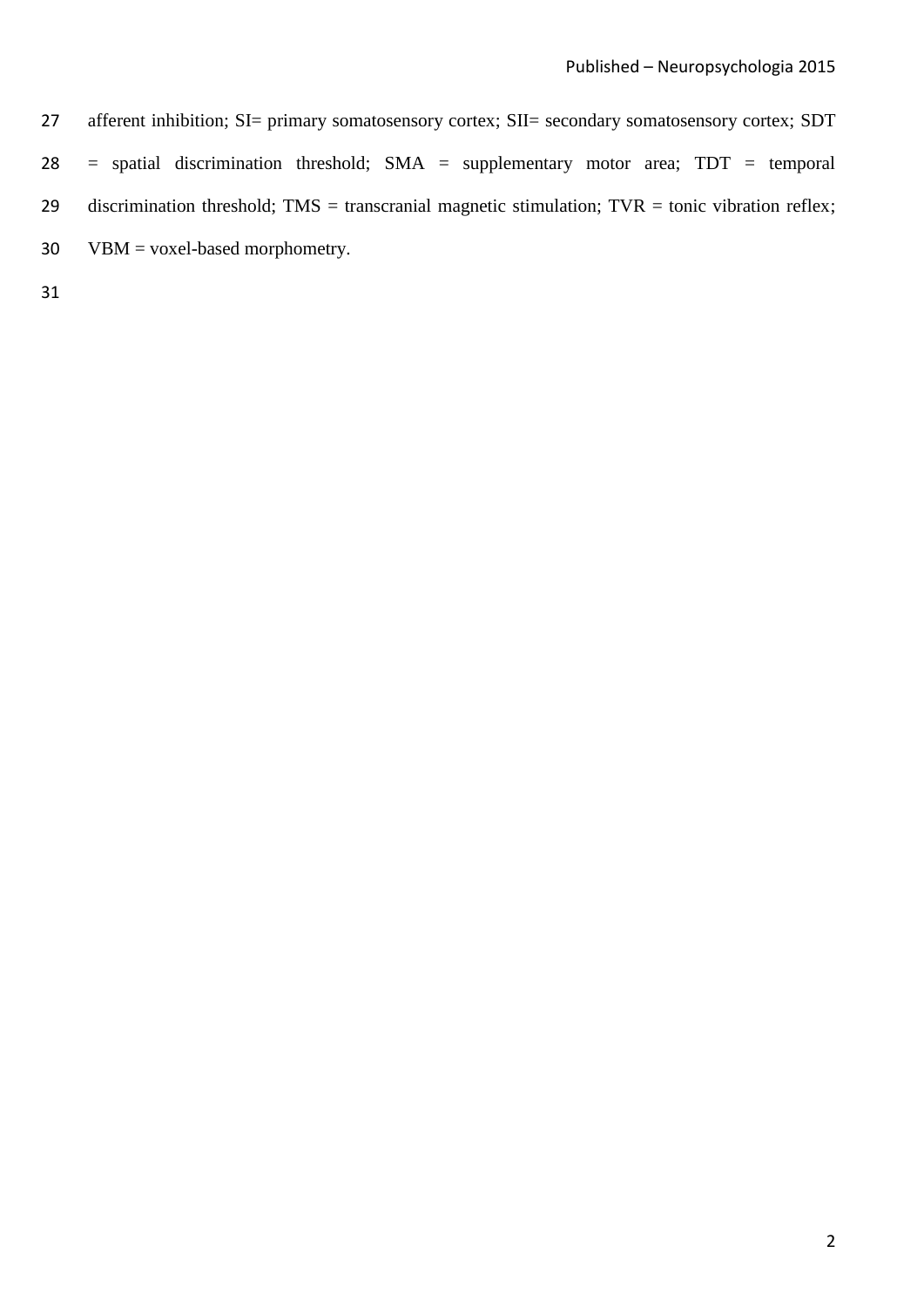# **Abstract**

 Traditional definitions of focal dystonia point to its motor component, mainly affecting planning and execution of voluntary movements. However, focal dystonia is tightly linked also to sensory dysfunction. Accurate motor control requires an optimal processing of afferent inputs from different sensory systems, in particular visual and somatosensory (e.g., touch and proprioception). Several experimental studies indicate that sensory-motor integration –the process through which sensory information is used to plan, execute, and monitor movements– is impaired in focal dystonia. The neural degenerations associated with these alterations affect not only the basal ganglia-thalamic-frontal cortex loop, but also the parietal cortex and cerebellum. The present review outlines the experimental studies describing impaired sensory-motor integration in focal dystonia, establishes their relationship with changes in specific neural mechanisms, and provides new insight towards the implementation of novel intervention protocols. Based on the reviewed state-of-the-art evidence, the theoretical framework summarized in the present article will not only result in a better understanding of the pathophysiology of dystonia, but it will also lead to the development of new rehabilitation strategies.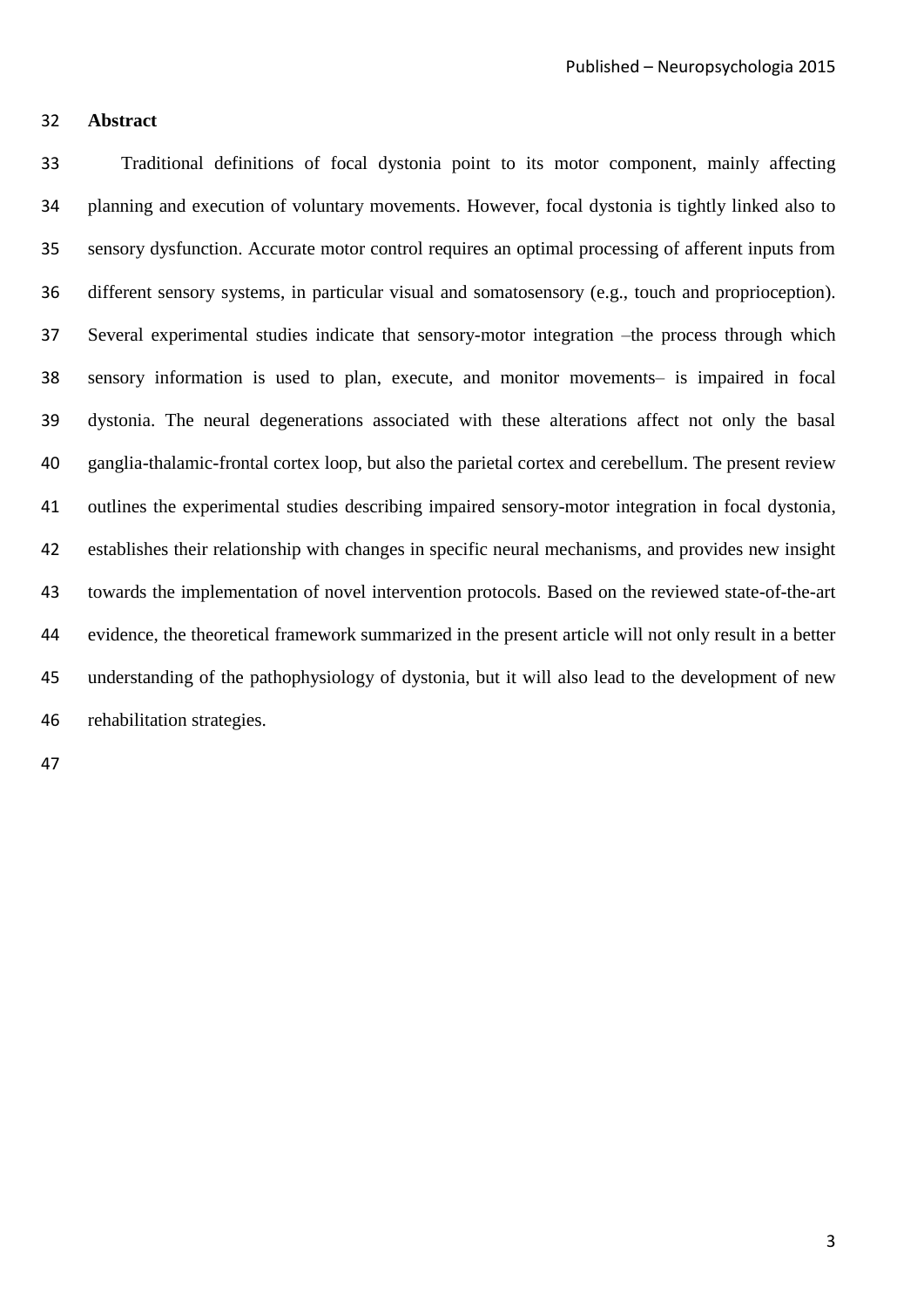# **1. Introduction**

 Dystonia is a syndrome characterized by prolonged muscle contractions causing involuntary repetitive twisting movements and abnormal postures. In focal dystonia, the dystonic pattern can involve single body parts in isolation and may occur at rest or during the performance of intended movements [\(Fahn, Bressman, & Marsden, 1998\)](#page-32-0). Cervical and hand dystonia are the most common forms of late-onset primary focal dystonia [\(Jankovic, 2009\)](#page-33-0), but little is known about their etiopathogenesis and treatment. Historically, dystonia has been considered a disorder of the basal ganglia, mainly affecting planning and execution of voluntary movements. This notion comes from the observation that most lesions responsible for secondary dystonia involve the basal ganglia [\(Bhatia & Marsden, 1994\)](#page-30-0). However, recent research highlights that dystonia is linked to the dysfunction of a complex neural network comprising basal ganglia-thalamic-frontal regions, as well as the somatosensory cortex and cerebellum. Indeed, patients with dystonia display not only motor symptoms, but also a number of disturbances in the sensory domain (reviewed in: [Avanzino &](#page-30-1)  [Fiorio, 2014;](#page-30-1) [Konczak & Abbruzzese, 2013;](#page-34-0) [Perruchoud, Murray, Lefebvre, & Ionta, 2014;](#page-35-0) [Tinazzi,](#page-37-0)  [Fiorio, Fiaschi, Rothwell, & Bhatia, 2009\)](#page-37-0) and in cognitive processing of movements, such as movement simulation and prediction [\(Avanzino, et al., 2013;](#page-30-2) [Fiorio, Tinazzi, & Aglioti, 2006;](#page-32-1) [Perruchoud, et al., 2014\)](#page-35-0).

 In this review, starting from the neurophysiological and the neuroanatomical aspects of sensory-motor integration processes, we will provide robust evidence consistent with the hypothesis that dystonia is a sensory and/or a sensory-motor rather than a motor disorder. To this aim first we will start by summarizing the available behavioral data on abnormalities in sensory functions, cognitive representation of movements, and sensory-motor integration in focal dystonia. Then, we will review the large amount of experimental evidence on the neural correlates of these aberrant functions. Furthermore, we will discuss novel therapeutic approaches aiming at promoting the reorganization of sensory-motor regions inspired by the reported findings. Finally, on the basis of the available data, we will strongly support the "network" hypothesis at the basis of the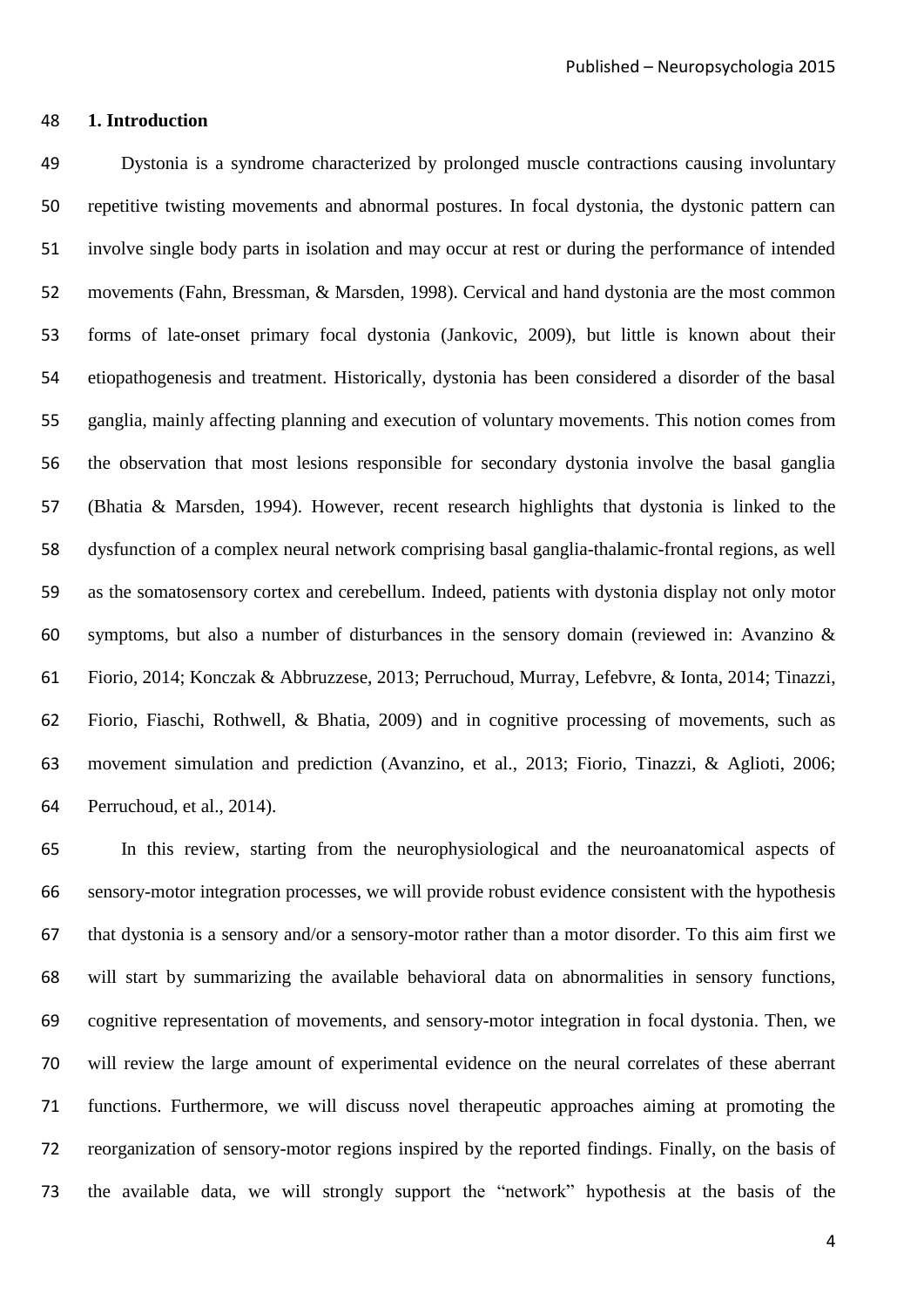pathophysiology of dystonia. In addition, some limitations to this hypothesis will be discussed, like the inability, so far, to establish which specific neural structure is primarily altered and which instead is altered for compensatory and not pathophysiological reasons.

#### **2. Sensory-motor integration: neurophysiological and neuroanatomical aspects**

 Optimal movement execution requires accurate processing of sensory information from the environment and from the body. Different sensory systems contribute to motor control by encoding both such external and internal sources of information. For example, one of the most obvious interaction between senses and movements is visuo-motor integration, in which visual information about objects in the external world is converted from extrinsic/allocentric coordinates into intrinsic/egocentric coordinates [\(Pouget & Sejnowski, 1997\)](#page-35-1). This transformation underlies the planning of goal-directed actions [\(Rizzolatti, Fogassi, & Gallese, 1997;](#page-36-0) [Wolpert, Ghahramani, &](#page-38-0)  [Jordan, 1995;](#page-38-0) [Wolpert, Goodbody, & Husain, 1998\)](#page-38-1). Also the somatosensory systems, and in particular touch and proprioception, help movement execution. The interaction between the tactile and motor systems is revealed by the fact that the lack of afferent information (because of deafferentation or local anesthesia) strongly and selectively impairs motor control [\(Taub, 1976\)](#page-37-1). Hence, even if the motor pathway is preserved, the absence of tactile information from the skin receptors undermines movement execution. In a similar vein, proprioception –the perception of the position and movements of our limbs and trunk– is strictly linked to motor control. Specialized receptors on the joints and muscle spindles signal the size and speed of muscle length changes [\(Goodwin, McCloskey, & Matthews, 1972;](#page-32-2) [Matthews, 1972\)](#page-35-2) and contribute to movement perception and processing [\(review in Proske & Gandevia, 2012\)](#page-36-1). Yet, in 1996 Prochazka elegantly characterized the dependence of motor control mechanisms on sensory signals stating "*you can only control what you sense*" [\(Prochazka, 1996\)](#page-35-3). This concept well explains the process of sensory- motor integration. It is worth noting that prior to sensory-motor integration, the brain operates a multisensory integration process, in which inputs from different sensory modalities are combined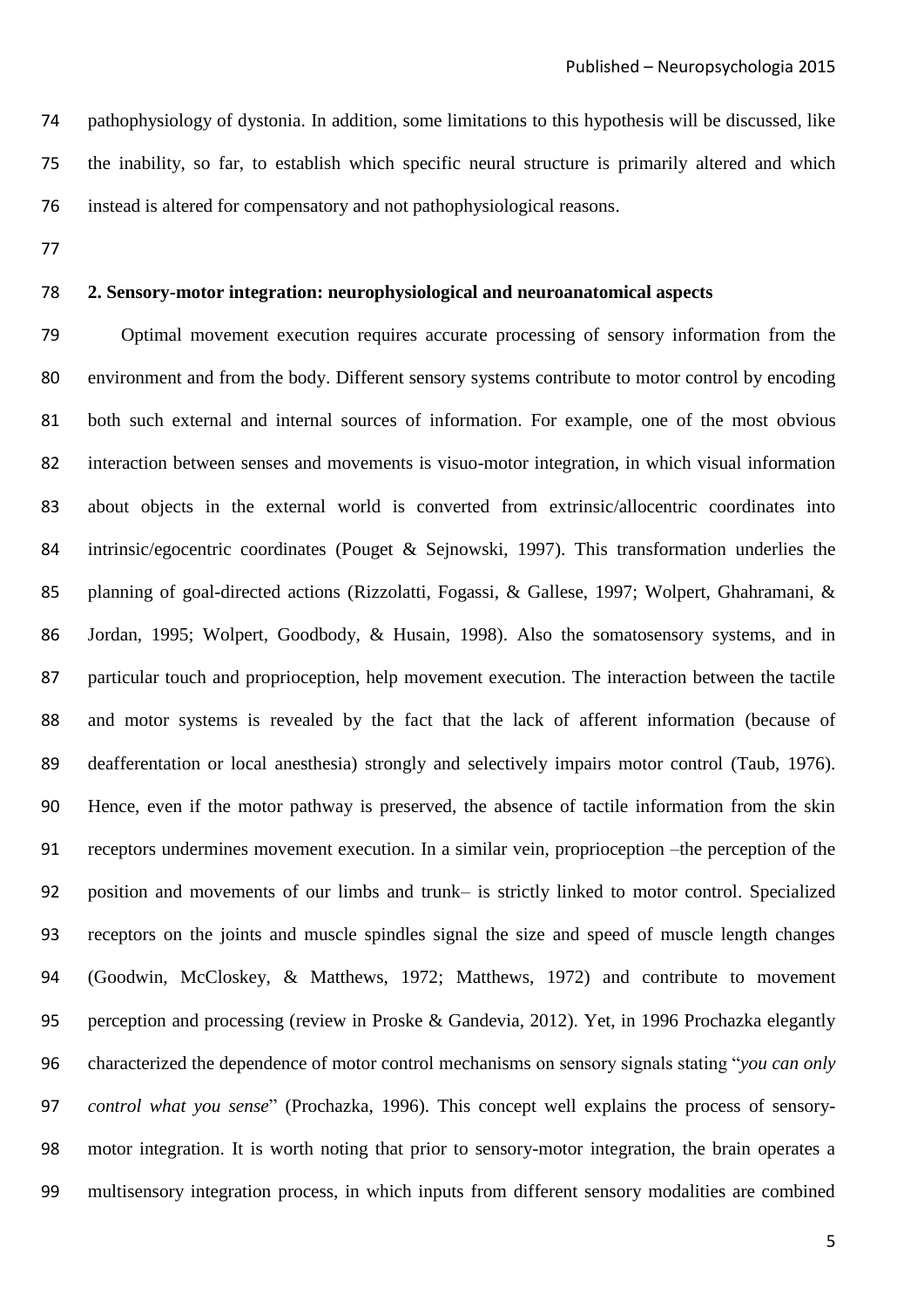together. Internal sources of information emanate from the body (e.g. somatosensory and vestibular input), whereas external sources are perceived by special senses (e.g. visual and auditory systems). Two multisensory integration processes proceed in parallel: the first dealing with body representation; the second with the representation of the external world. Both processes exploit the complementarities provided by multiple sensory modalities in order to produce i) body awareness and self-consciousness and ii) a coherent multimodal representation of the external world.

 Finally, for action execution, the two processes need to be integrated (sensory-motor integration), i.e. sensory data are mapped onto volitional motor commands. In general, the term sensory-motor integration describes all the processes where sensory information is used to plan and execute volitional movement, as well as the sensory counterpart of each executed movement. It is worth noting that sensory-motor integration is requested even when movement processing is done in absence of sensory feedback (cognitive representation of movement). Indeed, movement processing, prediction, and planning involve the activation of higher order sensory areas and motor areas [\(Tin & Poon, 2005\)](#page-37-2).

 A complex cerebral network seems to be involved in sensory-motor integration, including the sensorimotor cerebral cortex, the basal ganglia and the cerebellum (Figure 1). Cortical frontal and parietal areas are strongly interconnected and function together for many aspects of action planning. Starting from sensory parietal areas, the primary somatosensory cortex (SI) consists of the postcentral gyrus of the parietal lobe, which corresponds to Brodmann areas 3a, 3b, 1, 2. Axons from the thalamic neurons receiving somatic sensations terminate in somatotopically corresponding regions of the primary somatosensory cortex. The primary somatosensory cortex projects to the secondary somatosensory cortex (SII), located on the superior border of the lateral fissure.

 The posterior parietal cortex (PPC) is involved in spatial attention, spatial awareness, and multisensory integration [\(Colby & Goldberg, 1999\)](#page-31-0). Furthermore, recent studies suggest that PPC plays also an important role in different action-related functions, including movement intention (together with frontal areas) [\(Andersen & Buneo, 2002\)](#page-30-3). Thus, PPC is a crucial node for sensory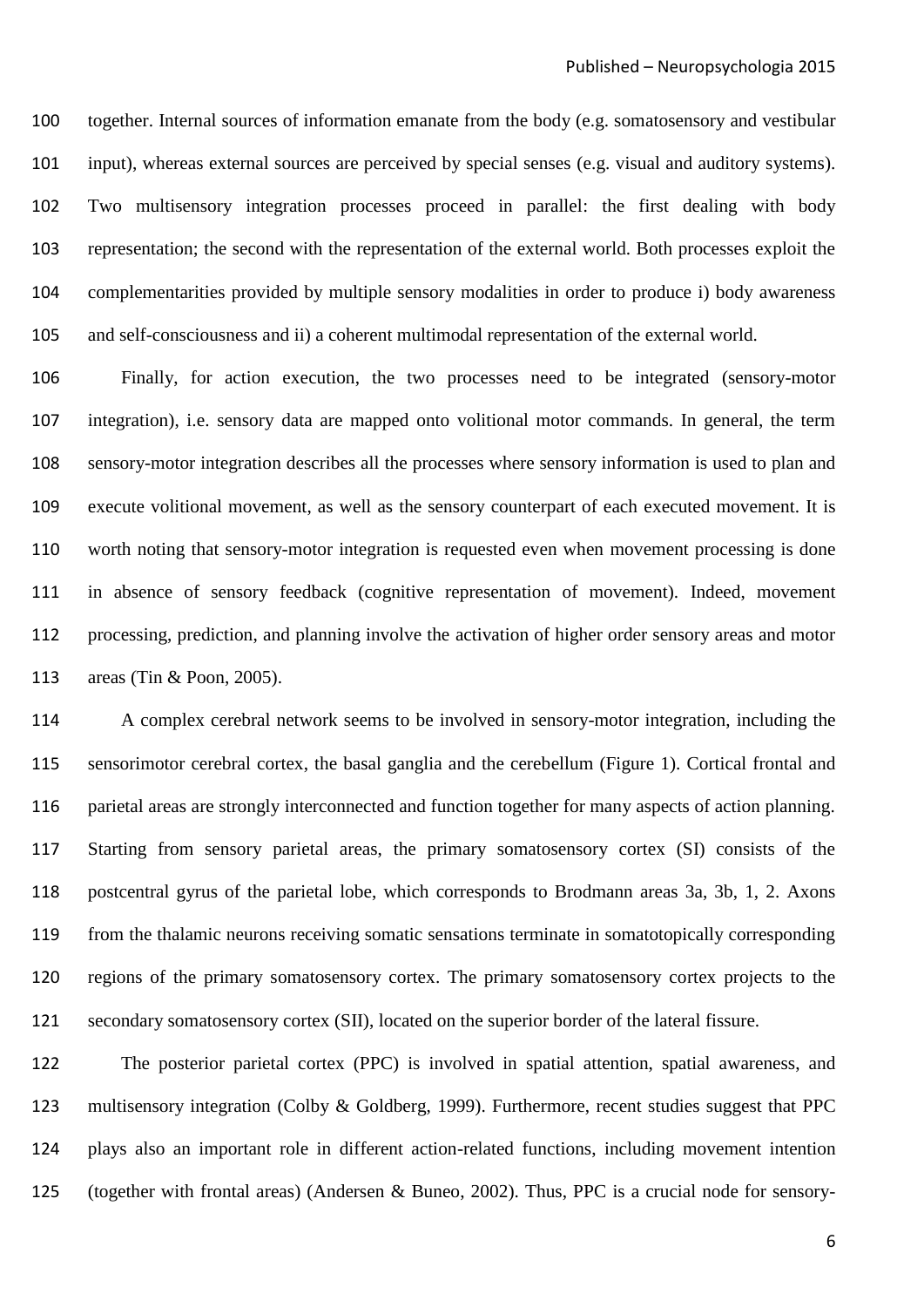motor integration, in that it integrates extrinsic (from the "external" world) and intrinsic (from the body) sensory inputs in order to create a cognitive representation of movement for motor planning and understanding.

 Regarding frontal structures, the premotor area is of particular importance for the sensory guidance of movement. In humans, strong evidence has been provided for a dissociation between the role of the ventral premotor (PMv) and the dorsal premotor cortex (PMd) [\(Davare, Andres,](#page-31-1)  [Cosnard, Thonnard, & Olivier, 2006\)](#page-31-1). PMv seems crucial when hand movements are selected to grasp objects according to their visuospatial properties, playing a key role in visuomotor transformations required to generate grasping. PMd instead provides signals related to the final goal of the movement rather than the intermediate steps [\(Hoshi & Tanji, 2007\)](#page-33-1). For the final motor output, integrated signals from the premotor areas are sent to the primary motor cortex (M1), which consists of the precentral gyrus of the frontal lobe and corresponds to Brodmann area 4.

 Not only the cerebral cortex, but also subcortical structures are involved in sensory-motor integration. The cerebellum plays a major role in modulating sensorimotor, premotor and posterior parietal areas for better fine-tuning motor control. In addition, it has been proposed that the cerebellum acts as a processor of sensory information, combining ascending input from the spino- cerebellar pathway and descending visual input from the parietal cortex in order to build up a forward model to predict the sensory consequences of an action [\(Wolpert, et al., 1998\)](#page-38-1). Finally, although basal ganglia do not directly receive sensory information, processing of indirect information by the basal ganglia has a distinct effect on movement. Various models of the basal ganglia hint at two major roles in the generation and maintenance of movements: co-activation of agonist–antagonist muscles to maintain equilibrium and balance; and sequential activation of agonist and then antagonist muscles for implementation of fast movements (Hemami et al, 2013). Additionally, and perhaps more importantly, the basal ganglia enable the selection of specific movements and inhibit competing motor programs that could interfere with the intended voluntary movement (Mink et al., 2003). Several neurophysiological studies provide support for the emerging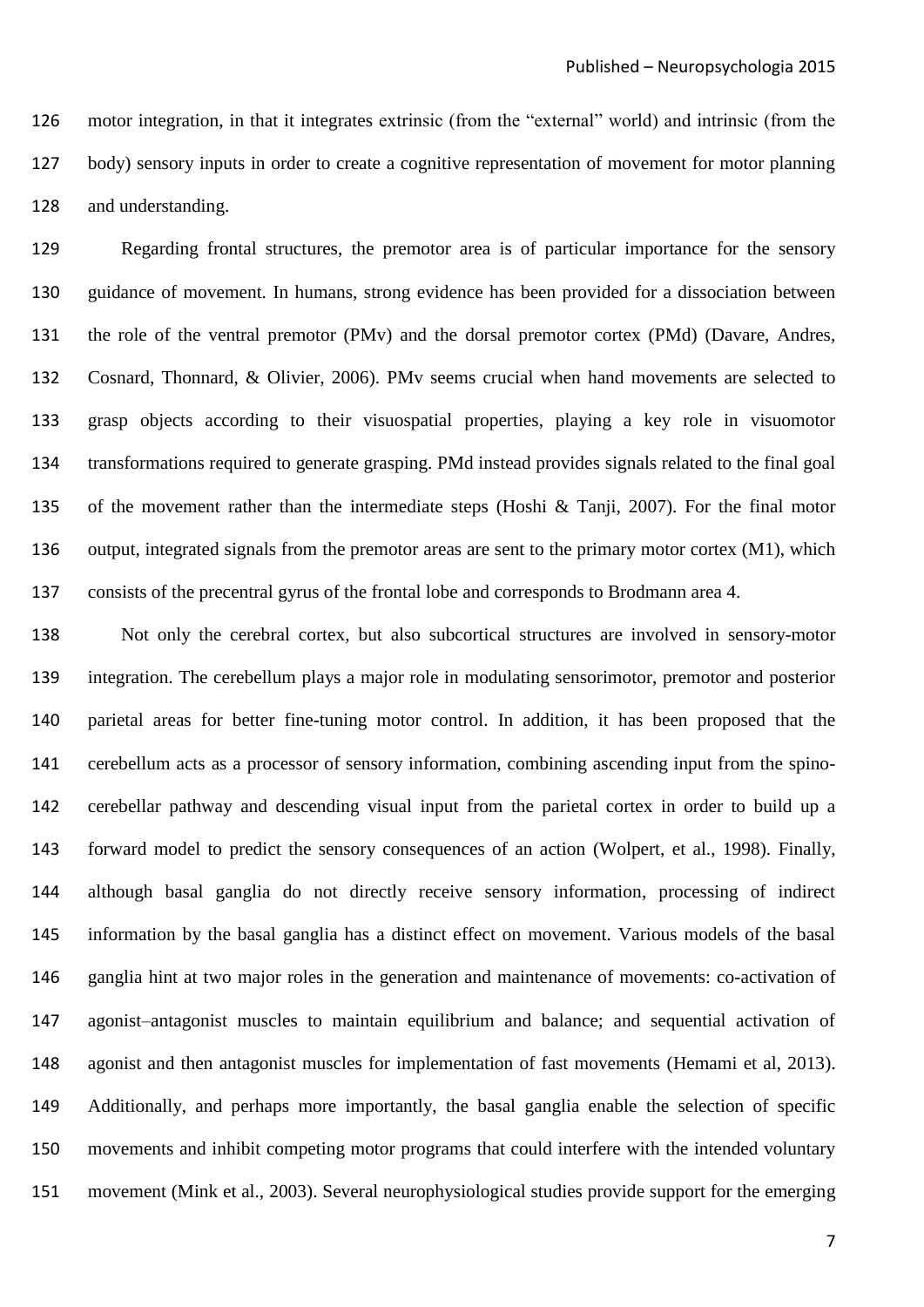idea that the basal ganglia serve as a gate-keeper for sensory inputs at various levels along the central nervous system (CNS), and that abnormal sensorimotor integration is a key feature in the pathogenesis of many movement disorders involving the basal ganglia (like focal dystonia) (Abbruzzese & Berardelli, 2003; Kaji & Murase 2001; Rajagopal et al., 2013). The role of the basal ganglia extends beyond motor control to include also cognitive, emotional, and sensorimotor functions, thanks to anatomically distinct loops that have reciprocal connections with the frontal, limbic, and sensory systems.

 Based on all this evidence, it is clear that when sensory processing is impaired, also the motor output is deficient. Deficits of sensory-motor integration can be investigated at a pure sensory level, at a cognitive level (i.e., movement processing in the absence of sensory feedback), or at the intersection between the sensory inflow and the motor outflow (Figure 2).

# **3. When behavior matters: sensory processing, cognitive representation of movement and sensory-motor integration in focal dystonia**

# **3.1. Sensory processing**

 The investigation of how the sensory systems work in focal dystonia helped to achieve a better understanding of its pathophysiology. The presence of somatosensory deficits in focal dystonia is now broadly recognized and consistently demonstrated. These deficits appear to be related to central rather than peripheral factors and are present for different somatosensory modalities, including touch and proprioception. The association between sensory deficits and motor symptoms, however, is not completely clear yet. On the one hand, sensory deficits in focal dystonia can address different body parts, affected and unaffected by motor symptoms, apparently contradicting the association between sensory dysfunctions and motor deficits. On the other hand, a strong link between somaesthetic factors and motor symptoms in focal hand dystonia is supported by the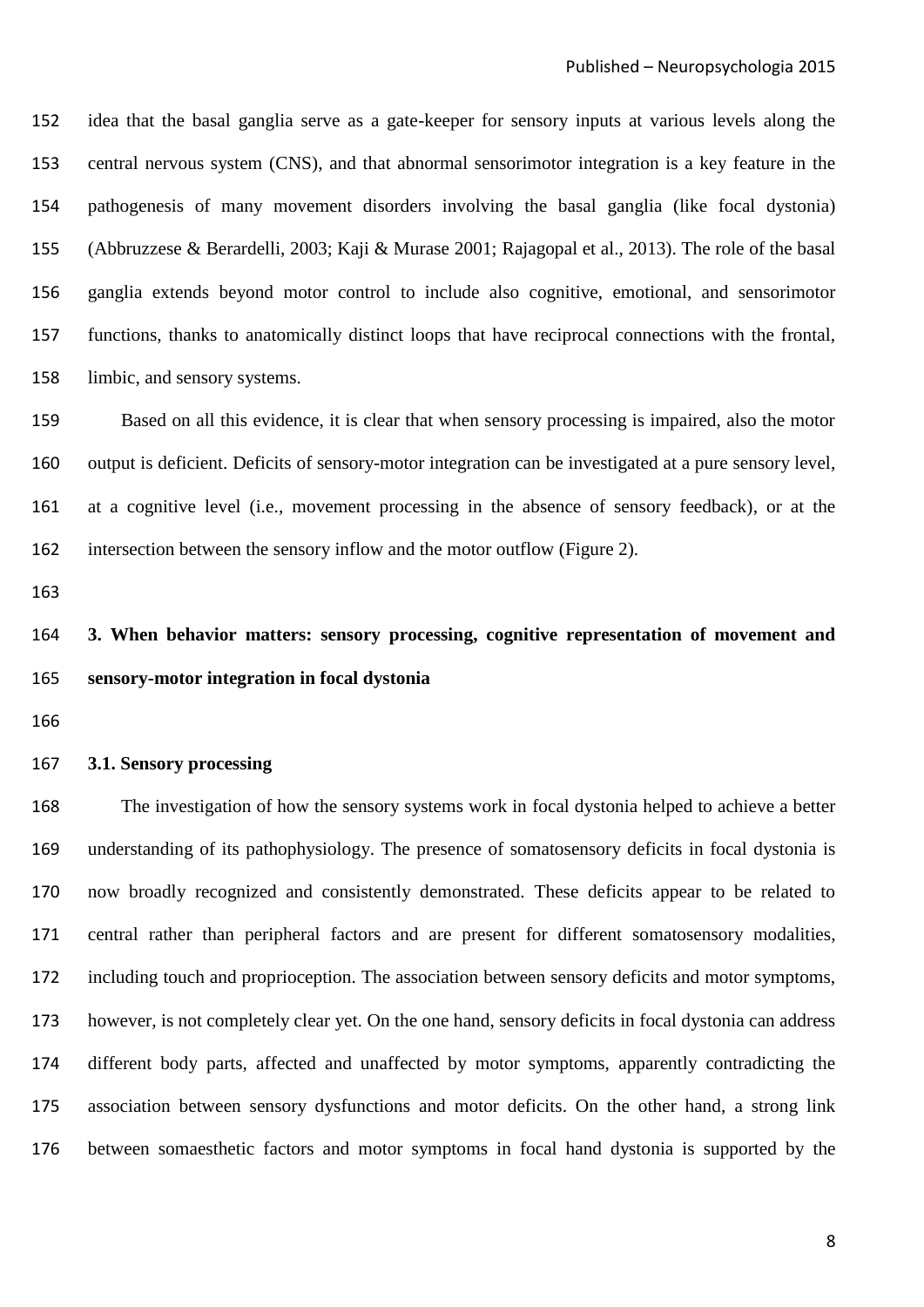effectiveness of sensory training, resulting in parallel improvements in tactile discrimination tasks (spatial acuity) and motor performance [\(Zeuner, et al., 2002\)](#page-38-2).

 Tactile perception in dystonia has been investigated by using psychophysical paradigms, such as the spatial discrimination threshold (SDT) and the temporal discrimination threshold (TDT) (Table1). SDT is the ability to perceive two stimuli as *spatially* separated, while TDT measures the ability to perceive two stimuli as *temporally* separated.

 More precisely, SDT, measured with the two points discrimination task, represents the shortest perceivable spatial distance between two tactile stimuli applied to the fingertips. SDT can be measured also with the grating orientation task; in this case the threshold is the smallest width of parallel embossed gratings at which the subject recognizes the grating orientation. Higher SDT was found in both the dominant and non-dominant hand of patients with focal hand dystonia, cervical dystonia, and blepharospasm compared to healthy controls [\(Bara-Jimenez, Shelton, & Hallett, 2000;](#page-30-4) [Molloy, Carr, Zeuner, Dambrosia, & Hallett, 2003;](#page-35-4) Sanger, [Tarsy, & Pascual-Leone, 2001;](#page-36-2) [Van](#page-37-3)  [Boven, 2001\)](#page-37-3).

 With regards to TDT, the threshold is the shortest perceivable temporal interval between two stimuli. Compared to healthy controls, increased tactile TDT was described in different types of focal dystonia, including focal hand dystonia, cervical dystonia, and blepharospasm [\(Bara-Jimenez,](#page-30-5)  [Shelton, Sanger, & Hallett, 2000;](#page-30-5) [Tinazzi, et al., 2002;](#page-37-4) [Tinazzi, et al., 2009;](#page-37-0) [Tinazzi, et al., 1999\)](#page-37-5). Interestingly, in focal hand dystonia tactile TDT abnormalities were observed not only for the affected hand, but also in the unaffected hand, again suggesting that tactile deficits are present independently of the clinical manifestations [\(Fiorio, Tinazzi, Bertolasi, & Aglioti, 2003\)](#page-32-3). Moreover, in other types of dystonia, like cervical dystonia and blepharospasm, tactile TDT deficits are present even when the stimuli touch a symptom-free body part like the hand [\(Fiorio, Tinazzi, et al., 2008;](#page-32-4) [Scontrini, et al., 2009;](#page-36-3) [Tinazzi, Fiorio, Bertolasi, & Aglioti, 2004\)](#page-37-6).

 More recently, by applying the so-called Aristotle illusion paradigm, another type of sensory deficit has emerged in focal hand dystonia. In this illusion, one object is perceived as two if it is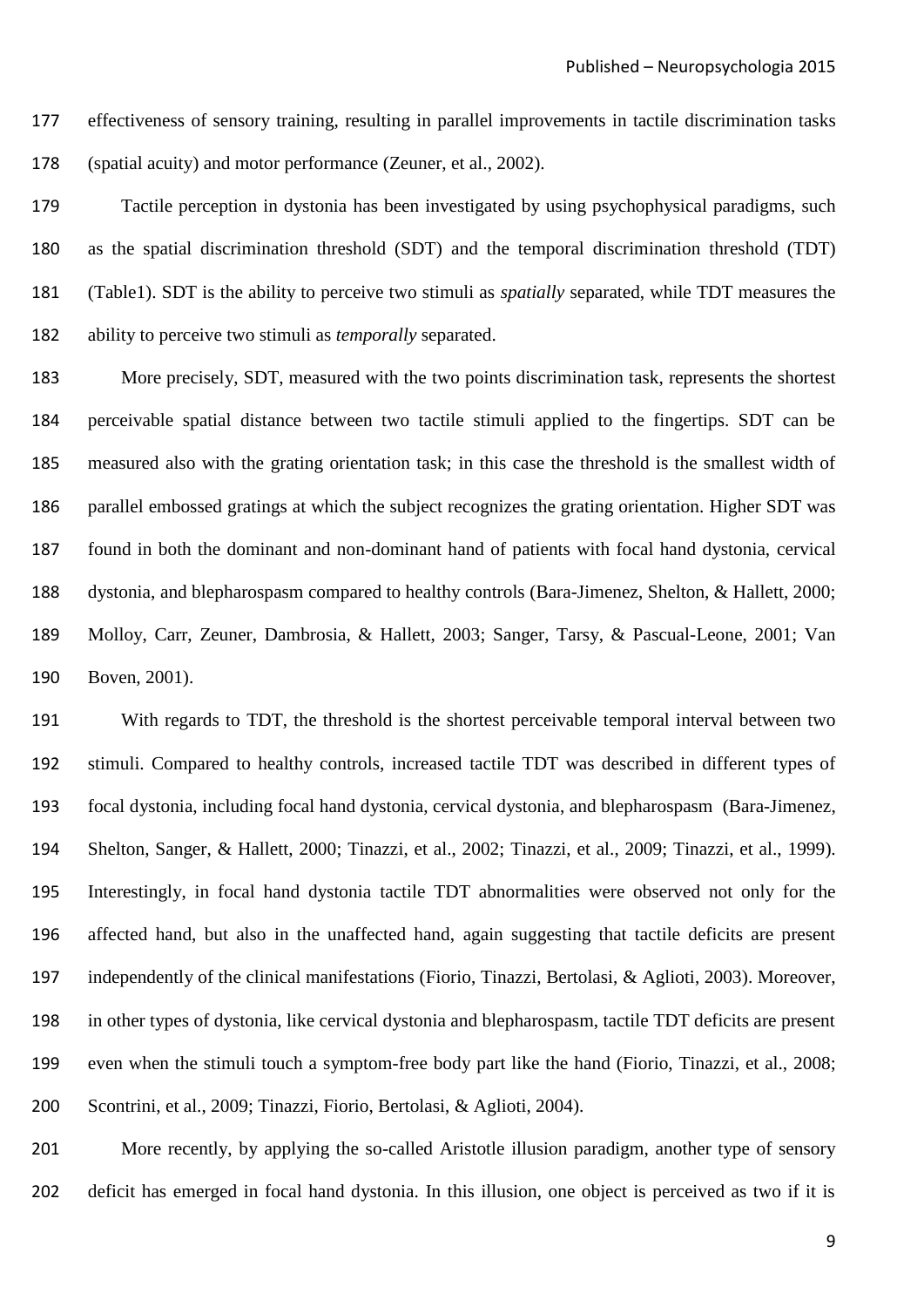placed in the contact point of crossed fingertips [\(Benedetti, 1985\)](#page-30-6). In patients suffering from focal hand dystonia this illusion is preserved when the object contacts the affected fingers but it is reduced when the non-affected fingers of the affected hand are touched [\(Tinazzi, et al., 2013\)](#page-37-7). The fact that the illusion is reduced in the non-affected fingers and preserved in the affected fingers hints at a dissociation between the abnormal processing of sensory signals and the presence of motor symptoms. Differently from other kinds of tactile deficits, this impairment is specific for focal hand dystonia, as it is not observed in blepharospasm and cervical dystonia [\(Tinazzi, et al., 2013\)](#page-37-7).

 The pervasive sensory deficits described in different forms of adult-onset focal dystonia and the fact that tactile deficits are present even in the absence of motor symptoms led to the hypothesis of a sensory endophenotype in focal dystonia [\(Bradley, et al., 2012;](#page-30-7) [Fiorio, et al., 2003;](#page-32-3) [Hutchinson, et](#page-33-2)  [al., 2013\)](#page-33-2), that could be a useful biological marker of genetic status. This hypothesis is mainly supported by the observation that deficits in somatosensory SDT and TDT are present also in some patients' unaffected relatives, who could carry a mutated known [\(e.g. DYT1; Fiorio, Gambarin, et](#page-32-5)  [al., 2007\)](#page-32-5) or unknown gene [\(Hutchinson, et al., 2013;](#page-33-2) [Kimmich, et al., 2014;](#page-33-3) [O'Dwyer, et al., 2005;](#page-35-5) [Walsh, et al., 2007\)](#page-38-3). In this regard, however, a distinction should be made between spatial and temporal discrimination abnormalities. For instance, treatment of cervical dystonia with botulinum toxin improves spatial discrimination [\(Walsh & Hutchinson, 2007\)](#page-38-4), suggesting that spatial sensory abnormalities may represent an epiphenomenon of disease manifestation [\(Hutchinson, et al., 2013\)](#page-33-2). Conversely, botulinum toxin injections and deep brain stimulation do not improve temporal discrimination [\(Sadnicka, et al., 2013;](#page-36-4) [Scontrini, et al., 2011\)](#page-36-5). Moreover, it is interesting to note that those unaffected relatives who had an increased tactile TDT also showed a bilateral increase in putaminal grey matter [\(Bradley, et al., 2009\)](#page-30-8). Altogether, this evidence suggests that TDT (and not SDT) could be considered as a mediational endophenotype of dystonia [\(Hutchinson, et al., 2013\)](#page-33-2).

 Sensory dysfunctions in dystonia address not only the tactile modality but also proprioception 227 (Table 1). Based on the proven tight association between proprioception and motor control (e.g. [Ionta, Ferretti, Merla, Tartaro, & Romani, 2010\)](#page-33-4), recently it has been proposed that proprioceptive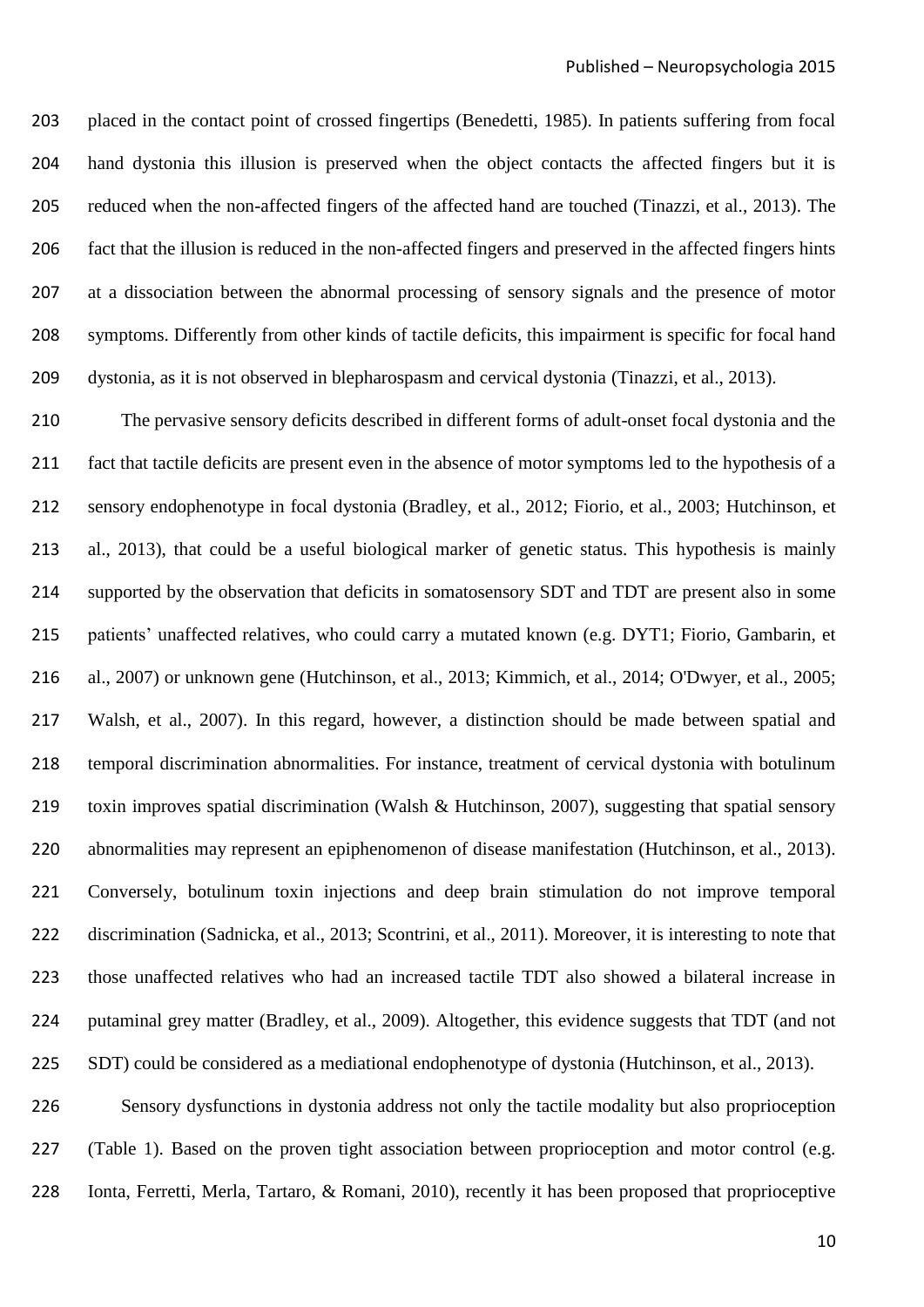dysfunction could account for motor deficits in focal dystonia [\(Avanzino & Fiorio, 2014;](#page-30-1) [Konczak](#page-34-0)  [& Abbruzzese, 2013\)](#page-34-0). Different methods have been used to investigate proprioceptive function in dystonia. For instance, in focal hand and cervical dystonia vibration of the muscle belly or tendon at 50-120 Hz results in a normal tonic vibration reflex (TVR), which represents the activation of muscle spindles and ɣ-motoneurons. Conversely, during the TVR the perception of real or illusory arm movements (for which a main contribution of group Ia afferents can be suggested) is abnormal [\(Bove, Brichetto, Abbruzzese, Marchese, & Schieppati, 2004;](#page-30-9) [Frima & Grunewald, 2005;](#page-32-6) [Frima,](#page-32-7)  [Nasir, & Grunewald, 2008;](#page-32-7) [Frima, Rome, & Grunewald, 2003;](#page-32-8) [Grunewald, Yoneda, Shipman, &](#page-32-9)  [Sagar, 1997;](#page-32-9) [Kaji, et al., 1995;](#page-33-5) [Rome & Grunewald, 1999;](#page-36-6) [Yoneda, Rome, Sagar, & Grunewald,](#page-38-5)  [2000\)](#page-38-5). Despite an abnormal perception of movement, the sense of position (sub-served by group II afferents) appears to be preserved, as evidenced by the ability of patients with focal dystonia to perceive the temporal difference between two passive movements [\(Tinazzi, Fiorio, et al., 2006\)](#page-37-8).

 Further, it is becoming progressively clear that proprioception is not only involved in motor control, but also in higher order functions, such as the construction of the body schema and the sense of body ownership [\(Proske & Gandevia, 2012\)](#page-36-1). Interestingly, the investigation of the sense of body ownership in patients suffering from focal hand dystonia by means of the so-called "rubber hand illusion" –the induction of the illusory sense of ownership of a fake hand thanks to synchronous visuo-tactile stimulation [\(Botvinick & Cohen, 1998\)](#page-30-10)– revealed a dissociation between two sub-components of the illusion. In particular, the proprioceptive drift –i.e. the objectively measured illusory recalibration of the perceived location of one's own hand– was reduced, while self-identification –the subjectively measured illusory feeling of ownership– was preserved [\(Fiorio,](#page-32-10)  [et al., 2011\)](#page-32-10). In line with previous evidence pointing to the dissociation between objective and 251 subjective measurements of the rubber hand illusion in healthy conditions (Ionta, Sforza, Funato, & [Blanke, 2013;](#page-33-6) [Rohde, Di Luca, & Ernst, 2011\)](#page-36-7), the proprioceptive impairment shown by focal hand dystonia patients could be related to a failure in recalibrating the limb position according to the ongoing (visuo-tactile) multisensory stimulation [\(Fiorio, et al., 2011\)](#page-32-10).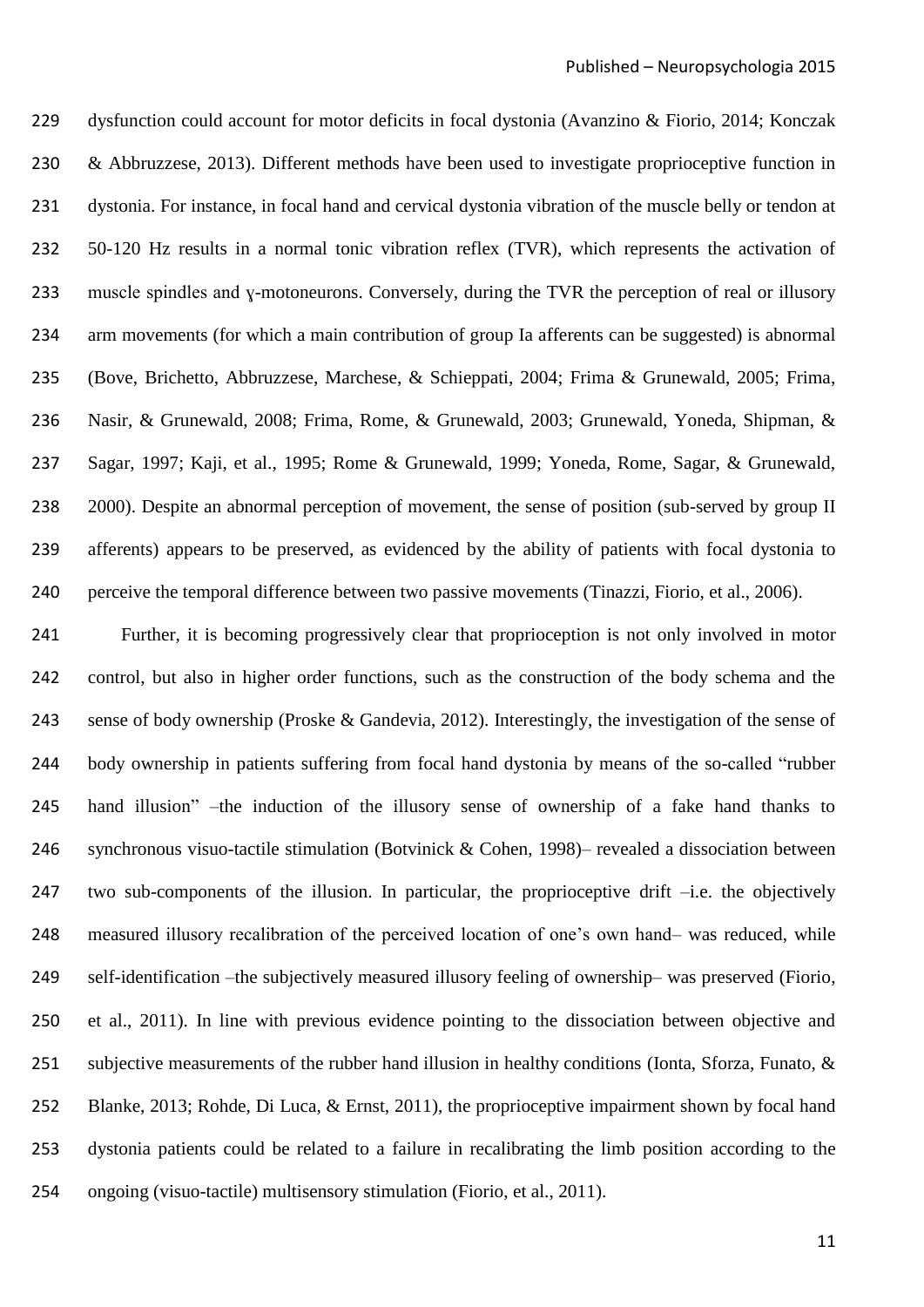# **3.2. Cognitive representation of movement**

 Sensory information from the environment and from the body needs to be mapped into representations of intended movements in order to facilitate movement planning and execution [\(Perruchoud, et al., 2014\)](#page-35-0). By excluding movement execution, it is still possible to investigate movement processing, prediction, and planning without the influence of (aberrant) sensory feedback, both in healthy subjects [\(Ionta & Blanke, 2009;](#page-33-7) [Ionta, Fourkas, & Aglioti, 2010\)](#page-33-8) and patients with focal hand dystonia [\(Fiorio, et al., 2006;](#page-32-1) [Fiorio, Tinazzi, et al., 2007\)](#page-32-11).

 Different paradigms have been used to study cognitive representation of movement, such as explicit motor imagery [\(Delnooz, Helmich, Medendorp, Van de Warrenburg, & Toni, 2013;](#page-31-2) [Delnooz, Helmich, Toni, & van de Warrenburg, 2012;](#page-31-3) [Quartarone, Bagnato, et al., 2005;](#page-36-8) [Tumas &](#page-37-9)  [Sakamoto, 2009\)](#page-37-9), mental rotation of body parts [\(Fiorio, Gambarin, et al., 2008;](#page-32-12) [Fiorio, et al., 2006;](#page-32-1) [Fiorio, Tinazzi, et al., 2007\)](#page-32-11) and temporal expectation of movements outcome [\(Avanzino, et al.,](#page-30-2)  [2013\)](#page-30-2) (Table1).

 With regards to explicit motor imagery, patients with focal hand dystonia appear to be slower than healthy controls during the imagination of writing and tapping movements [\(Tumas &](#page-37-9)  [Sakamoto, 2009\)](#page-37-9).

 Motor imagery, however, lacks from quantitative and objective measurements of subjects' performance. A useful and promising tool to quantify movement planning and prediction is mental rotation. In this task, subjects are asked to judge the laterality of body parts (or objects) presented on a computer screen in different postures and orientations. The task is carried out by implicitly simulating the movement of the same body part to be mentally rotated [\(Parsons, 1994\)](#page-35-6) and therefore ongoing proprioceptive input can influence the performance Patients suffering from focal hand dystonia display abnormalities in mental rotation of hands (both affected and unaffected) but not of feet [\(Fiorio, et al., 2006\)](#page-32-1). Instead, patients with cervical dystonia show a more widespread slowness of mental rotation addressing several parts of the body, such as head, hand, and foot [\(Fiorio,](#page-32-11)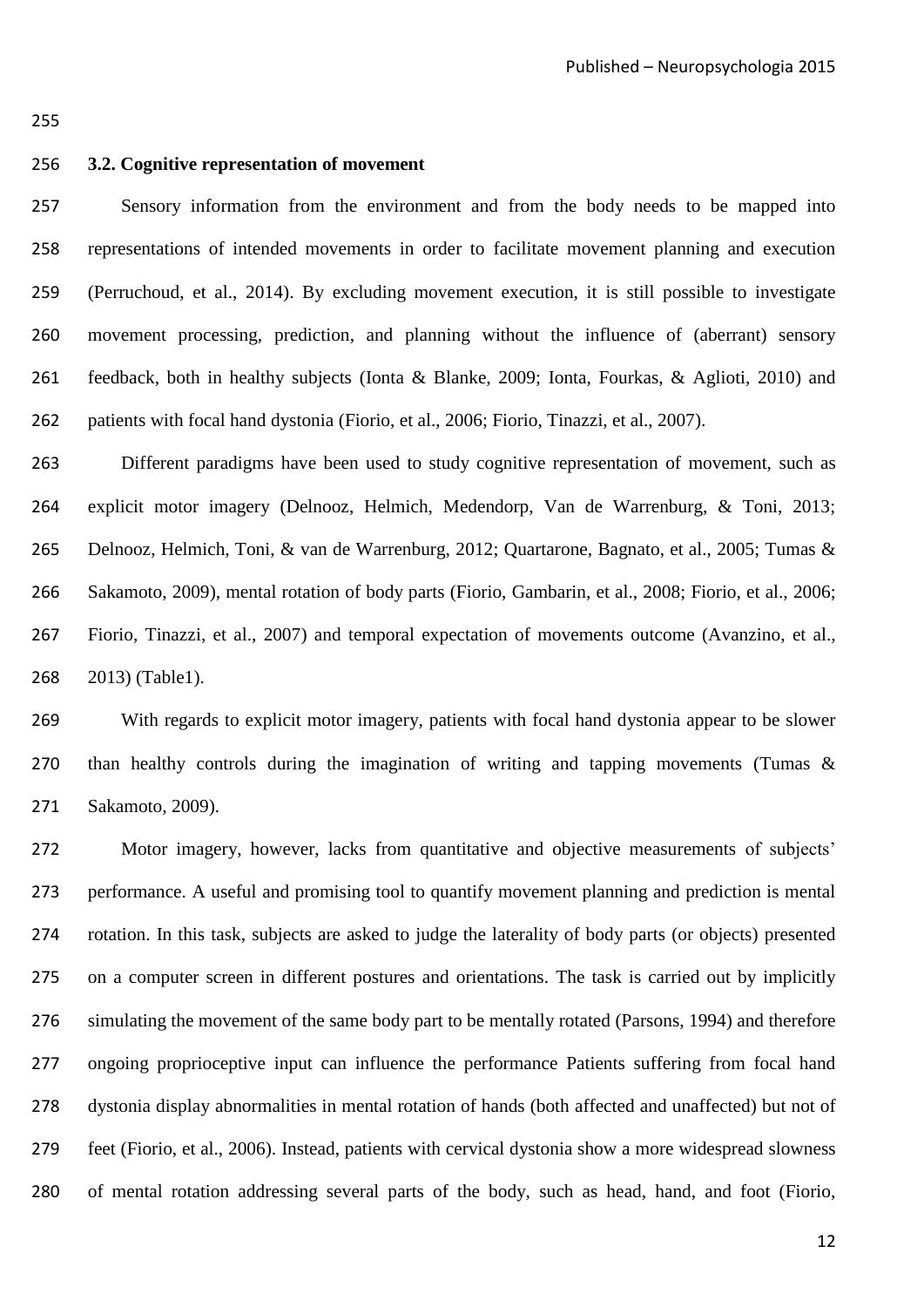Tinazzi, et al., 2007). This different pattern between the two forms of dystonia could be related to a different pathophysiology, with local sensorimotor factors playing a more important role in focal hand dystonia and abnormalities of the vestibular system and neck proprioception in cervical dystonia (Dauer, Burke, [Greene, & Fahn, 1998;](#page-31-4) [Karnath, Konczak, & Dichgans, 2000\)](#page-33-9).

 Another cognitive function related to movement representation and processing is the ability to estimate the time course, speed, and end of a movement. This ability can be investigated by means of the temporal expectation task, in which participants are required to observe a movement in a video and to predict the end of the movement itself [\(Avanzino, et al., 2013\)](#page-30-2). Crucially, some seconds after its onset, the video is occluded by a dark interval and therefore, the task can be performed only by extrapolating time-related features of the movement, such as its velocity, from the observed movement sequence. Compared to control subjects, patients with focal hand dystonia make more mistakes only when they have to predict the end of a movement performed by a human body segment (i.e., hand writing a sentence), whereas no differences are observed with regards to the movement of an inanimate object –hinting at a deficit of body movement representation [\(Avanzino, et al., 2013\)](#page-30-2). In another study, the authors found the same dysfunction of temporal prediction in dystonic patients without hand involvement, i.e. cervical dystonia. This result further supported the hypothesis that the abnormal timing of visually perceived motion, assessed through a temporal expectation task, is selective for human body motion in patients with primary focal dystonia. Moreover, this abnormality is unlikely to be a direct expression of the motor symptoms, since it does not exclusively involve the movements strictly related to the manifestation of dystonia [\(Martino, et al., 2015\)](#page-35-7). These studies further suggest that the cognitive representation of movements is impaired in focal dystonia.

#### **3.3. Sensory-motor integration in focal dystonia**

 Behavioral tasks that require the integration of sensory information in order to plan and execute movements are suitable to study sensory-motor integration [\(Bleton, et al., 2014;](#page-30-11) [Odergren, Iwasaki,](#page-35-8)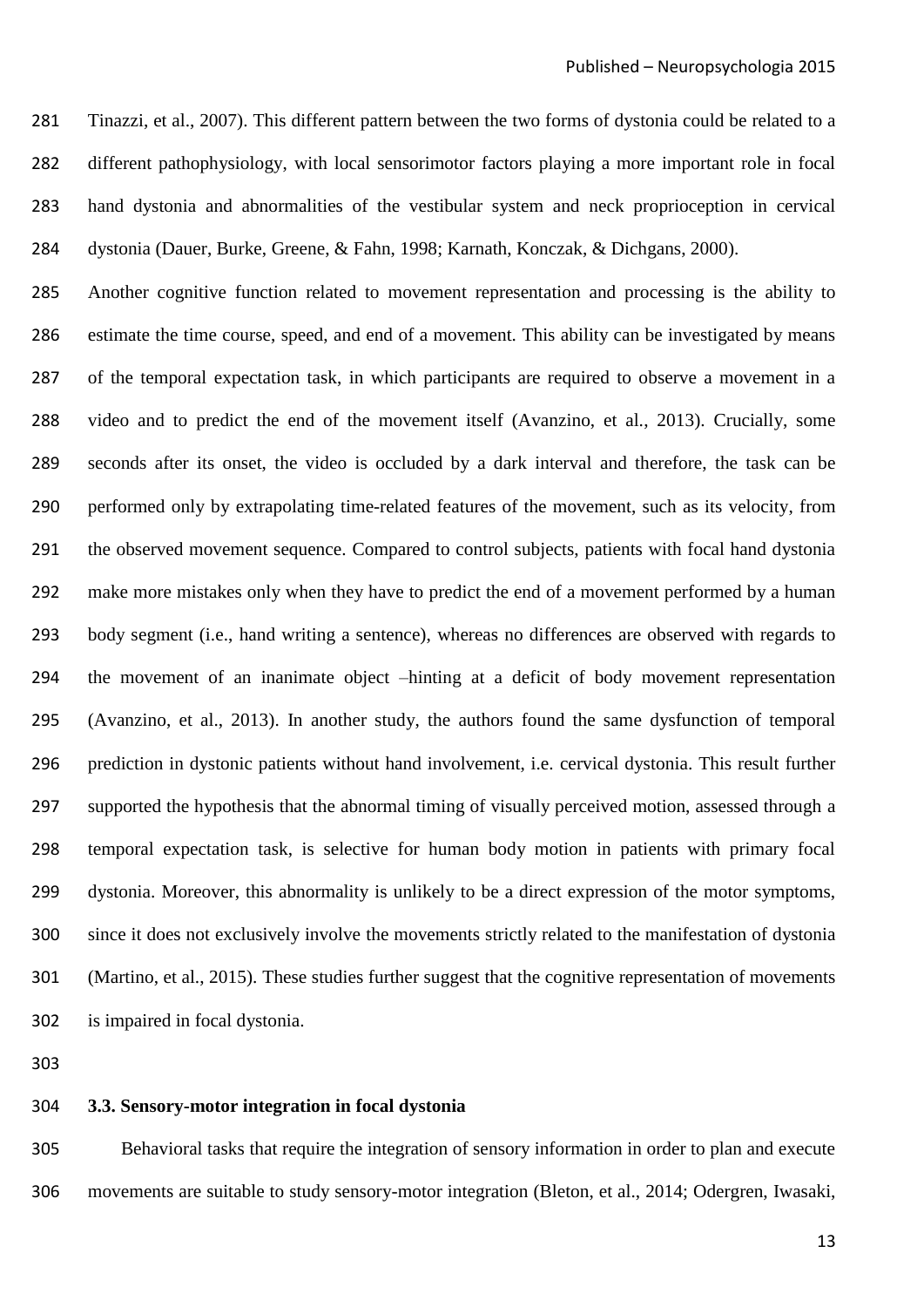Borg, & Forssberg, 1996; [Serrien, Burgunder, & Wiesendanger, 2000\)](#page-36-9). For example, a force regulation task while performing a drawer-opening precision grip was applied in patients with writer's cramp [\(Serrien, et al., 2000\)](#page-36-9) (Table 1). To focus on sensory-motor integration, grip-force changes during sensory perturbations (tactile/proprioceptive) were also assessed. First, writer's cramp patients showed increased grip force with respect to controls, with a stronger modulation in the symptomatic than in the asymptomatic hand. This result denotes a change in force scaling capabilities, especially for the hand preferentially used for manipulations. In addition, vibratory stimulation of the extrinsic hand/finger muscles resulted in an increased grip force for both patients' hands. Being absent in controls, this finding supports a bilateral dysfunction in sensory-motor integration resulting from focal dystonia. More recently, Bleton and collegues [\(2014\)](#page-30-11), examined grip-force adjustments according to visual and somatosensory (sense of effort) information in a group of patients affected by focal hand dystonia. The data revealed deficient grip force control in both the symptomatic and non-symptomatic hand. Since grip-force parameters changed as a function of sensory feedback, the inaccurate grip-force scaling can be interpreted as a manifestation of impaired sensory-motor integration. This result supports again a bilateral dysfunction in sensory-motor integration related to focal dystonia.

 Another way to study sensory-motor integration is to ask participants to perform reaching movements with the upper limb towards a specific target. In absence of visual information, this task relies on proprioception. Impairments in reaching movements have been shown not only in patients with dystonia of the upper limb [\(Inzelberg, Flash, Schechtman, & Korczyn, 1995\)](#page-33-10), but also in cervical dystonia [\(Pelosin, Bove, Marinelli, Abbruzzese, & Ghilardi, 2009\)](#page-35-9), suggesting that focal dystonia is characterized by a widespread impairment of motor control. More precisely, hand trajectories were shorter, more curved and without overlapping of out- and back- strokes in cervical dystonia patients compared to controls. Moreover, temporal velocity profiles were asymmetrical and reversal lags between out- and back-strokes were longer in cervical dystonia patients. It was suggested that this deficit could be due to an error in the spatial representation of the hand location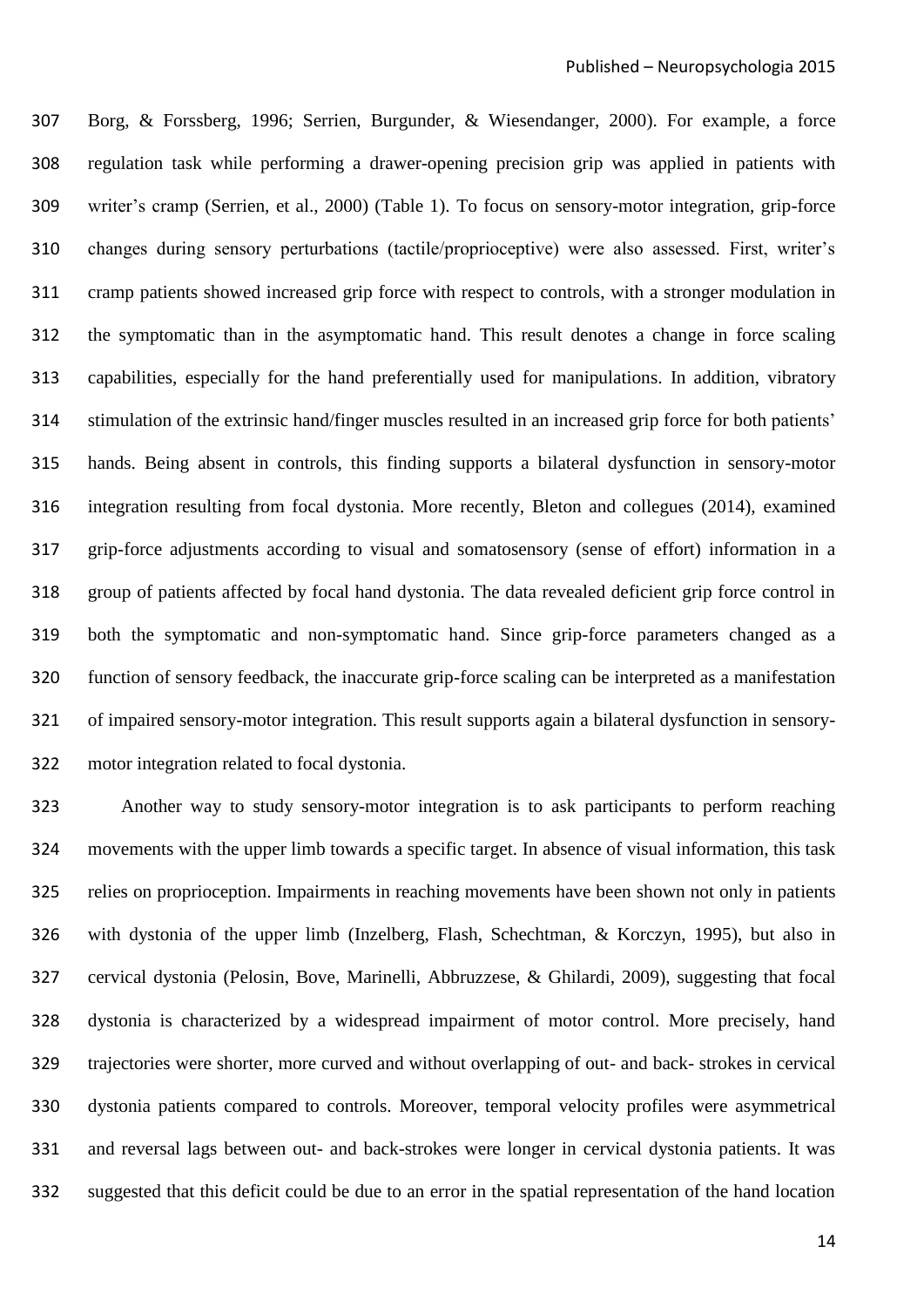or to a failure in integrating proprioceptive information with the motor output [\(Marinelli, et al.,](#page-34-1)  [2011\)](#page-34-1).

# **4. Cerebral cortex, basal ganglia, and cerebellum: neurophysiological and neuro-anatomical underpinnings of behavioral abnormalities**

 Section 2 summarizes the CNS structures involved in sensory processing, cognitive movement representation, and sensory-motor integration. So far, we reported behavioral evidence of a dysfunction at all these levels of the sensory-motor integration process in patients with focal dystonia. By means of neurophysiological and neuro-imaging techniques, functional and anatomical correlates of these dysfunctions are elucidated here.

## **4.1 Cerebral cortex**

 Following the "file rouge" adopted in Section 2, a large number of experimental data evidenced abnormalities in the parietal and frontal cortex and in the cortico-cortical pathways connecting sensory and motor areas and different motor areas between them (i.e., PM with M1).

 The neural correlates of spatial sensory dysfunction (i.e., SDT), could be related to cortical disorganized digit representations in the parietal cortex (enlarged and overlapping receptive fields), as described in dystonic patients [\(Bara-Jimenez, Catalan, Hallett, & Gerloff, 1998;](#page-30-12) [Butterworth, et](#page-31-5)  [al., 2003;](#page-31-5) [Elbert, et al., 1998;](#page-32-13) [Lenz & Byl, 1999;](#page-34-2) [Lenz, et al., 1999;](#page-34-3) [Meunier, et al., 2001;](#page-35-10) [Vitek, et](#page-38-6)  [al., 1999\)](#page-38-6) and non-human dystonic primates [\(Byl, Merzenich, & Jenkins, 1996;](#page-31-6) [Topp & Byl, 1999\)](#page-37-10). This explanation, however, does not appear to account for the other type of spatial sensory deficit presented above, i.e., the disturbed Aristotle illusion [\(Tinazzi, et al., 2013\)](#page-37-7). The reduced illusory doubling perception in focal hand dystonia may not be related, indeed, to a disorganized digit representations, but rather to a different level of somatosensory activation of the unaffected digits (i.e., the fourth and the fifth), as evidenced in a functional neuroimaging study [\(Nelson, Blake, &](#page-35-11)  [Chen, 2009\)](#page-35-11).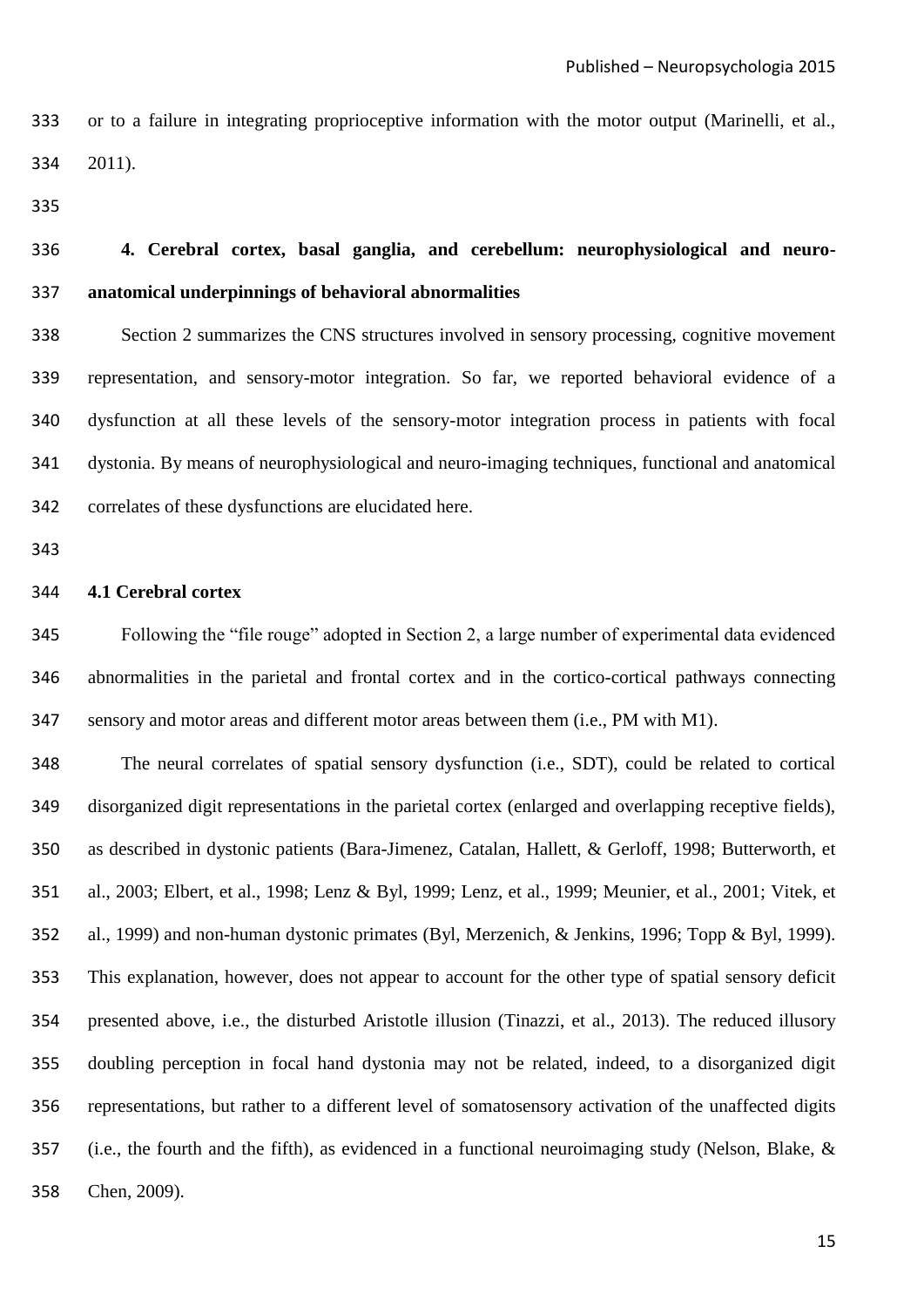Abnormal connectivity between the sensory cortex and the frontal cortex seems to be responsible for higher order dysfunctions, like the ability to mentally construct a motor plan [\(Delnooz, et al., 2013;](#page-31-2) [Delnooz, et al., 2012\)](#page-31-3). Recent neuroimaging studies showed that patients with focal hand dystonia have not only an abnormal activation of the premotor areas during motor imagery of grasping for writing [\(Delnooz, et al., 2013\)](#page-31-2), but also, and even more interestingly, reduced connectivity between the premotor cortex and the parietal cortex, that could represent the neuroanatomical correlate for the impairment to integrate sensory information (elaborated in the parietal cortex) with movement processing (elaborated in the premotor cortex) [\(Delnooz, et al.,](#page-31-3)  [2012\)](#page-31-3). The same brain network involved in the integration of sensory input with motor actions is also activated by the mental rotation task [\(Bonda, Petrides, Frey, & Evans, 1995;](#page-30-13) [Ganis, Keenan,](#page-32-14)  [Kosslyn, & Pascual-Leone, 2000;](#page-32-14) [Kosslyn, DiGirolamo, Thompson, & Alpert, 1998\)](#page-34-4) and an abnormal function in this network might be responsible also of behavioral deficits in this task.

 Further, functional imaging studies during movement execution or during the application of sensory tricks (a maneuver in which touching the skin alleviates motor symptoms) confirmed that the premotor and parietal cortices are malfunctioning in the sensory-motor integration process. Aiming at identifying the neural underpinnings of abnormal motor behaviors in focal dystonia, several studies asked patients to perform actions triggering or not triggering the dystonic movements while brain activity was recorded. Following this procedure, focal dystonia has been associated with a widespread dysfunctional brain network, affecting both cortical and subcortical regions. The results, however, were sometimes contradictory showing either an increase or decrease of activation in certain brain regions during movement execution. A positron emission tomography (PET) study, for example, showed impaired activation of M1 and greater activation in frontal and parietal association areas in writer's cramp patients compared to controls during writing [\(Ceballos-](#page-31-7) [Baumann, Sheean, Passingham, Marsden, & Brooks, 1997\)](#page-31-7). In a study by Ibanez and colleagues [\(1999\)](#page-33-11), patients with writer's cramp showed reduced regional cerebral blood flow (rCBF) in sensorimotor and premotor structures in different tasks compared to controls. For instance, patients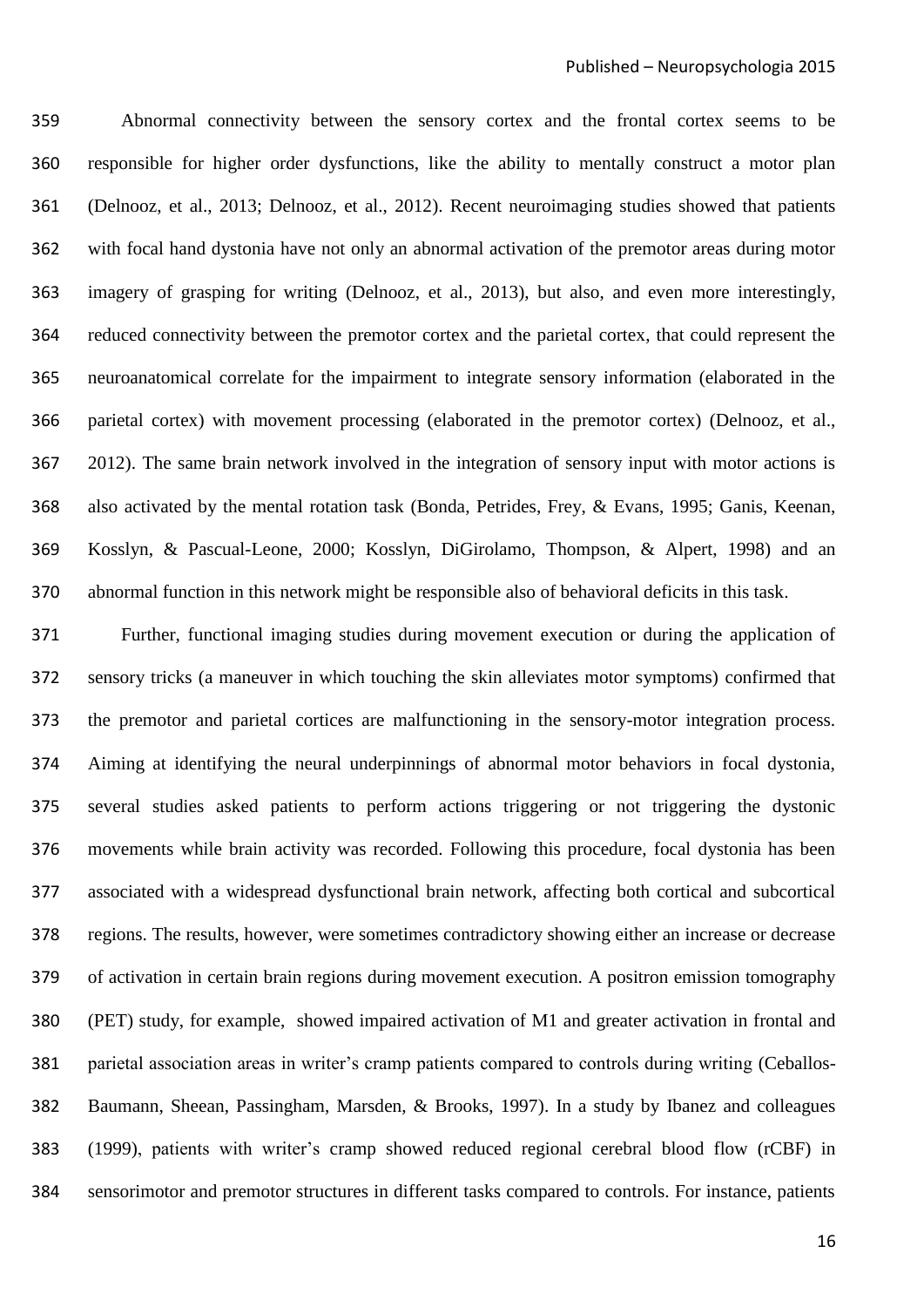showed significantly less rCBF in the contralateral vs. ipsilateral primary sensorimotor cortex during sustained flexion or extension of the wrist. Furthermore, there was a significant decrease of rCBF in the left premotor cortex with writing, but there were no differences during tapping. Lerner et al. (2004) found a significant rCBF increase in the primary sensory cortex and in the right cerebellum and rCBF decrease in the supplementary motor area (SMA) in patients with writer's cramp during writing and tapping compared to controls. Increased blood flow of the primary sensory cortex might reflect more intense processing of the sensory information or possibly expanded cortical representation of the hand area. With regards to sensory tricks, in a seminal paper by Naumann and coworkers [\(Naumann, Magyar-Lehmann, Reiners, Erbguth, & Leenders, 2000\)](#page-35-12) the effect of a sensory trick on cortical activation patterns in patients with cervical dystonia has been assessed by using H2(15)O PET. The application of the sensory trick stimulus, resulting in a near-neutral head position, led to an increased activation mainly of the superior and inferior parietal lobule (ipsilateral to the original head turn) and to a decreased activity of SMA and the primary sensorimotor cortex (contralateral to the head turn). The authors proposed that a perceptual disbalance induced by a sensory trick maneuver leads to a relative displacement of the egocentric midvertical reference to the opposite side and a decrease in motor cortex activity [\(Naumann, et al.,](#page-35-12)  [2000\)](#page-35-12).

 In accordance with all these functional data, structural imaging studies evidenced focal dystonia-related pathophysiological aberrancies at the cortical level. The analysis of voxel-based 404 morphometry (VBM) is used to study human brain anatomy [\(Ashburner & Friston, 2000;](#page-30-14) May & [Gaser, 2006\)](#page-35-13). With VBM it is possible to detect and quantify differences in gray and white matter volume. Experimental data showed a bilateral increase of gray matter volume in the motor cortex in patients with cervical dystonia (Draganski, et al., 2003; Egger, et al., 2007), an increase in the gray matter volume of the premotor cortex but only contralateral to the affected hand (Delmaire, et al., 2007) in patients with focal hand dystonia, a bilateral increase in gray matter volume of the prefrontal cortex in patients with cervical dystonia and focal hand dystonia (Egger, et al., 2007) and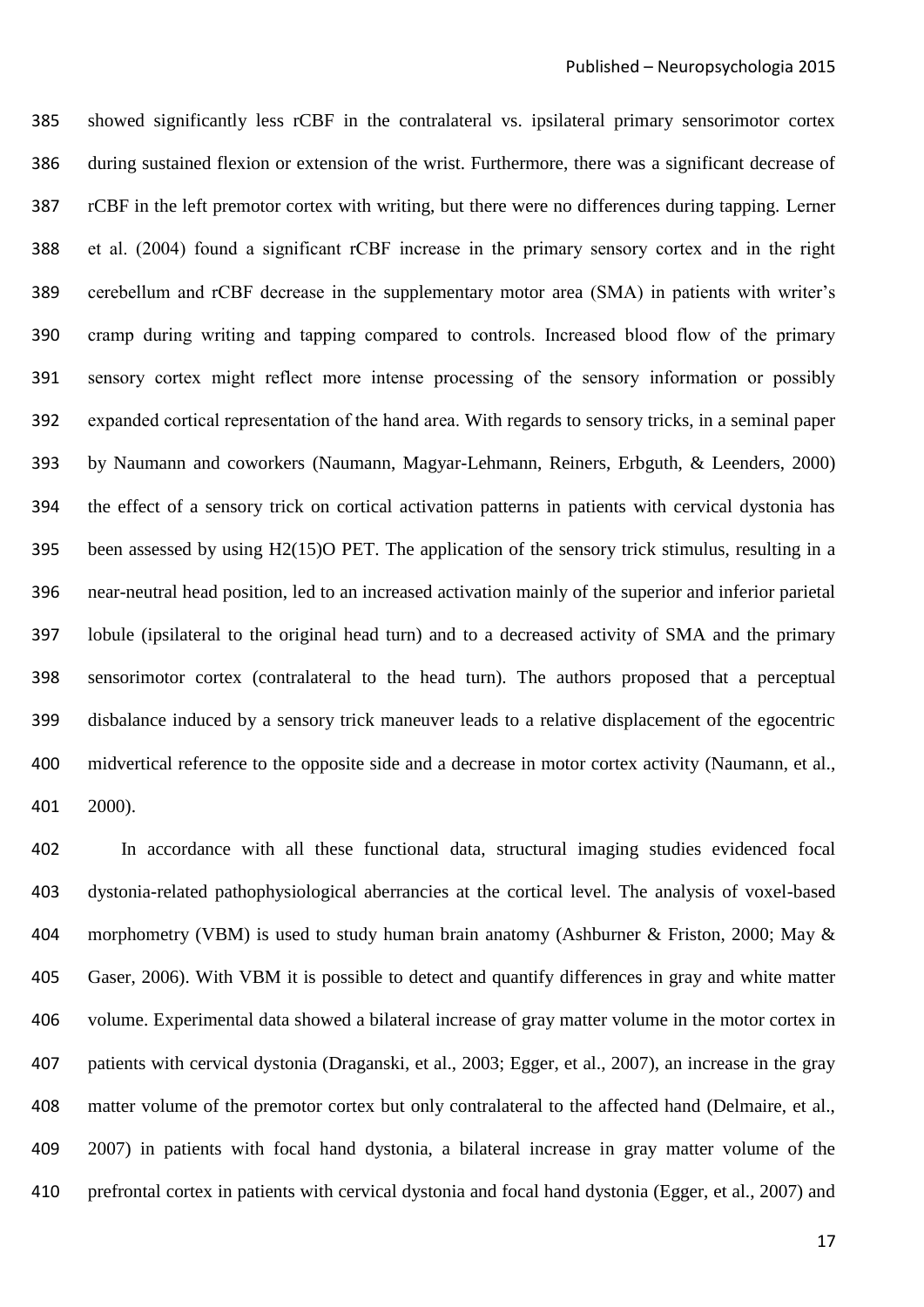a decrease in gray matter of the left inferior parietal lobe in patients with blepharospasm (Etgen, et al., 2006). The increase of gray matter volume in premotor and prefrontal areas could hint at a compensatory mechanism to overcome deficits of sensory-motor processing.

 Neurophysiological investigations helped to clarify whether, besides abnormal functions and structures, cortical regions presented also a lack of connectivity. More precisely, the communication between sensory and motor areas in humans can be studied at a cortical level by means of neurophysiological techniques, such as transcranial magnetic stimulation (TMS). By applying a conditioning electrical stimulus to a mixed nerve followed by a TMS stimulus over M1, inhibition of M1 excitability can be observed. These effects, more evident at inter-stimulus intervals of 20ms and 200ms, are described as short- (SAI) and long-latency afferent inhibition (LAI), respectively [\(Tokimura, et al.,](#page-37-11) 2000). For the SAI, it is not clear yet if the effect is mediated directly through somatosensory projections to M1 or indirectly through S1. LAI probably involves other pathways, such as the basal ganglia or cortical association areas. LAI is defective in patients with focal hand dystonia [\(Abbruzzese, Marchese, Buccolieri, Gasparetto, & Trompetto, 2001\)](#page-30-15), but SAI is normal [\(Avanzino, et al., 2008\)](#page-30-16), indicating abnormal central processing of sensory inputs. Another option to study in vivo how a somatic stimulus interacts within M1 is to combine TMS with low amplitude muscle vibration. If the TMS pulse is delivered over M1 after 1 second of hand muscle vibration, M1 excitability is increased in the vibrated muscle and decreased in adjacent muscles [\(Rosenkranz](#page-36-10)  [& Rothwell, 2003\)](#page-36-10). Further, the activity of the inhibitory interneurons targeting the vibrated muscle is reduced and the opposite changes occur in surrounding muscles [\(Rosenkranz & Rothwell, 2003\)](#page-36-10). This pattern of sensory-motor interaction is abnormal in patients with focal hand dystonia, with a little effect of vibration on cortical excitability [\(Rosenkranz, et al., 2005\)](#page-36-11).

 Inter-regional interactions between M1 and other brain regions (i.e., premotor cortex, parietal cortex) can be assessed by evaluating how the amplitude of motor evoked potentials (MEPs), elicited by stimulation of M1, can be modulated by a preceding conditioning pulse delivered over 436 the other areas. The connectivity between PPC and the ipsilateral M1 can be assessed by means of a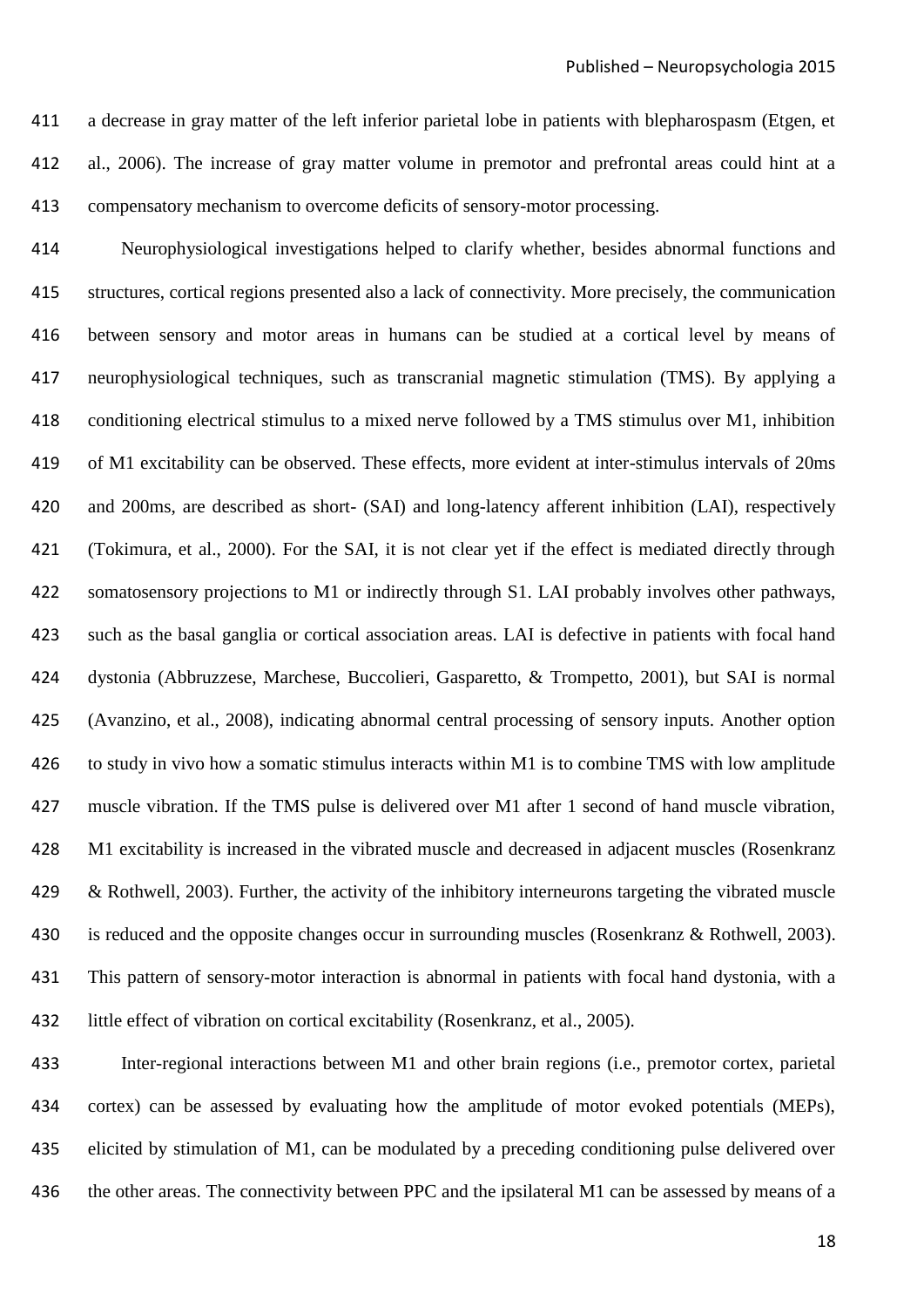paired pulse TMS (ppTMS approach) (Koch & [Rothwell, 2009\)](#page-34-5). In healthy subjects, a conditioning TMS pulse applied over the right PPC is able to increase the excitability of the hand area of the right M1 [\(Koch, et al., 2007\)](#page-33-12). The PPC-M1 interaction is crucial in preparation and planning of reaching and grasping movements toward visual targets (Figure 3) [\(Koch, Fernandez Del Olmo, et](#page-34-6)  [al., 2008;](#page-34-6) [Van Der Werf, Jensen, Fries, & Medendorp, 2010\)](#page-37-12), as well as in visuospatial mechanisms that affect temporal performance, accuracy and variability [\(Koch, et al., 2010;](#page-33-13) [Vicario, Martino, &](#page-37-13)  [Koch, 2013\)](#page-37-13). PPC-M1 connectivity was assessed in cervical dystonia patients, at rest, using this ppTMS protocol [\(Porcacchia, et al., 2014\)](#page-35-14). The results showed that M1 facilitation induced by a conditioning stimulus on PPC is not present in dystonic patients (Figure 3). Further, reaction and movement times were significantly slower in patients than in controls and the relative strength of parieto-motor connectivity correlated with movement times in dystonic patients [\(Porcacchia, et al.,](#page-35-14)  [2014\)](#page-35-14).

 In healthy subjects, ppTMS studies have been used also to probe functional connectivity between PMd and M1 (Figure 3). A conditioning TMS pulse over PMd reduced the amplitude of MEPs evoked in hand muscles by a pulse over the contralateral M1 some 8 to 10ms later [\(Mochizuki, Huang, & Rothwell, 2004\)](#page-35-15). The effectiveness of these interhemispheric connections changes prior to movement, suggesting that these connections play a role in motor preparation [\(Koch, et al., 2006\)](#page-34-7). They may utilize either direct transcallosal connections between the contralateral PMd and M1 [\(Marconi, Genovesio, Giannetti, Molinari, & Caminiti, 2003\)](#page-34-8), or take an indirect route through the contralateral and ipsilateral PMd and M1 [\(Dum & Strick, 2002,](#page-31-8) [2005\)](#page-31-9). By applying this protocol in patients with focal hand dystonia, Koch and coworkers [\(Koch, Fernandez](#page-34-6)  [Del Olmo, et al., 2008\)](#page-34-6) demonstrated that inhibitory interhemispheric interactions between left PMd and right M1 are less excitable compared to controls, possibly contributing to some of the problems in motor overflow that dystonic patients experience when they try to move. Namely, it is even possible that the reduced inhibition from PMd could contribute to abnormalities of synaptic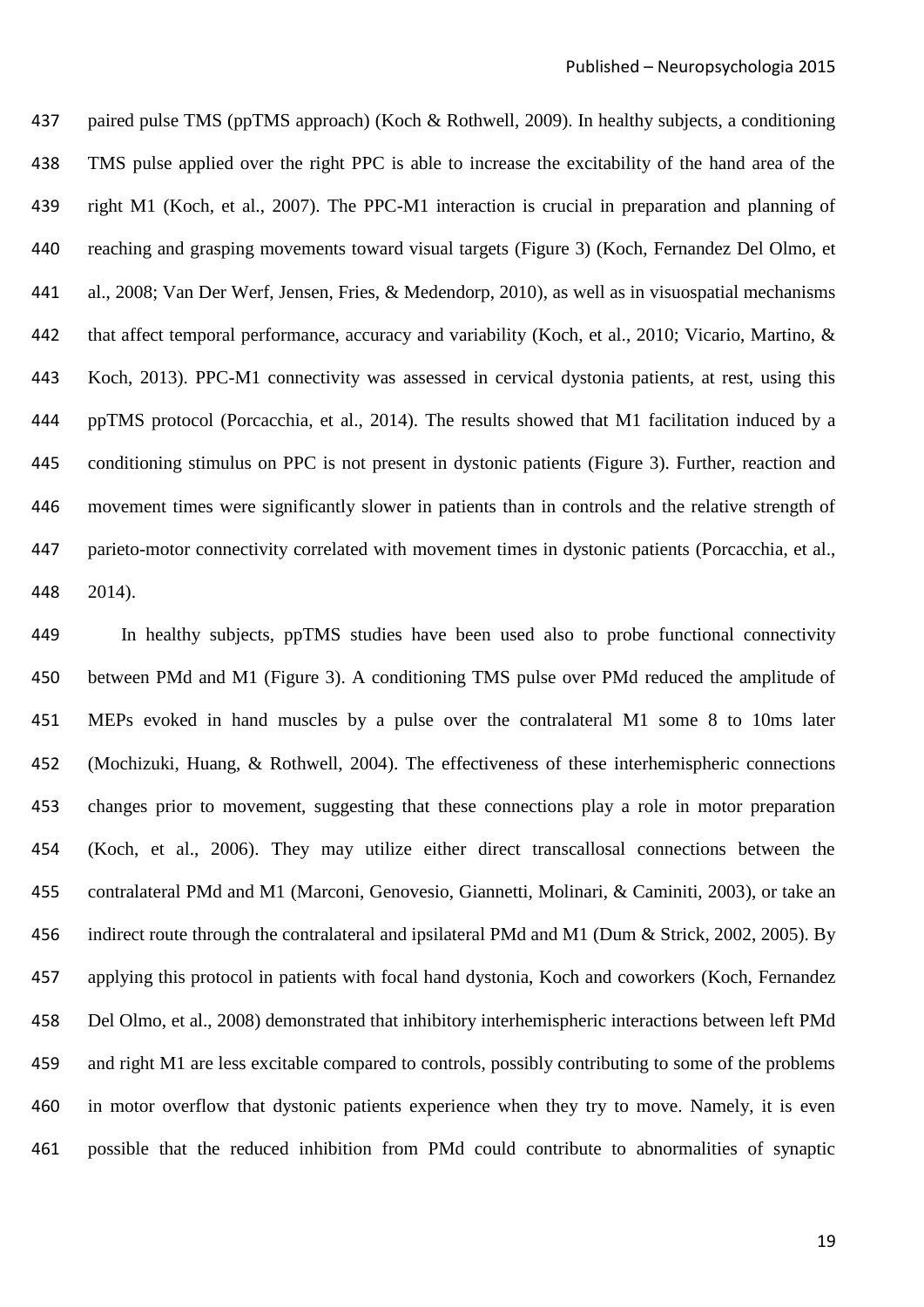plasticity that have been described in M1 of dystonic patients (Figure 3) [\(Quartarone, et al., 2003;](#page-36-12) [Quartarone, Rizzo, et al., 2005\)](#page-36-13).

 Involvement of PM in the pathophysiology of dystonia has been supported by repetitive transcranial magnetic stimulation (rTMS) studies. Siebner and colleagues [\(2003\)](#page-37-14) and Murase and colleagues [\(2005\)](#page-35-16) applied inhibitory rTMS over the premotor motor cortex in patients with focal hand dystonia. After one rTMS session there was an improvement in computerized measures of writing (e.g., pen pressure), and some participants reported an improvement in writing ability, which lasted up to a few hours [\(Murase, et al., 2005\)](#page-35-16). This improvement was not seen in patients receiving the control sham stimulation. Furthermore, one session of rTMS over the PMd produced powerful and widespread changes in regional synaptic activity, as indexed by bilateral decreases in rCBF in prefrontal, premotor, and primary motor cortex [\(Siebner, et al., 2003\)](#page-37-14). The possible therapeutic effects of premotor rTMS may involve indirect effects of PMd on inhibitory mechanisms in M1. Indeed, it was recently demonstrated that by applying an inhibitory rTMS on PMd, clinical improvement in writing speed and speed of maze completion was accompanied by the increased excitability of inhibitory circuits within M1, which were brought back towards the normal range [\(Huang, Rothwell, Lu, Wang, & Chen, 2010\)](#page-33-14).

 In summary, a number of cortical regions located in frontal, parietal and also prefrontal cortex presented an abnormal activation during sensory tasks, mental representation of movements, or when sensory information is used for motor output, as during sensory trick application or movement execution. In addition, structural imaging studies displayed focal dystonia-related pathophysiological aberrancies at the cortical level. To complete the scenario, TMS studies revealed that functional communication from sensory areas and premotor areas to M1 is abnormal in focal dystonia.

#### **4.2. Cerebellum and Basal Ganglia**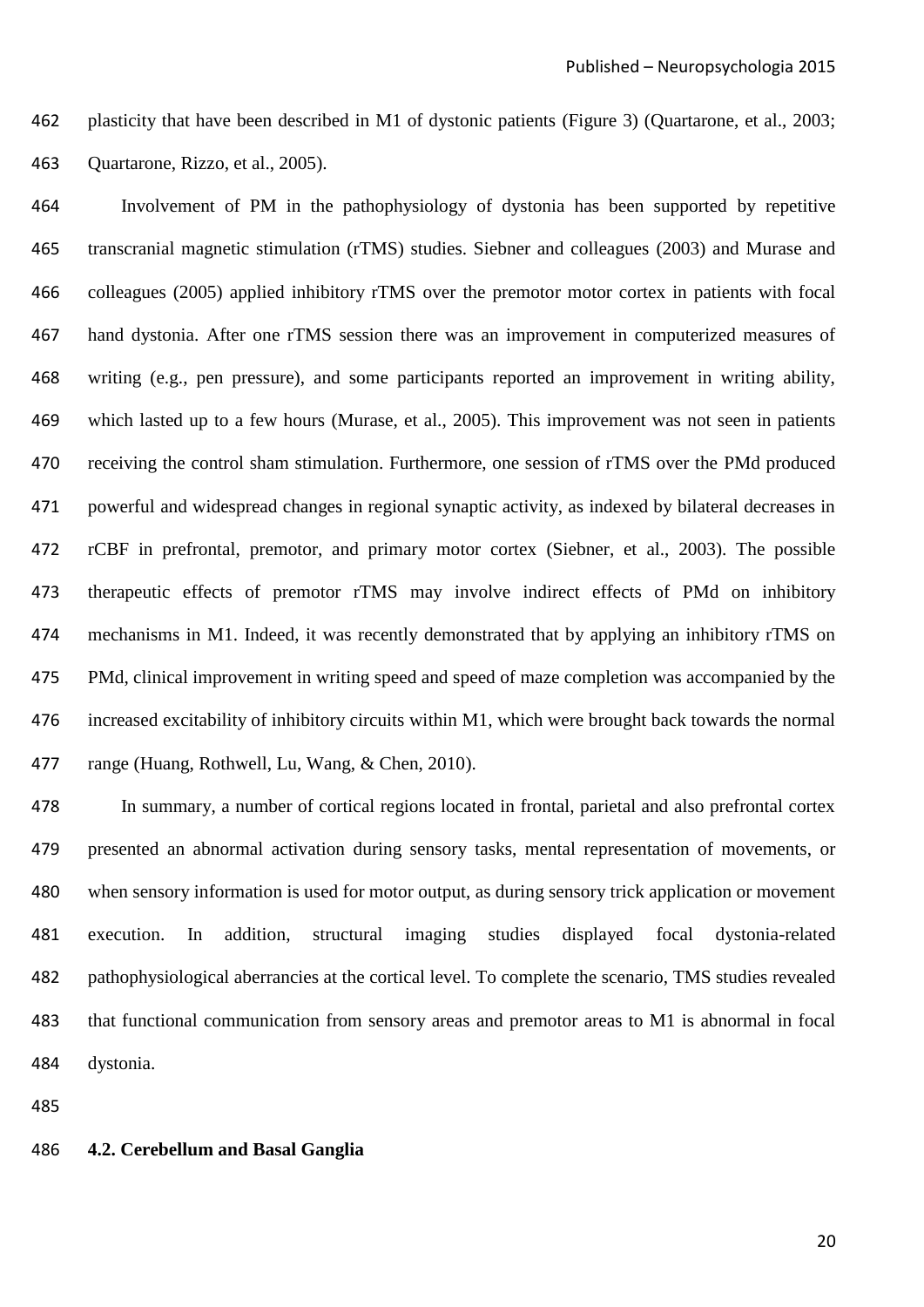Classically, dystonia has been considered a disorder of the basal ganglia, and in particular of the basal ganglia cortico-striatal-thalamo-cortical motor circuits [\(Bressman, et al., 1998\)](#page-30-17). Support to this view derives from several lines of research. For instance, putaminal enlargement was found in patients with different types of dystonia [\(Draganski, et al., 2009;](#page-31-10) [Etgen, Muhlau, Gaser, & Sander,](#page-32-15)  [2006;](#page-32-15) [Granert, Peller, Jabusch, Altenmuller, & Siebner, 2011\)](#page-32-16). Moreover, patients' unaffected relatives with abnormal TDT have larger putaminal volumes than relatives with normal TDT [\(Bradley, et al., 2009\)](#page-30-8). This findings hint at an association between TDT and the function of the basal ganglia. Namely, it was suggested that temporal discrimination requires not only the cortex (i.e., primary sensory areas, pre-supplementary motor area, anterior cingulate cortex), but also sub- cortical structures, like the basal ganglia [\(Harrington, Haaland, & Knight, 1998;](#page-33-15) [Lacruz, Artieda,](#page-34-9)  [Pastor, & Obeso, 1991;](#page-34-9) [Pastor, Day, Macaluso, Friston, & Frackowiak, 2004\)](#page-35-17). Furthermore, the basal ganglia play also a role in SDT and an fMRI study showed that in writer's cramp patients there subcortical structures are hyperactive during a tactile grating orientation task [\(Peller, et al.,](#page-35-18)  [2006\)](#page-35-18).

 This is in line with the evidence that (as already anticipated above) the basal ganglia play an important role not only in controlling and programming motor sequences, but also in non-motor cognitive functions [\(Bares & Rektor, 2001;](#page-30-18) [Jahanshahi, et al., 2002;](#page-33-16) [Koechlin, Danek, Burnod, &](#page-34-10)  [Grafman, 2002\)](#page-34-10) particularly in sensory processing and multisensory integration (i.e. visual and tactile) [\(Graziano & Gross, 1993\)](#page-32-17). Furthermore, the basal ganglia probably contribute to the integration of sensory information with motor actions, thus playing a role in movement representation and motor learning [\(de Lange, Hagoort, & Toni, 2005;](#page-31-11) [Kuhn, et al., 2006\)](#page-34-11).

 Beyond this classical view, more recently research has started to investigate the role of the cerebellum in the pathophysiology of dystonia. Connectivity changes in the cerebello-thalamic tract have been associated with *DYT1* and *DYT6* dystonic mutations [\(Argyelan, et al., 2009\)](#page-30-19). Mutation carriers exhibited reduced integrity of cerebello-thalamic fiber tracts, compared to non-mutated subjects, with non-manifesting carriers occupying an intermediate position between manifesting and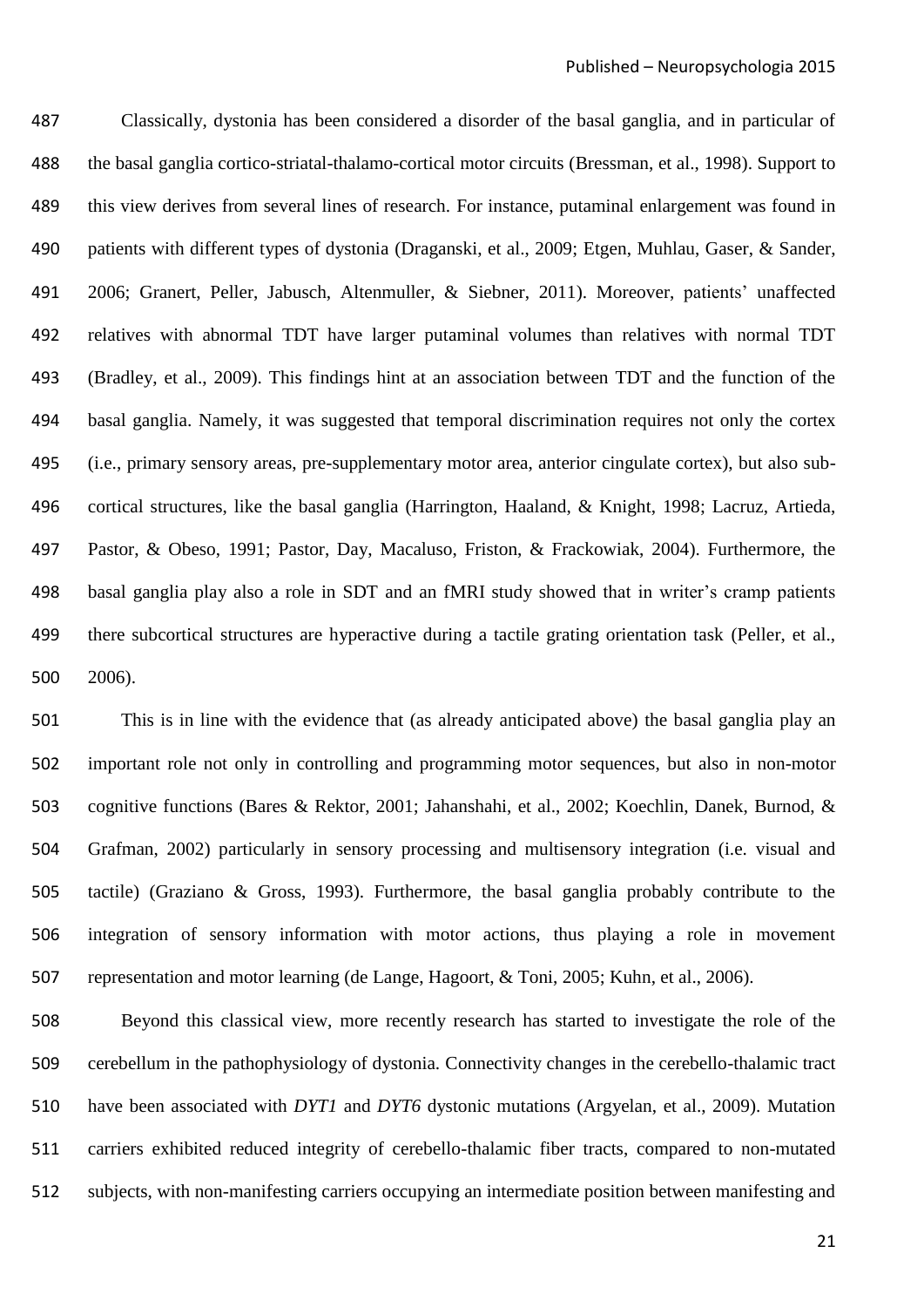control subjects. Moreover, in this study the lower cerebellar connectivity was associated with greater activation in the sensorimotor and supplementary motor cortex, suggesting that abnormalities of cerebellar outflow pathways might contribute to loss of inhibition at the cortical level in dystonia. Structural MRI in non-hereditary primary dystonia also demonstrated white matter integrity abnormalities in the fiber tracts connecting the primary sensorimotor areas with subcortical structures [\(Colosimo, et al., 2005;](#page-31-12) [Delmaire, et al., 2009\)](#page-31-13).

 Cerebello-cortical interaction can be tested with TMS by investigating how a conditioning stimulus over the cerebellum influences a subsequent stimulus over the contralateral M1. In normal subjects, when an inter-stimulus interval of 5-7 ms is used, a suppression of corticomotor excitability is detected (Figure 3) [\(Ugawa, Uesaka, Terao, Hanajima, & Kanazawa, 1995\)](#page-37-15). It was shown that cerebellar output modulates the excitability of M1 via the projections to local GABAergic inhibitory interneurons [\(Daskalakis, et al., 2004;](#page-31-14) [Koch, Mori, et al., 2008\)](#page-34-12). In 2009, Brighina and coworkers showed a reduced cerebellar modulation of the motor cortex excitability in dystonia. Indeed, cerebellar conditioning stimulation had less of an effect on the motor cortex of dystonic patients (Figure 3), leaving conditioned MEPs and intracortical inhibition and facilitation unchanged [\(Brighina, et al., 2009\)](#page-31-15). Reduced or absent cerebellar modulation has also been reported in patients with cerebellar ataxia –a disorder affecting movement coordination– of various origins [\(Ugawa, et al., 1997\)](#page-37-16) or with lesions of the cerebellum or the dentate-thalamo-cortical pathways and in patients with focal cerebellar lesions and hemicerebelloctomy [\(Di Lazzaro, et al., 1995\)](#page-31-16). These findings suggest that dysfunctioning Purkinje cells in the cerebellar cortex might affect the inhibitory drive to the dentate-thalamo-cortical pathways. It has been proposed that the cerebello- thalamo-cortical network may contribute to the loss of inhibitory processes observed in dystonia [\(Hallett, 2006;](#page-32-18) [Lin & Hallett, 2009\)](#page-34-13), directly contributing to an abnormal sensory-motor integration process. Indeed, the cerebellum processes proprioceptive information, plays a key role in both temporal and spatial discrimination [\(Pastor, et al., 2004;](#page-35-17) [Restuccia, et al., 2001\)](#page-36-14) and contribute to movement simulation [\(Ionta, Ferretti, et al., 2010\)](#page-33-4).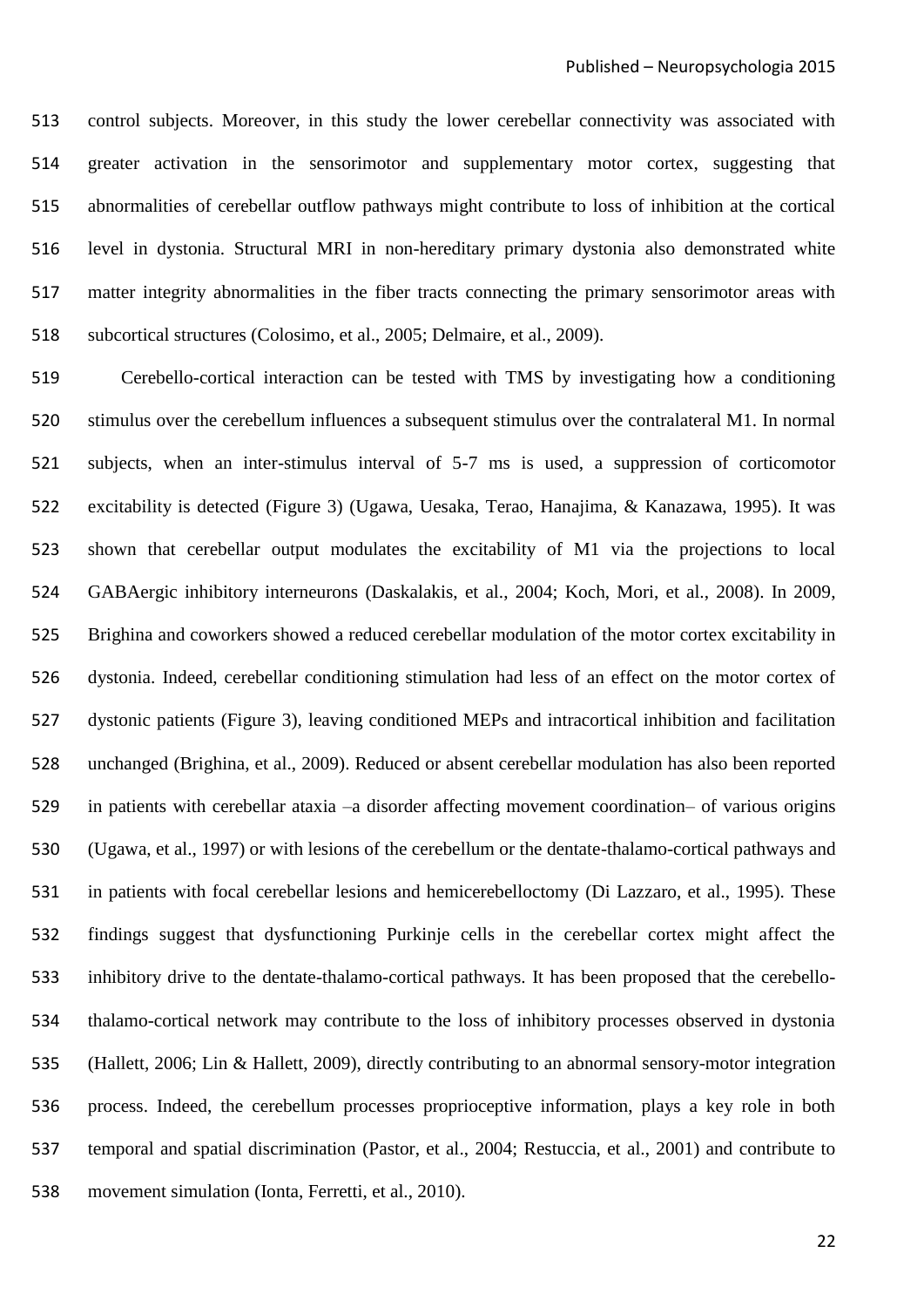To complete the scenario, in a recent paper, Hubsch and coworkers [\(2013\)](#page-33-17) examined whether putative cerebellar dysfunction in dystonia is linked to maladaptive plasticity in the sensorimotor cortex. The cerebellar cortex was excited or inhibited by means of rTMS before artificial sensory- motor plasticity was induced in M1 by paired associative stimulation. In healthy subjects, cerebellar cortex excitation prevented the paired associative stimulation to induce sensory-motor plasticity in M1, whereas cerebellar inhibition led the paired associative stimulation to be more efficient in inducing the plasticity. In patients with writer's cramp, cerebellar excitation and inhibition were both ineffective in modulating sensory-motor plasticity. It was postulated that the loss of cerebellar control over sensorimotor plasticity might lead to build up an incorrect motor program to specific adaptation tasks, such as writing.

# **5. Sensory-motor integration in dystonia: a clue for therapeutic approaches?**

 As evidenced so far, a number of studies have suggested that some forms of focal dystonia may, at least partially, result from disturbances in sensory function and problems with sensory- motor integration. The therapeutic implications of these findings are significant in that they suggest why therapies promoting the reorganization of sensory-motor regions can sometimes be effective in treating dystonic symptoms. These approaches modulate sensory-motor processing by means of neuromodulation of areas involved in this process, that is sensory retraining and learning-based sensorimotor re-education.

 Focal dystonia is a good candidate for the therapeutic use of neuromodulation with the aim of restoring the abnormal activity in the sensory-motor network. As already summarized in section 4.1 of the present review, a single session of neuromodulation by using rTMS on the premotor cortex resulted in clinical improvements [\(Murase, et al., 2005\)](#page-35-16). These promising results have led to a subsequent multiple-session study in focal hand dystonia. Twelve patients underwent five daily- sessions of 1 Hz rTMS to contralateral PMd [\(Kimberley, Borich, Arora, & Siebner, 2013\)](#page-33-18). Patients held a pencil and made movements that did not elicit dystonic symptoms during rTMS, according to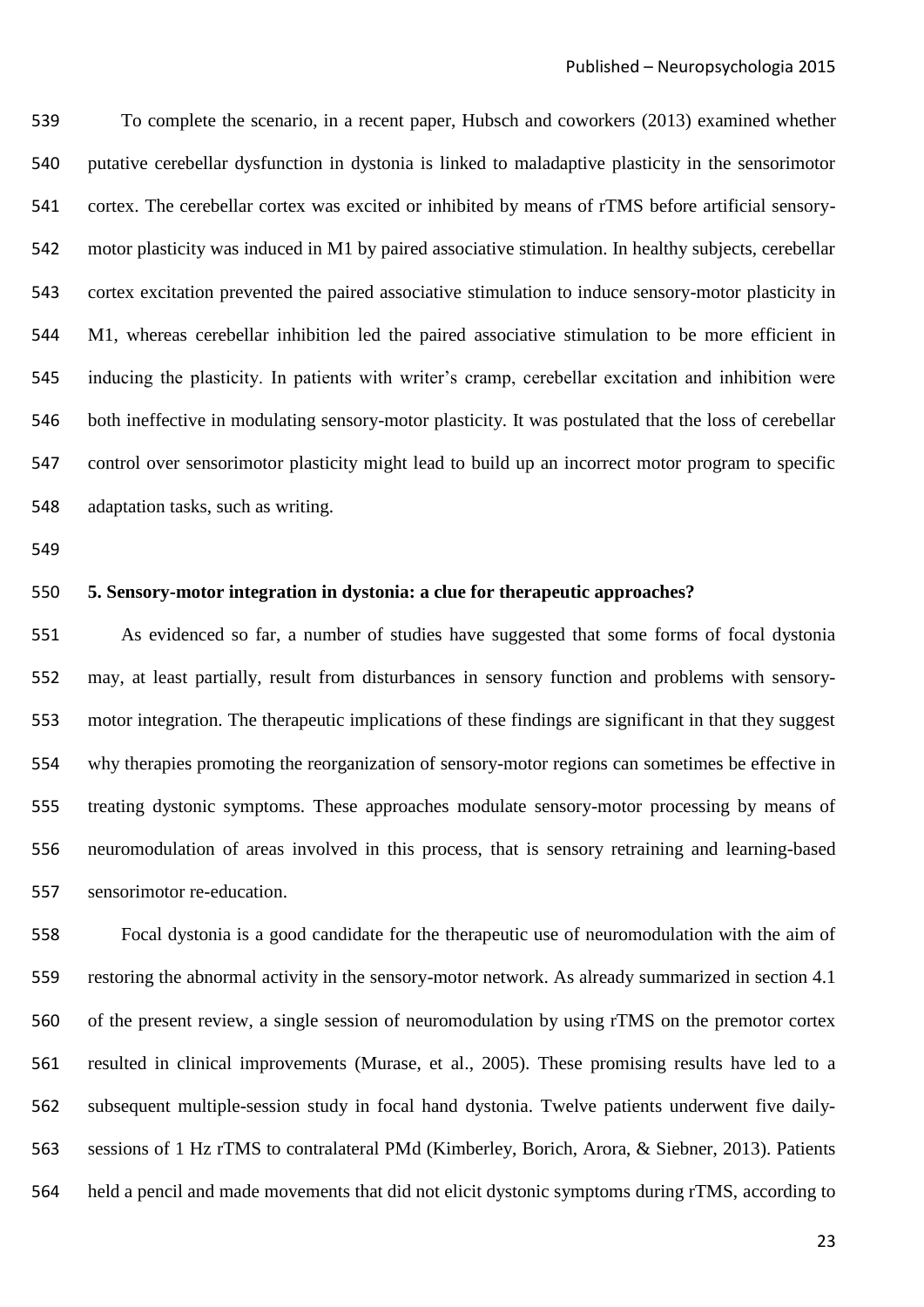the hypothesis that an active but non-dystonic motor state would increase the beneficial effects of rTMS. The data were compared to those of five additional patients who received sham-rTMS protocol. Behavioral measures included pen force and velocity during handwriting and subjective report. Results showed that pen force was reduced at day 1 and 5 and 68% of patients self-reported as 'responders' at day 5, and 58% self-reported as 'responders' at follow-up [\(Kimberley, et al.,](#page-33-18)  [2013\)](#page-33-18). These findings, yet not supporting a strong therapeutic potential of this rTMS paradigm in focal hand dystonia, nevertheless encourage further investigation.

 A recent neuromodulation study targeted the abnormal cerebellar function in focal dystonia [\(Koch, et al., 2014\)](#page-34-14). In a sham-controlled trial, the effect of two-weeks of cerebellar continuous theta burst stimulation was tested in a sample of cervical dystonia patients. The results showed a small but significant clinical improvement and a modification of the connectivity between the cerebellum and M1. These data provide novel evidence that the cerebello-thalamo-cortical circuit could be a potential target to partially reduce some dystonic symptoms and deserves further in-depth studies.

 With regards to the possibility to re-train the sensory systems in order to improve the motor outcome, different approaches have been applied so far in dystonia. One type of interventions consisted in potentiating the proprioceptive input by means of muscle vibration [\(Rosenkranz, et al.,](#page-36-15)  [2008\)](#page-36-15). This procedure not only induced sensorimotor organization of the hand area, but also helped to improve the hand motor functions of patients with musician's dystonia [\(Rosenkranz, Butler,](#page-36-16)  [Williamon, & Rothwell, 2009\)](#page-36-16). Vibration of the neck muscle was applied in a single case of cervical dystonia and again resulted in beneficial effects with regards to the head and trunk position [\(Karnath, et al., 2000\)](#page-33-9). These findings suggest that the sensory-motor connection in focal dystonia can re-adapt following a proprioceptive intervention. Moreover, proprioceptive stimulation has a beneficial influence also on the plasticity of the motor cortex [\(Avanzino, et al., 2013\)](#page-30-2), further hinting at a link between this kind of stimulation and motor functions. Another way of targeting the sensory systems in focal dystonia is by means of transcutaneous electrical nerve stimulation. The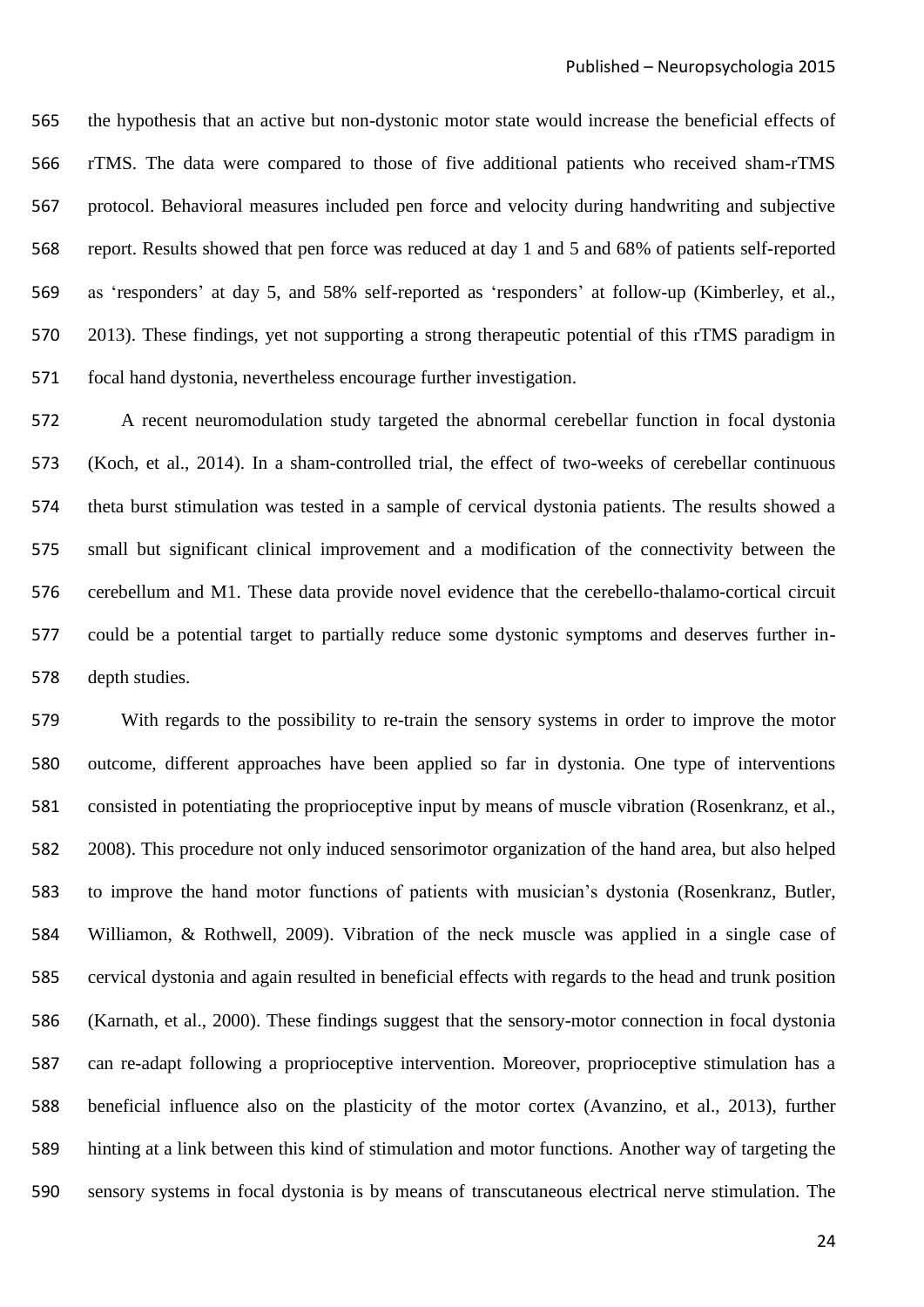rationale is to re-establish a balanced activation between agonist and antagonist muscles [\(Tinazzi, et](#page-37-17)  [al., 2005\)](#page-37-17). Namely, in patients with focal hand dystonia two weeks of transcutaneous electrical nerve stimulation of the forearm flexor muscle improved dystonic symptoms and these effects lasted for 3 weeks after treatment [\(Tinazzi, et al., 2005;](#page-37-17) [Tinazzi, Zarattini, et al., 2006\)](#page-37-18). Finally another promising approach to induce muscle-stretching and promote a better sensory processing in patients with focal hand and cervical dystonia is through kinesio-taping [\(Pelosin, et al., 2013\)](#page-35-19).

 The opposite approach to the abovementioned augmented feedback techniques is sensory deprivation. One way to reduce sensory feedback is by means of limb immobilization. In this regard, immobilization of the upper limb in patients with focal hand dystonia resulted in changes of the cortical map toward a more normal topography [\(Lissek, et al., 2009;](#page-34-15) [Roll, et al., 2012\)](#page-36-17). Immobilization of specific body parts was also applied together with motor training [\(Candia,](#page-31-17)  [Rosset-Llobet, Elbert, & Pascual-Leone, 2005;](#page-31-17) [Zeuner, et al., 2005\)](#page-38-7). For instance in a study by Zeuner and colleagues [\(2005\)](#page-38-7) motor exercises of one finger were performed for a period of 4 to 12 weeks while the other four fingers were immobilized. This procedure resulted in subjective improvement, assessed by a self-rating scale, in 6 out of 10 patients with focal hand dystonia.

 Sensory-motor re-education can be induced even with visual or auditory electromyographic biofeedback techniques, that may be effective in cervical dystonia [\(Cleeland, 1973;](#page-31-18) [Korein, et al.,](#page-34-16)  [1976;](#page-34-16) [Leplow, 1990\)](#page-34-17). The inspiring principle here is to increase the patients' volitional control over the abnormally active muscles.

 Unfortunately, so far most of the studies in novel rehabilitative therapeutic approaches in dystonia lacked of a controlled sham condition or involved a small number of patients. Future research efforts should better address this topic in order to delineate the best approach for alternative therapeutic options in focal dystonia.

#### **6. Conclusions and future venues of research**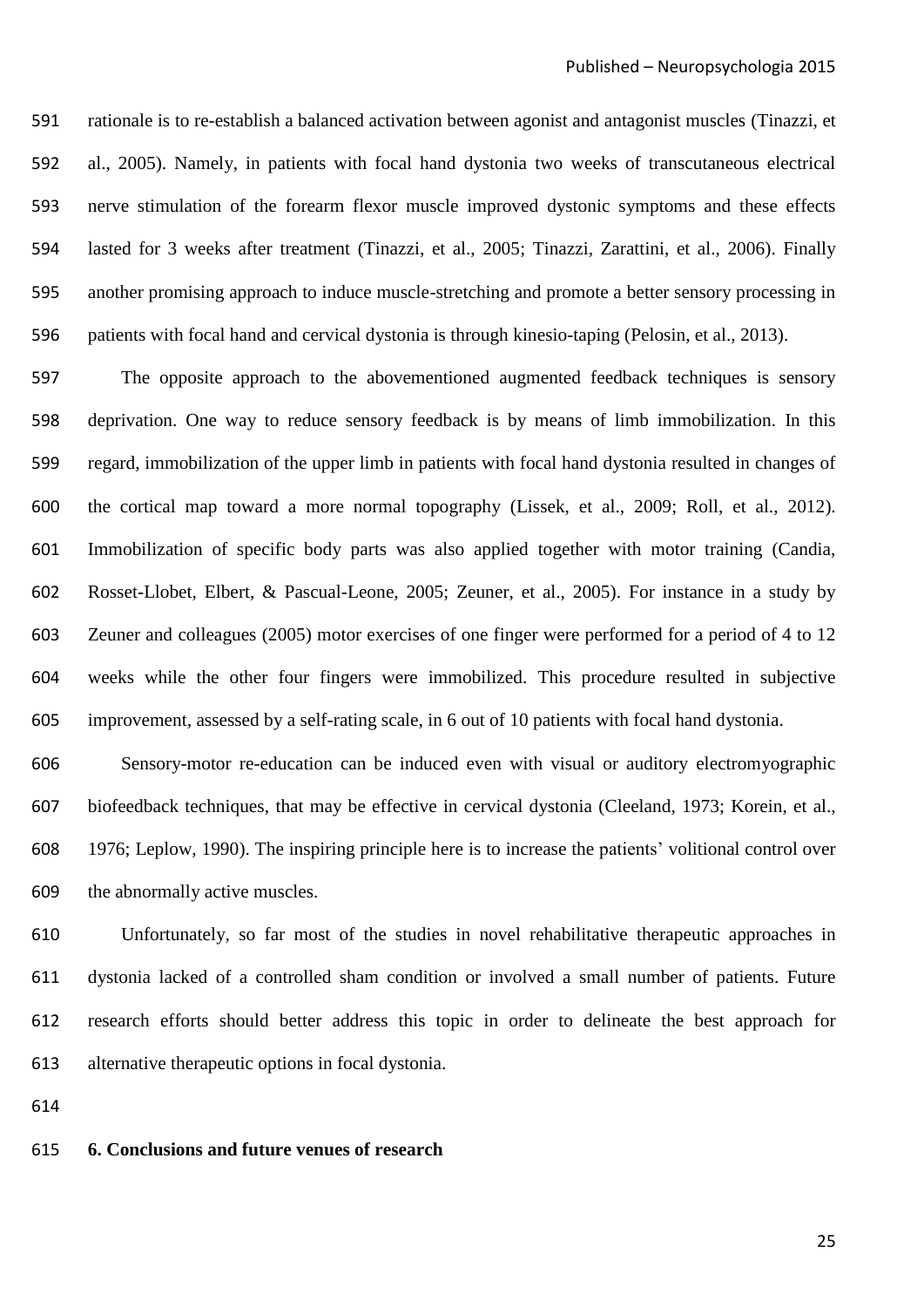In this review we summarized a large amount of behavioral, neurophysiological, and neuroimaging data demonstrating sensory and sensory-motor dysfunctions in patients with focal dystonia. Available evidence supports the hypothesis that abnormalities in dystonia extend beyond the sole motor control, and involve also processing of sensory inputs and cognitive representation of movement. Instead of being conclusive, however, the presented studies leave open some questions that could direct future research efforts on sensory integration processes in dystonia. For example, it is still unclear which level of the sensory-motor loop plays a predominant role in the sensory-motor deficits in dystonia. In other words, the question is still open on whether these deficits are more related to sensory abnormalities, to an impaired motor planning at the cognitive level or to the process of integrating these two aspects. The attempt to propose a model of sensory-motor integration [\(Perruchoud, et al., 2014\)](#page-35-0) represents an important step toward a better understanding of the sensory-motor integration deficits in focal dystonia, but more experimental evidence is needed to uncover the crucial level of dysfunction.

 Moreover, future lines of research should better tackle the interplay between different sensory modalities and the motor systems. Namely, movement execution can be modulated by extrinsic inputs (such as visual and acoustic) and by intrinsic inputs (such as proprioceptive and tactile). Interestingly, looking at data on sensory and sensory-motor processing in dystonia, available evidence suggests that changes in the external world are processed normally in patients with focal dystonia, except when they are used for movement planning or execution. In other words, when visual or acoustic information is processed "per se", and not for planning or executing volitional movements, patients with dystonia do not show particular deficits. As an example, temporal discrimination of visual stimuli is preserved both in cervical and in focal hand dystonia [\(Fiorio, et](#page-32-3)  [al., 2003;](#page-32-3) [Tinazzi, et al., 2004\)](#page-37-6), whereas it is impaired in generalized forms of dystonia [\(Aglioti,](#page-30-20)  [Fiorio, Forster, & Tinazzi, 2003\)](#page-30-20). This suggests that, specifically for the focal types of dystonia, the visual system works properly. Furthermore, visual processing is preserved even in the case of action observation. In this regard, two studies demonstrated that during passive observation of movements,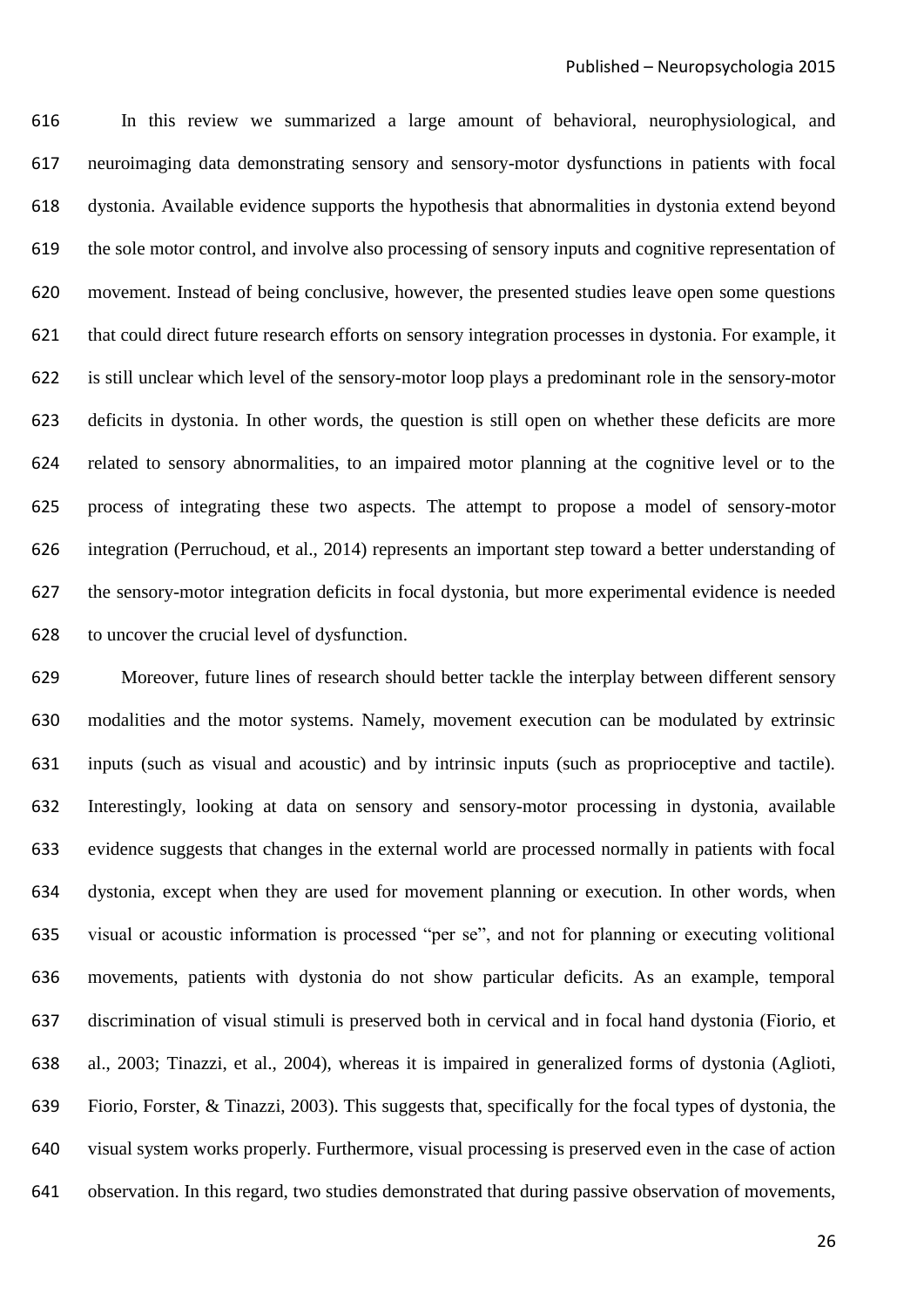patients with focal hand dystonia present with adequate recruitment of cerebral areas [\(Castrop,](#page-31-19)  [Dresel, Hennenlotter, Zimmer, & Haslinger, 2012\)](#page-31-19) and corticospinal excitability [\(Fiorio, et al.,](#page-32-19)  [2010\)](#page-32-19). All these studies did not require movement planning or execution, but only processing of visual information. The situation completely changes when visual information is encoded in order to create a motor plan or to execute volitional movements, i.e., when it is used for sensory-motor integration. In this case, indeed, patients with focal dystonia present with deficits compared to healthy control subjects [\(Avanzino, et al., 2013\)](#page-30-2).

 Regarding sensory signals originating from the body, i.e. internal sources of information (proprioceptive and tactile inputs), patients with focal dystonia misprocess this information even before it is used for sensory-motor integration process, hinting at a dysfunction addressing the pure sensory level. Further, these abnormalities are not specific for a single type of dystonia and/or for the affected segment in focal dystonia, thus suggesting that, with regards to the somatosensory system, dystonia is characterized by a widespread impairment of sensory and sensory-motor control. These sensory abnormalities may impair the process of sensory-motor integration, by interacting with other dysfunctional mechanisms in dystonia, i.e., loss of inhibition and abnormal plasticity [\(Quartarone & Hallett, 2013\)](#page-36-18). In this regard, it was suggested that "*misprocessing of sensory feedback coupled with an abnormal excitability within inhibitory motor circuits at different level (spinal cord, brainstem, cerebellum, basal ganglia, and cortex) may result in a progressive abnormal plasticity in local and distant nodes, culminating in an overt dystonia*" [\(Quartarone &](#page-36-18)  [Hallett, 2013\)](#page-36-18).

 All this evidence well fits with the hypothesis that primary dystonia may be a network disorder, in which the crucial nodes in the cerebral cortex are located in S1 and in those associative sensory and motor areas that play a role in integrating different sensory modalities coming from the "external" world and "internal" body in order to create a cognitive representation of movement for motor planning and understanding. To these aims, the supposed network includes also subcortical structures, like the basal ganglia and the cerebellum, that act in concert with the cerebral cortex.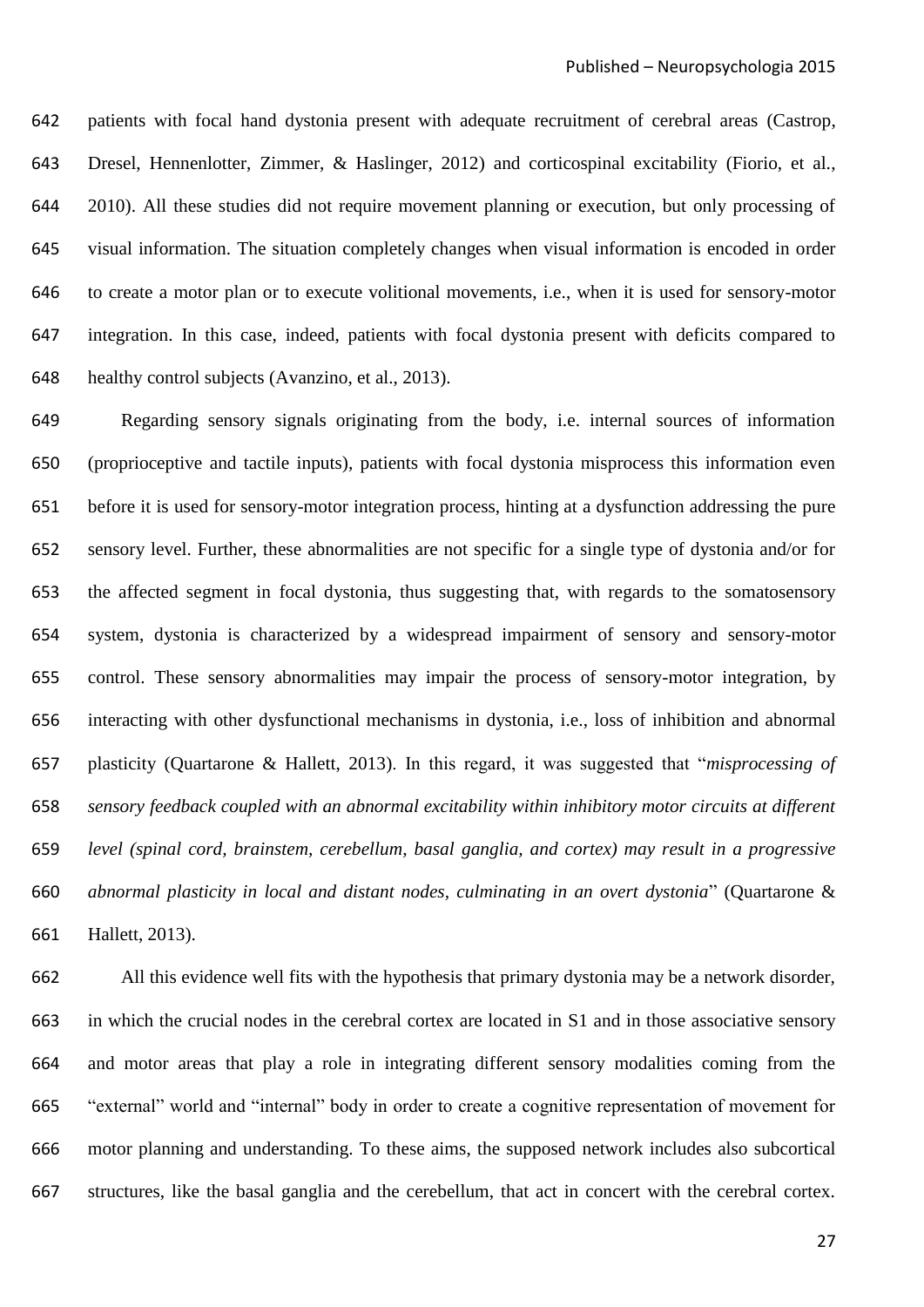Some issues need to be further elucidated. First, it is not known whether all these abnormalities play a causative role or are the results of compensatory mechanisms of the central nervous system in response to the dystonic motor symptoms. Data from non-manifesting *DYT1* and *DYT6* mutations carriers and from relatives of patients with adult-onset focal dystonia, as well as the observation that all these deficits address not-affected body segments, hint at a causal link rather than at compensation.

 Second, even in the scenario of a causal role, it is yet to elucidate if there is a "leading" structure whose dysfunction provokes a cascade of events that at the end will turn in the malfunctioning of a number of cortical and subcortical areas. If this is the case, it is of primary importance to identify the possible leading structure, in order to plan the most suitable therapeutic approach to selectively target the dysfunctional brain region.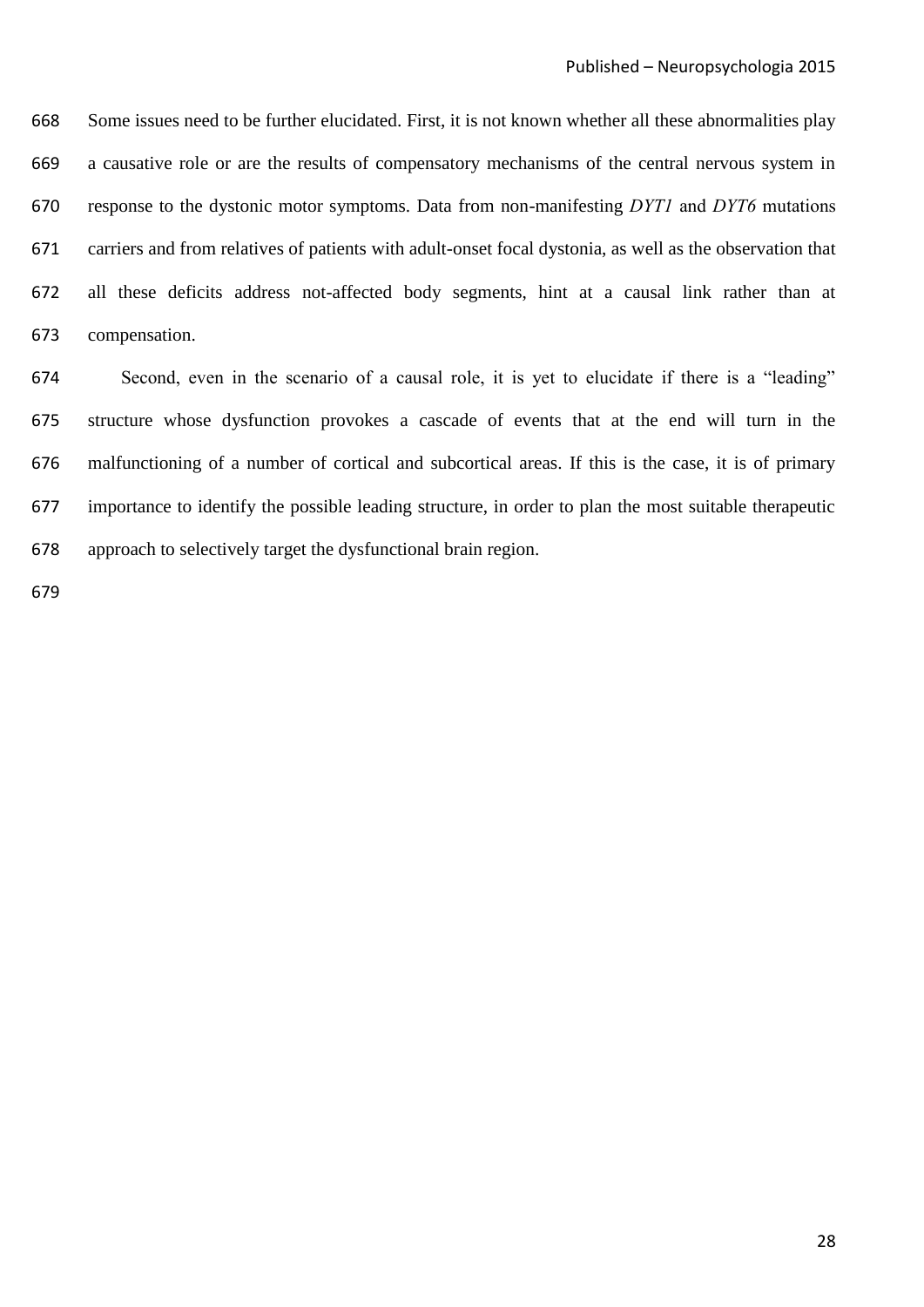**Figure Legends**

 **Figure 1.** Schematic representation of the complex brain network involved in sensory-motor integration. Sensory input (red) is elaborated by subcortical (firstly Thal, Cer and then BG) and cortical (SI) regions and integrated with the motor plan (green) through associative areas (PPC and PM). Deficits of sensory-motor integration in dystonia could arise from dysfunctions at different 685 levels of this network.  $BG = basal$  ganglia; Thal = thalamus; Cer = cerebellum;  $SI = primary$ 686 somatosensory cortex; PM = premotor cortex; PPC = posterior parietal cortex; M1 = primary motor cortex.

 **Figure 2.** Simplified model of the interaction between sensory information (red) and motor elaboration (green). The tasks in which dysfunctions have been found in dystonic patients are indicated in Italics.

 **Figure 3.** Schematic representation of the connections between some multisensory areas and the primary motor cortex (M1). A) The connections toward M1 deriving from the premotor cortex (PM), the posterior parietal cortex (PPC) and the cerebellum (Cer) are of fundamental importance for sensory-motor integration and, consequently, for optimal movement planning and execution. B) Neurophysiological and neuroimaging studies revealed impaired connections between multisensory areas and M1 in the dystonic brain (represented by striped arrows). The lack of efficient connections results in a disorganized motor output from M1.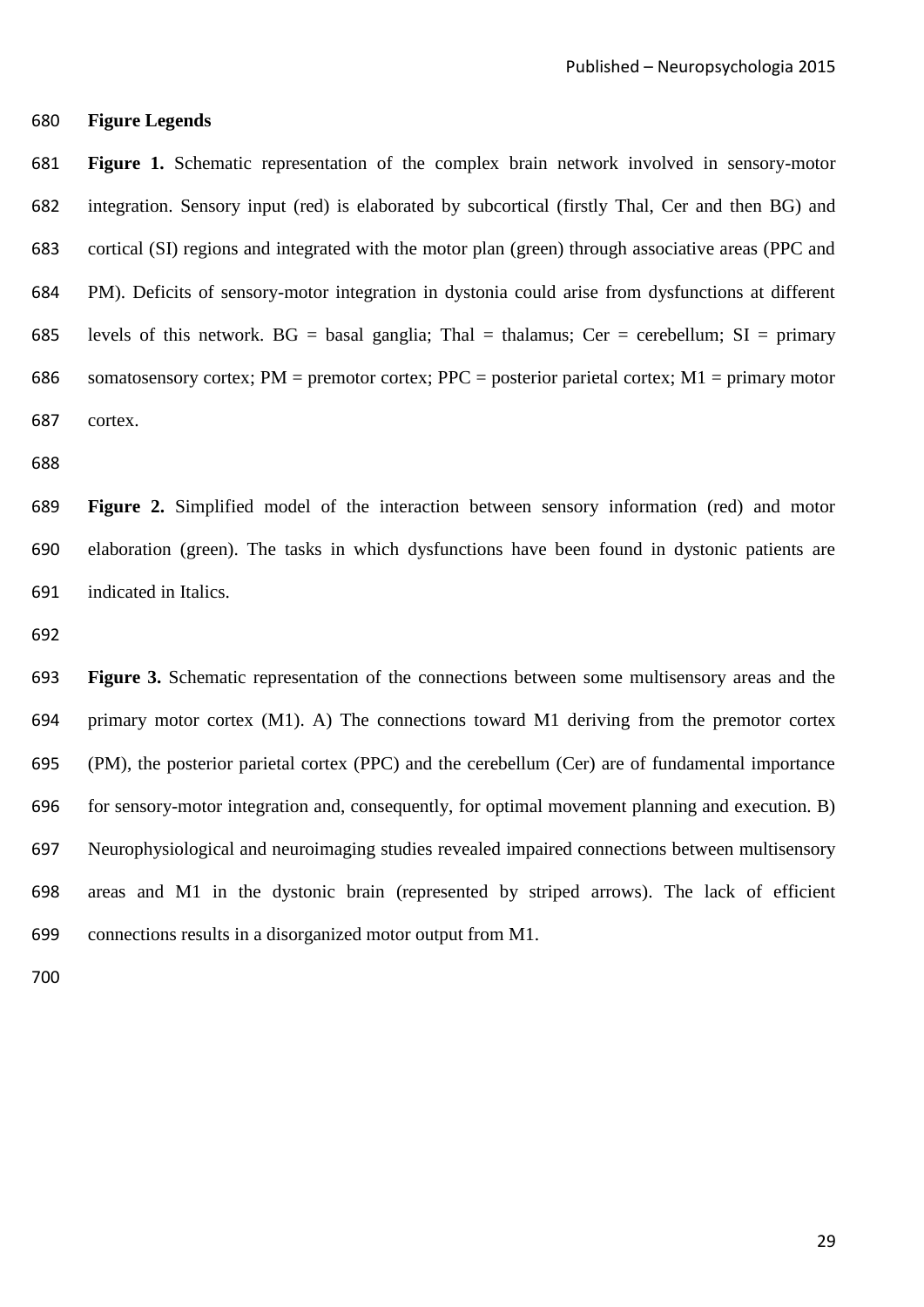# **References**

- <span id="page-30-15"></span> Abbruzzese, G., Marchese, R., Buccolieri, A., Gasparetto, B., & Trompetto, C. (2001). Abnormalities of sensorimotor integration in focal dystonia: a transcranial magnetic stimulation study. *Brain, 124*, 537-545.
- <span id="page-30-20"></span> Aglioti, S. M., Fiorio, M., Forster, B., & Tinazzi, M. (2003). Temporal discrimination of cross-modal and unimodal stimuli in generalized dystonia. *Neurology, 60*, 782-785.
- <span id="page-30-3"></span> Andersen, R. A., & Buneo, C. A. (2002). Intentional maps in posterior parietal cortex. *Annu Rev Neurosci, 25*, 189-220.
- <span id="page-30-19"></span> Argyelan, M., Carbon, M., Niethammer, M., Ulug, A. M., Voss, H. U., Bressman, S. B., Dhawan, V., & Eidelberg, D. (2009). Cerebellothalamocortical connectivity regulates penetrance in dystonia. *J Neurosci, 29*, 9740-9747.
- <span id="page-30-14"></span> Ashburner, J., & Friston, K. J. (2000). Voxel-based morphometry--the methods. *Neuroimage, 11*, 805-821.
- <span id="page-30-1"></span> Avanzino, L., & Fiorio, M. (2014). Proprioceptive dysfunction in focal dystonia: from experimental evidence to rehabilitation strategies. *Front Hum Neurosci, 8*, 1000.
- <span id="page-30-2"></span> Avanzino, L., Martino, D., Martino, I., Pelosin, E., Vicario, C. M., Bove, M., Defazio, G., & Abbruzzese, G. (2013). Temporal expectation in focal hand dystonia. *Brain, 136*, 444-454.
- <span id="page-30-16"></span> Avanzino, L., Martino, D., van de Warrenburg, B. P., Schneider, S. A., Abbruzzese, G., Defazio, G., Schrag, A., Bhatia, K. P., & Rothwell, J. C. (2008). Cortical excitability is abnormal in patients with the "fixed dystonia" syndrome. *Mov Disord, 23*, 646-652.
- <span id="page-30-12"></span> Bara-Jimenez, W., Catalan, M. J., Hallett, M., & Gerloff, C. (1998). Abnormal somatosensory homunculus in dystonia of the hand. *Ann Neurol, 44*, 828-831.
- <span id="page-30-4"></span> Bara-Jimenez, W., Shelton, P., & Hallett, M. (2000). Spatial discrimination is abnormal in focal hand dystonia. *Neurology, 55*, 1869-1873.
- <span id="page-30-5"></span> Bara-Jimenez, W., Shelton, P., Sanger, T. D., & Hallett, M. (2000). Sensory discrimination capabilities in patients with focal hand dystonia. *Ann Neurol, 47*, 377-380.
- <span id="page-30-18"></span> Bares, M., & Rektor, I. (2001). Basal ganglia involvement in sensory and cognitive processing. A depth electrode CNV study in human subjects. *Clin Neurophysiol, 112*, 2022-2030.
- <span id="page-30-6"></span> Benedetti, F. (1985). Processing of tactile spatial information with crossed fingers. *J Exp Psychol Hum Percept Perform, 11*, 517-525.
- <span id="page-30-0"></span> Bhatia, K. P., & Marsden, C. D. (1994). The behavioural and motor consequences of focal lesions 732 of the basal ganglia in man. *Brain, 117 (Pt 4)*, 859-876.<br>733 Bleton, J. P., Teremetz, M., Vidailhet, M., Mesure, S., Maier,
- <span id="page-30-11"></span>Bleton, J. P., Teremetz, M., Vidailhet, M., Mesure, S., Maier, M. A., & Lindberg, P. G. (2014). Impaired force control in writer's cramp showing a bilateral deficit in sensorimotor integration. *Mov Disord, 29*, 130-134.
- <span id="page-30-13"></span> Bonda, E., Petrides, M., Frey, S., & Evans, A. (1995). Neural correlates of mental transformations of the body-in-space. *Proc Natl Acad Sci U S A, 92*, 11180-11184.
- <span id="page-30-10"></span>Botvinick, M., & Cohen, J. (1998). Rubber hands 'feel' touch that eyes see. *Nature, 391*, 756.
- <span id="page-30-9"></span> Bove, M., Brichetto, G., Abbruzzese, G., Marchese, R., & Schieppati, M. (2004). Neck proprioception and spatial orientation in cervical dystonia. *Brain, 127*, 2764-2778.
- <span id="page-30-7"></span> Bradley, D., Whelan, R., Kimmich, O., O'Riordan, S., Mulrooney, N., Brady, P., Walsh, R., Reilly, R. B., Hutchinson, S., Molloy, F., & Hutchinson, M. (2012). Temporal discrimination thresholds in adult-onset primary torsion dystonia: an analysis by task type and by dystonia phenotype. *J Neurol, 259*, 77-82.
- <span id="page-30-8"></span> Bradley, D., Whelan, R., Walsh, R., Reilly, R. B., Hutchinson, S., Molloy, F., & Hutchinson, M. (2009). Temporal discrimination threshold: VBM evidence for an endophenotype in adult onset primary torsion dystonia. *Brain : a journal of neurology, 132*, 2327-2335.
- <span id="page-30-17"></span> Bressman, S. B., de Leon, D., Raymond, D., Greene, P. E., Brin, M. F., Fahn, S., Ozelius, L. J., Breakefield, X. O., Kramer, P. L., & Risch, N. J. (1998). The role of the DYT1 gene in secondary dystonia. *Adv Neurol, 78*, 107-115.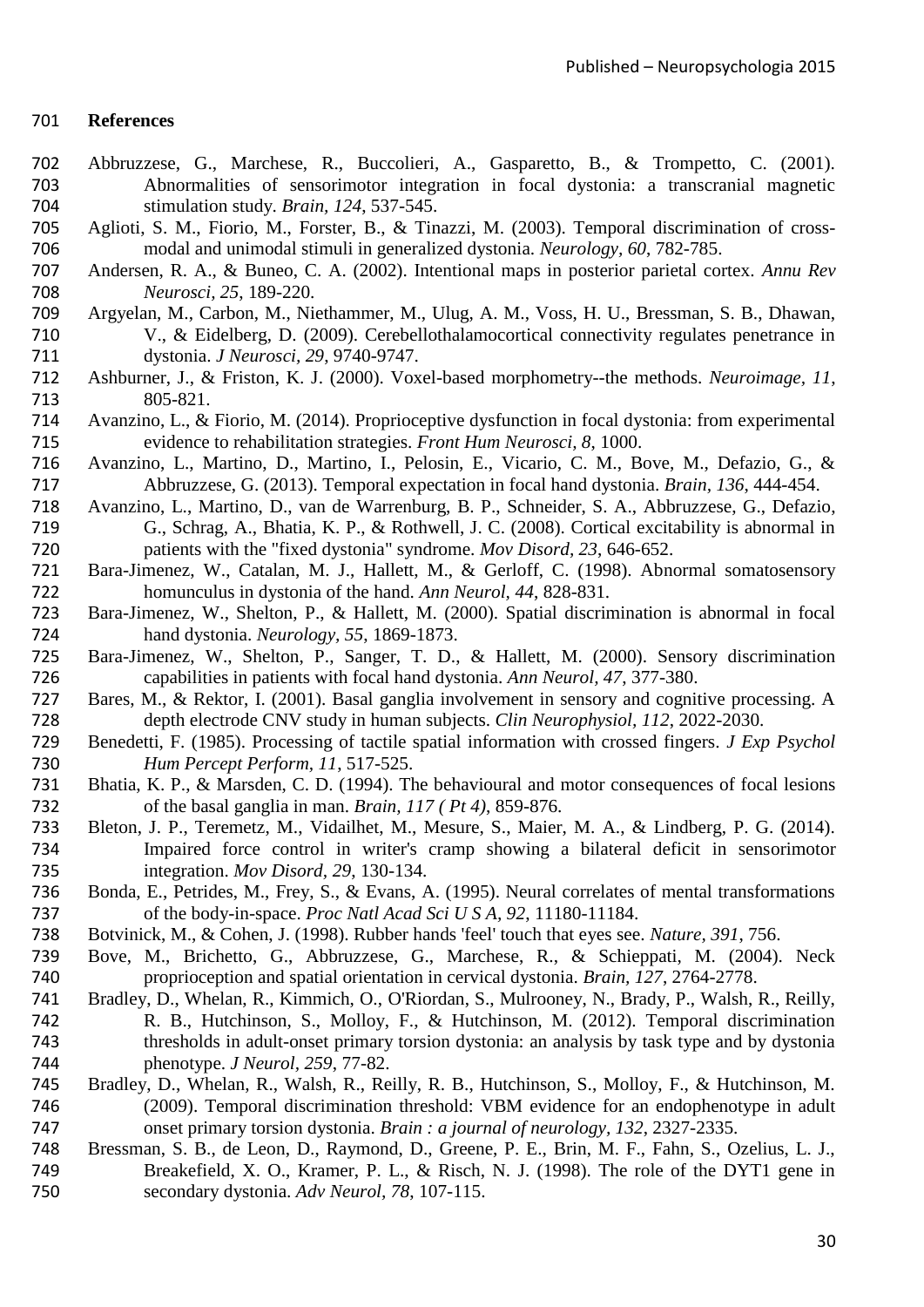- <span id="page-31-15"></span> Brighina, F., Romano, M., Giglia, G., Saia, V., Puma, A., Giglia, F., & Fierro, B. (2009). Effects of cerebellar TMS on motor cortex of patients with focal dystonia: a preliminary report. *Exp Brain Res, 192*, 651-656.
- <span id="page-31-5"></span> Butterworth, S., Francis, S., Kelly, E., McGlone, F., Bowtell, R., & Sawle, G. V. (2003). Abnormal cortical sensory activation in dystonia: an fMRI study. *Mov Disord, 18*, 673-682.
- <span id="page-31-6"></span> Byl, N. N., Merzenich, M. M., & Jenkins, W. M. (1996). A primate genesis model of focal dystonia and repetitive strain injury: I. Learning-induced dedifferentiation of the representation of the hand in the primary somatosensory cortex in adult monkeys. *Neurology, 47*, 508-520.
- <span id="page-31-17"></span> Candia, V., Rosset-Llobet, J., Elbert, T., & Pascual-Leone, A. (2005). Changing the brain through therapy for musicians' hand dystonia. *Ann N Y Acad Sci, 1060*, 335-342.
- <span id="page-31-19"></span> Castrop, F., Dresel, C., Hennenlotter, A., Zimmer, C., & Haslinger, B. (2012). Basal ganglia- premotor dysfunction during movement imagination in writer's cramp. *Mov Disord, 27*, 1432-1439.
- <span id="page-31-7"></span> Ceballos-Baumann, A. O., Sheean, G., Passingham, R. E., Marsden, C. D., & Brooks, D. J. (1997). Botulinum toxin does not reverse the cortical dysfunction associated with writer's cramp. A PET study. *Brain, 120 ( Pt 4)*, 571-582.
- <span id="page-31-18"></span> Cleeland, C. S. (1973). Behavioral technics in the modification of spasmodic torticollis. *Neurology, 23*, 1241-1247.
- <span id="page-31-0"></span> Colby, C. L., & Goldberg, M. E. (1999). Space and attention in parietal cortex. *Annu Rev Neurosci, 22*, 319-349.
- <span id="page-31-12"></span> Colosimo, C., Pantano, P., Calistri, V., Totaro, P., Fabbrini, G., & Berardelli, A. (2005). Diffusion tensor imaging in primary cervical dystonia. *J Neurol Neurosurg Psychiatry, 76*, 1591-1593.
- <span id="page-31-14"></span> Daskalakis, Z. J., Paradiso, G. O., Christensen, B. K., Fitzgerald, P. B., Gunraj, C., & Chen, R. (2004). Exploring the connectivity between the cerebellum and motor cortex in humans. *J Physiol, 557*, 689-700.
- <span id="page-31-4"></span> Dauer, W. T., Burke, R. E., Greene, P., & Fahn, S. (1998). Current concepts on the clinical features, aetiology and management of idiopathic cervical dystonia. *Brain, 121 ( Pt 4)*, 547-560.
- <span id="page-31-1"></span> Davare, M., Andres, M., Cosnard, G., Thonnard, J. L., & Olivier, E. (2006). Dissociating the role of ventral and dorsal premotor cortex in precision grasping. *J Neurosci, 26*, 2260-2268.
- <span id="page-31-11"></span> de Lange, F. P., Hagoort, P., & Toni, I. (2005). Neural topography and content of movement representations. *J Cogn Neurosci, 17*, 97-112.
- <span id="page-31-13"></span> Delmaire, C., Vidailhet, M., Wassermann, D., Descoteaux, M., Valabregue, R., Bourdain, F., Lenglet, C., Sangla, S., Terrier, A., Deriche, R., & Lehericy, S. (2009). Diffusion abnormalities in the primary sensorimotor pathways in writer's cramp. *Arch Neurol, 66*, 502- 508.
- <span id="page-31-2"></span> Delnooz, C. C., Helmich, R. C., Medendorp, W. P., Van de Warrenburg, B. P., & Toni, I. (2013). Writer's cramp: Increased dorsal premotor activity during intended writing. *Hum Brain Mapp, 34*, 613-625.
- <span id="page-31-3"></span> Delnooz, C. C., Helmich, R. C., Toni, I., & van de Warrenburg, B. P. (2012). Reduced parietal connectivity with a premotor writing area in writer's cramp. *Mov Disord, 27*, 1425-1431.
- <span id="page-31-16"></span> Di Lazzaro, V., Restuccia, D., Nardone, R., Leggio, M. G., Oliviero, A., Profice, P., Tonali, P., & Molinari, M. (1995). Motor cortex changes in a patient with hemicerebellectomy. *Electroencephalogr Clin Neurophysiol, 97*, 259-263.
- <span id="page-31-10"></span> Draganski, B., Schneider, S. A., Fiorio, M., Kloppel, S., Gambarin, M., Tinazzi, M., Ashburner, J., Bhatia, K. P., & Frackowiak, R. S. (2009). Genotype-phenotype interactions in primary dystonias revealed by differential changes in brain structure. *Neuroimage, 47*, 1141-1147.
- <span id="page-31-8"></span> Dum, R. P., & Strick, P. L. (2002). Motor areas in the frontal lobe of the primate. *Physiol Behav, 77*, 677-682.
- <span id="page-31-9"></span> Dum, R. P., & Strick, P. L. (2005). Frontal lobe inputs to the digit representations of the motor areas on the lateral surface of the hemisphere. *J Neurosci, 25*, 1375-1386.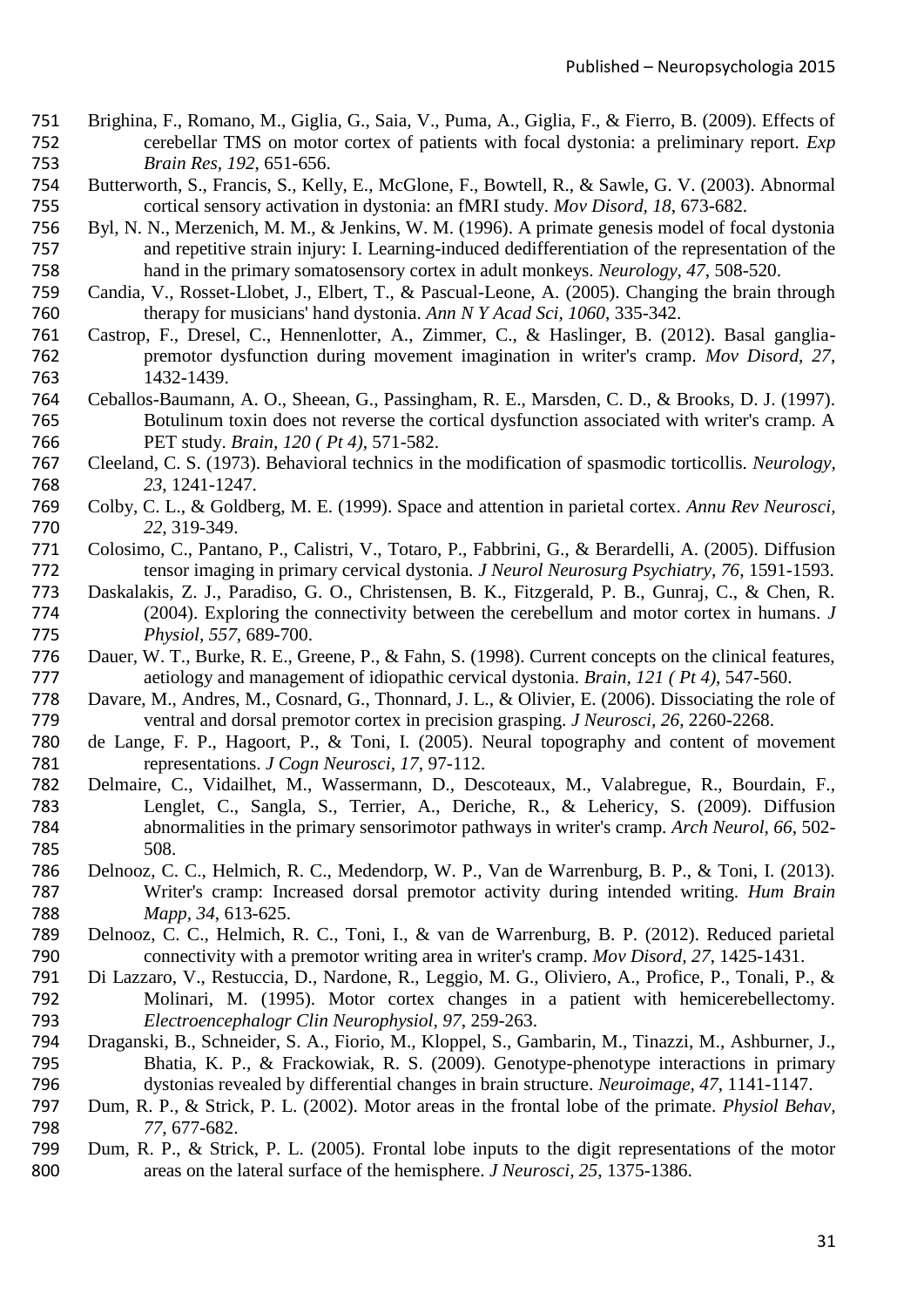- <span id="page-32-13"></span> Elbert, T., Candia, V., Altenmuller, E., Rau, H., Sterr, A., Rockstroh, B., Pantev, C., & Taub, E. (1998). Alteration of digital representations in somatosensory cortex in focal hand dystonia. *Neuroreport, 9*, 3571-3575.
- <span id="page-32-15"></span> Etgen, T., Muhlau, M., Gaser, C., & Sander, D. (2006). Bilateral grey-matter increase in the putamen in primary blepharospasm. *J Neurol Neurosurg Psychiatry, 77*, 1017-1020.
- <span id="page-32-0"></span> Fahn, S., Bressman, S. B., & Marsden, C. D. (1998). Classification of dystonia. *Adv Neurol, 78*, 1- 10.
- <span id="page-32-12"></span> Fiorio, M., Gambarin, M., Defazio, G., Valente, E. M., Stanzani, C., Moretto, G., Loi, M., Soliveri, P., Nardocci, N., Albanese, A., Fiaschi, A., & Tinazzi, M. (2008). Impaired body movement representation in DYT1 mutation carriers. *Clin Neurophysiol, 119*, 1864-1869.
- <span id="page-32-5"></span> Fiorio, M., Gambarin, M., Valente, E. M., Liberini, P., Loi, M., Cossu, G., Moretto, G., Bhatia, K. P., Defazio, G., Aglioti, S. M., Fiaschi, A., & Tinazzi, M. (2007). Defective temporal processing of sensory stimuli in DYT1 mutation carriers: a new endophenotype of dystonia? *Brain, 130*, 134-142.
- <span id="page-32-1"></span> Fiorio, M., Tinazzi, M., & Aglioti, S. M. (2006). Selective impairment of hand mental rotation in patients with focal hand dystonia. *Brain, 129*, 47-54.
- <span id="page-32-3"></span> Fiorio, M., Tinazzi, M., Bertolasi, L., & Aglioti, S. M. (2003). Temporal processing of visuotactile and tactile stimuli in writer's cramp. *Ann Neurol, 53*, 630-635.
- <span id="page-32-11"></span> Fiorio, M., Tinazzi, M., Ionta, S., Fiaschi, A., Moretto, G., Edwards, M. J., Bhatia, K. P., & Aglioti, S. M. (2007). Mental rotation of body parts and non-corporeal objects in patients with idiopathic cervical dystonia. *Neuropsychologia, 45*, 2346-2354.
- <span id="page-32-4"></span> Fiorio, M., Tinazzi, M., Scontrini, A., Stanzani, C., Gambarin, M., Fiaschi, A., Moretto, G., Fabbrini, G., & Berardelli, A. (2008). Tactile temporal discrimination in patients with blepharospasm. *J Neurol Neurosurg Psychiatry, 79*, 796-798.
- <span id="page-32-10"></span> Fiorio, M., Weise, D., Onal-Hartmann, C., Zeller, D., Tinazzi, M., & Classen, J. (2011). Impairment of the rubber hand illusion in focal hand dystonia. *Brain, 134*, 1428-1437.
- <span id="page-32-19"></span> Fiorio, M., Zhang, W., Bresciani, M. C., Rodi, G., Bertolasi, L., Gambarin, M., & Tinazzi, M. (2010). Corticospinal excitability during action observation in task-specific dystonia: a transcranial magnetic stimulation study. *Neuroscience, 171*, 117-124.
- <span id="page-32-6"></span> Frima, N., & Grunewald, R. A. (2005). Abnormal vibration induced illusion of movement in essential tremor: evidence for abnormal muscle spindle afferent function. *J Neurol Neurosurg Psychiatry, 76*, 55-57.
- <span id="page-32-7"></span> Frima, N., Nasir, J., & Grunewald, R. A. (2008). Abnormal vibration-induced illusion of movement in idiopathic focal dystonia: an endophenotypic marker? *Mov Disord, 23*, 373-377.
- <span id="page-32-8"></span> Frima, N., Rome, S. M., & Grunewald, R. A. (2003). The effect of fatigue on abnormal vibration induced illusion of movement in idiopathic focal dystonia. *J Neurol Neurosurg Psychiatry, 74*, 1154-1156.
- <span id="page-32-14"></span> Ganis, G., Keenan, J. P., Kosslyn, S. M., & Pascual-Leone, A. (2000). Transcranial magnetic stimulation of primary motor cortex affects mental rotation. *Cereb Cortex, 10*, 175-180.
- <span id="page-32-2"></span>840 Goodwin, G. M., McCloskey, D. I., & Matthews, P. B. (1972). The contribution of muscle afferents to kinaesthesia shown by vibration induced illusions of movement and by the effects of paralysing joint afferents. *Brain, 95*, 705-748.
- <span id="page-32-16"></span> Granert, O., Peller, M., Jabusch, H. C., Altenmuller, E., & Siebner, H. R. (2011). Sensorimotor skills and focal dystonia are linked to putaminal grey-matter volume in pianists. *J Neurol Neurosurg Psychiatry, 82*, 1225-1231.
- <span id="page-32-17"></span> Graziano, M. S., & Gross, C. G. (1993). A bimodal map of space: somatosensory receptive fields in the macaque putamen with corresponding visual receptive fields. *Exp Brain Res, 97*, 96-109.
- <span id="page-32-9"></span> Grunewald, R. A., Yoneda, Y., Shipman, J. M., & Sagar, H. J. (1997). Idiopathic focal dystonia: a disorder of muscle spindle afferent processing? *Brain, 120 ( Pt 12)*, 2179-2185.
- <span id="page-32-18"></span>Hallett, M. (2006). Pathophysiology of writer's cramp. *Hum Mov Sci, 25*, 454-463.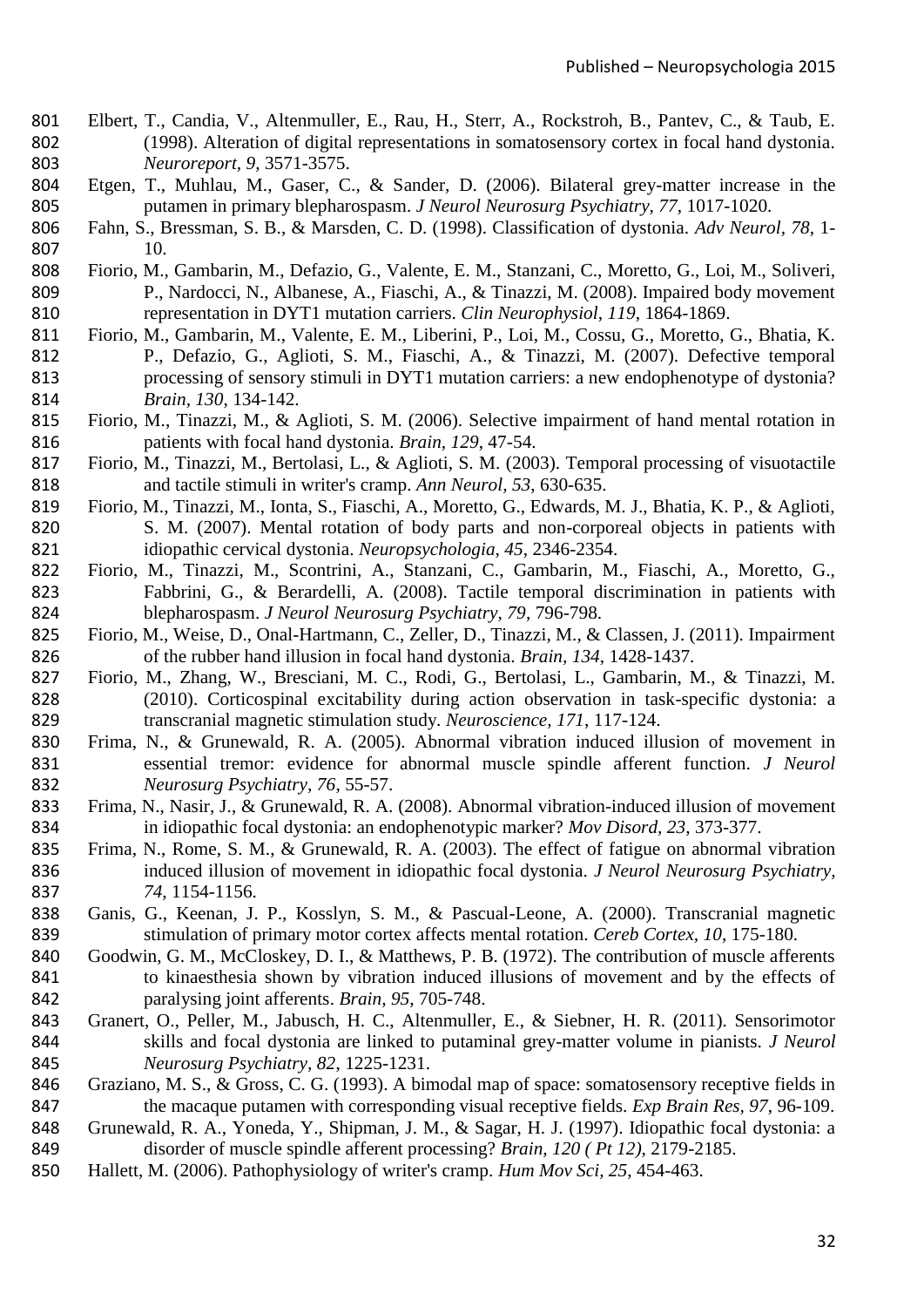- <span id="page-33-15"></span> Harrington, D. L., Haaland, K. Y., & Knight, R. T. (1998). Cortical networks underlying mechanisms of time perception. *J Neurosci, 18*, 1085-1095.
- <span id="page-33-1"></span> Hoshi, E., & Tanji, J. (2007). Distinctions between dorsal and ventral premotor areas: anatomical connectivity and functional properties. *Curr Opin Neurobiol, 17*, 234-242.
- <span id="page-33-14"></span> Huang, Y. Z., Rothwell, J. C., Lu, C. S., Wang, J., & Chen, R. S. (2010). Restoration of motor inhibition through an abnormal premotor-motor connection in dystonia. *Mov Disord, 25*, 696-703.
- <span id="page-33-17"></span> Hubsch, C., Roze, E., Popa, T., Russo, M., Balachandran, A., Pradeep, S., Mueller, F., Brochard, V., Quartarone, A., Degos, B., Vidailhet, M., Kishore, A., & Meunier, S. (2013). Defective cerebellar control of cortical plasticity in writer's cramp. *Brain, 136*, 2050-2062.
- <span id="page-33-2"></span> Hutchinson, M., Kimmich, O., Molloy, A., Whelan, R., Molloy, F., Lynch, T., Healy, D. G., Walsh, C., Edwards, M. J., Ozelius, L., Reilly, R. B., & O'Riordan, S. (2013). The endophenotype and the phenotype: temporal discrimination and adult-onset dystonia. *Mov Disord, 28*, 1766- 1774.
- <span id="page-33-11"></span> Ibanez, V., Sadato, N., Karp, B., Deiber, M. P., & Hallett, M. (1999). Deficient activation of the motor cortical network in patients with writer's cramp. *Neurology, 53*, 96-105.
- <span id="page-33-10"></span> Inzelberg, R., Flash, T., Schechtman, E., & Korczyn, A. D. (1995). Kinematic properties of upper limb trajectories in idiopathic torsion dystonia. *J Neurol Neurosurg Psychiatry, 58*, 312-319.
- <span id="page-33-7"></span> Ionta, S., & Blanke, O. (2009). Differential influence of hands posture on mental rotation of hands and feet in left and right handers. *Exp Brain Res, 195*, 207-217.
- <span id="page-33-4"></span> Ionta, S., Ferretti, A., Merla, A., Tartaro, A., & Romani, G. L. (2010). Step-by-step: the effects of physical practice on the neural correlates of locomotion imagery revealed by fMRI. *Hum Brain Mapp, 31*, 694-702.
- <span id="page-33-8"></span> Ionta, S., Fourkas, A. D., & Aglioti, S. M. (2010). Egocentric and object-based transformations in the laterality judgement of human and animal faces and of non-corporeal objects. *Behav Brain Res, 207*, 452-457.
- <span id="page-33-6"></span> Ionta, S., Sforza, A., Funato, M., & Blanke, O. (2013). Anatomically plausible illusory posture affects mental rotation of body parts. *Cogn Affect Behav Neurosci, 13*, 197-209.
- <span id="page-33-16"></span> Jahanshahi, M., Rowe, J., Saleem, T., Brown, R. G., Limousin-Dowsey, P., Rothwell, J. C., 880 Thomas, D. G., & Quinn, N. P. (2002). Striatal contribution to cognition: working memory and executive function in Parkinson's disease before and after unilateral posteroventral pallidotomy. *J Cogn Neurosci, 14*, 298-310.
- <span id="page-33-0"></span>Jankovic, J. (2009). Treatment of hyperkinetic movement disorders. *Lancet Neurol, 8*, 844-856.
- <span id="page-33-5"></span> Kaji, R., Rothwell, J. C., Katayama, M., Ikeda, T., Kubori, T., Kohara, N., Mezaki, T., Shibasaki, H., & Kimura, J. (1995). Tonic vibration reflex and muscle afferent block in writer's cramp. *Ann Neurol, 38*, 155-162.
- <span id="page-33-9"></span> Karnath, H. O., Konczak, J., & Dichgans, J. (2000). Effect of prolonged neck muscle vibration on lateral head tilt in severe spasmodic torticollis. *J Neurol Neurosurg Psychiatry, 69*, 658-660.
- <span id="page-33-18"></span> Kimberley, T. J., Borich, M. R., Arora, S., & Siebner, H. R. (2013). Multiple sessions of low- frequency repetitive transcranial magnetic stimulation in focal hand dystonia: clinical and physiological effects. *Restor Neurol Neurosci, 31*, 533-542.
- <span id="page-33-3"></span> Kimmich, O., Molloy, A., Whelan, R., Williams, L., Bradley, D., Balsters, J., Molloy, F., Lynch, T., Healy, D. G., Walsh, C., O'Riordan, S., Reilly, R. B., & Hutchinson, M. (2014). Temporal discrimination, a cervical dystonia endophenotype: penetrance and functional correlates. *Mov Disord, 29*, 804-811.
- <span id="page-33-13"></span> Koch, G., Cercignani, M., Pecchioli, C., Versace, V., Oliveri, M., Caltagirone, C., Rothwell, J., & Bozzali, M. (2010). In vivo definition of parieto-motor connections involved in planning of grasping movements. *Neuroimage, 51*, 300-312.
- <span id="page-33-12"></span> Koch, G., Fernandez Del Olmo, M., Cheeran, B., Ruge, D., Schippling, S., Caltagirone, C., & Rothwell, J. C. (2007). Focal stimulation of the posterior parietal cortex increases the excitability of the ipsilateral motor cortex. *J Neurosci, 27*, 6815-6822.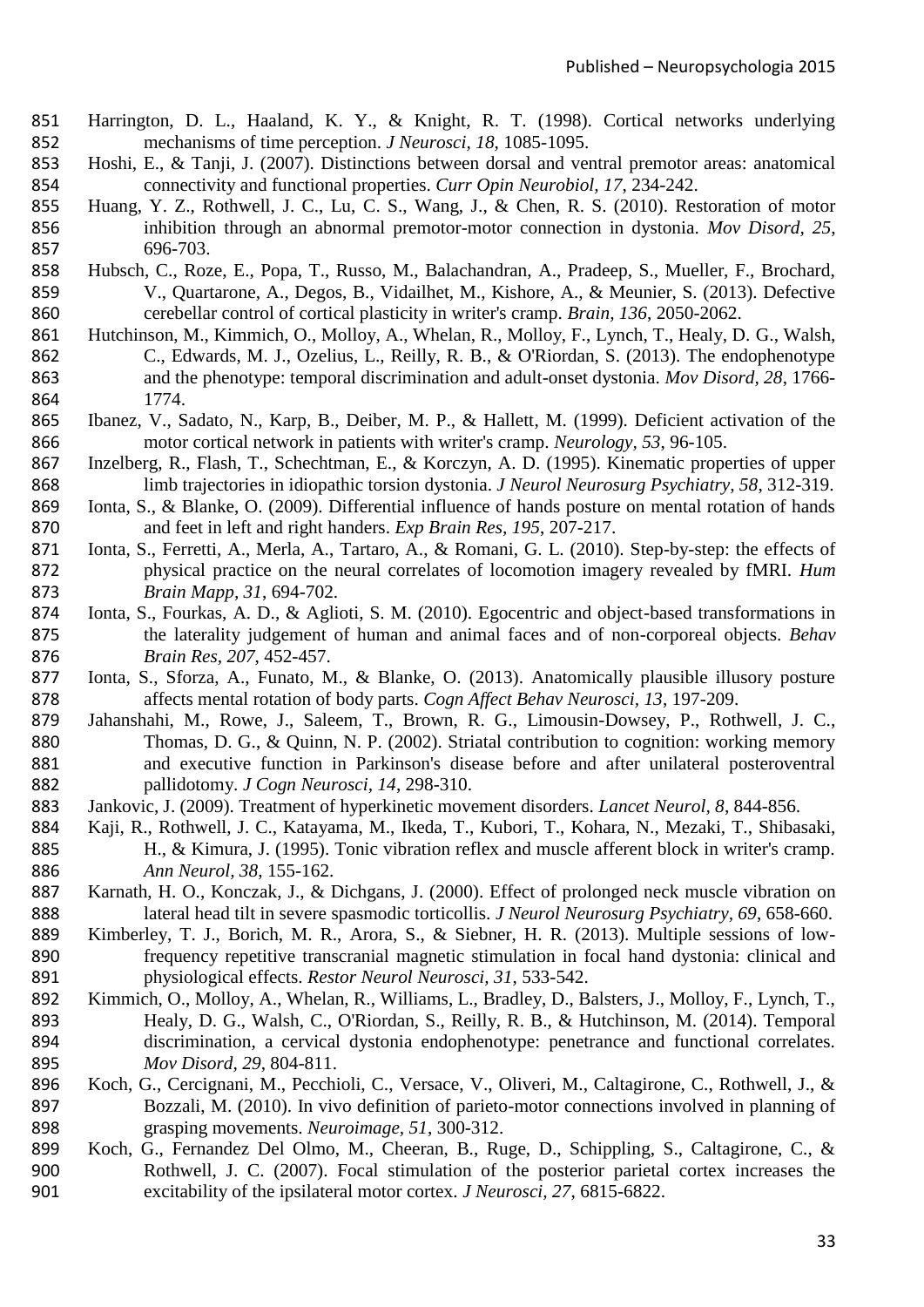- <span id="page-34-6"></span> Koch, G., Fernandez Del Olmo, M., Cheeran, B., Schippling, S., Caltagirone, C., Driver, J., & Rothwell, J. C. (2008). Functional interplay between posterior parietal and ipsilateral motor cortex revealed by twin-coil transcranial magnetic stimulation during reach planning toward contralateral space. *J Neurosci, 28*, 5944-5953.
- <span id="page-34-7"></span> Koch, G., Franca, M., Del Olmo, M. F., Cheeran, B., Milton, R., Alvarez Sauco, M., & Rothwell, J. C. (2006). Time course of functional connectivity between dorsal premotor and contralateral motor cortex during movement selection. *J Neurosci, 26*, 7452-7459.
- <span id="page-34-12"></span> Koch, G., Mori, F., Marconi, B., Codeca, C., Pecchioli, C., Salerno, S., Torriero, S., Lo Gerfo, E., Mir, P., Oliveri, M., & Caltagirone, C. (2008). Changes in intracortical circuits of the human motor cortex following theta burst stimulation of the lateral cerebellum. *Clin Neurophysiol, 119*, 2559-2569.
- <span id="page-34-14"></span> Koch, G., Porcacchia, P., Ponzo, V., Carrillo, F., Caceres-Redondo, M. T., Brusa, L., Desiato, M. T., Arciprete, F., Di Lorenzo, F., Pisani, A., Caltagirone, C., Palomar, F. J., & Mir, P. (2014). Effects of two weeks of cerebellar theta burst stimulation in cervical dystonia patients. *Brain Stimul, 7*, 564-572.
- <span id="page-34-5"></span> Koch, G., & Rothwell, J. C. (2009). TMS investigations into the task-dependent functional interplay between human posterior parietal and motor cortex. *Behav Brain Res, 202*, 147-152.
- <span id="page-34-10"></span> Koechlin, E., Danek, A., Burnod, Y., & Grafman, J. (2002). Medial prefrontal and subcortical mechanisms underlying the acquisition of motor and cognitive action sequences in humans. *Neuron, 35*, 371-381.
- <span id="page-34-0"></span> Konczak, J., & Abbruzzese, G. (2013). Focal dystonia in musicians: linking motor symptoms to somatosensory dysfunction. *Front Hum Neurosci, 7*, 297.
- <span id="page-34-16"></span> Korein, J., Brudny, J., Grynbaum, B., Sachs-Frankel, G., Weisinger, M., & Levidow, L. (1976). Sensory feedback therapy of spasmodic torticollis and dystonia: results in treatment of 55 patients. *Adv Neurol, 14*, 375-402.
- <span id="page-34-4"></span> Kosslyn, S. M., DiGirolamo, G. J., Thompson, W. L., & Alpert, N. M. (1998). Mental rotation of objects versus hands: neural mechanisms revealed by positron emission tomography. *Psychophysiology, 35*, 151-161.
- <span id="page-34-11"></span> Kuhn, A. A., Doyle, L., Pogosyan, A., Yarrow, K., Kupsch, A., Schneider, G. H., Hariz, M. I., Trottenberg, T., & Brown, P. (2006). Modulation of beta oscillations in the subthalamic area during motor imagery in Parkinson's disease. *Brain, 129*, 695-706.
- <span id="page-34-9"></span> Lacruz, F., Artieda, J., Pastor, M. A., & Obeso, J. A. (1991). The anatomical basis of somaesthetic temporal discrimination in humans. *J Neurol Neurosurg Psychiatry, 54*, 1077-1081.
- <span id="page-34-2"></span> Lenz, F. A., & Byl, N. N. (1999). Reorganization in the cutaneous core of the human thalamic principal somatic sensory nucleus (Ventral caudal) in patients with dystonia. *J Neurophysiol, 82*, 3204-3212.
- <span id="page-34-3"></span> Lenz, F. A., Jaeger, C. J., Seike, M. S., Lin, Y. C., Reich, S. G., DeLong, M. R., & Vitek, J. L. (1999). Thalamic single neuron activity in patients with dystonia: dystonia-related activity and somatic sensory reorganization. *J Neurophysiol, 82*, 2372-2392.
- <span id="page-34-17"></span> Leplow, B. (1990). Heterogeneity of biofeedback training effects in spasmodic torticollis: a single-case approach. *Behav Res Ther, 28*, 359-365.
- <span id="page-34-13"></span> Lin, P. T., & Hallett, M. (2009). The pathophysiology of focal hand dystonia. *J Hand Ther, 22*, 109- 113; quiz 114.
- <span id="page-34-15"></span> Lissek, S., Wilimzig, C., Stude, P., Pleger, B., Kalisch, T., Maier, C., Peters, S. A., Nicolas, V., Tegenthoff, M., & Dinse, H. R. (2009). Immobilization impairs tactile perception and shrinks somatosensory cortical maps. *Curr Biol, 19*, 837-842.
- <span id="page-34-8"></span> Marconi, B., Genovesio, A., Giannetti, S., Molinari, M., & Caminiti, R. (2003). Callosal connections of dorso-lateral premotor cortex. *Eur J Neurosci, 18*, 775-788.
- <span id="page-34-1"></span> Marinelli, L., Pelosin, E., Trompetto, C., Avanzino, L., Ghilardi, M. F., Abbruzzese, G., & Bove, M. (2011). In idiopathic cervical dystonia movement direction is inaccurate when reaching in unusual workspaces. *Parkinsonism Relat Disord, 17*, 470-472.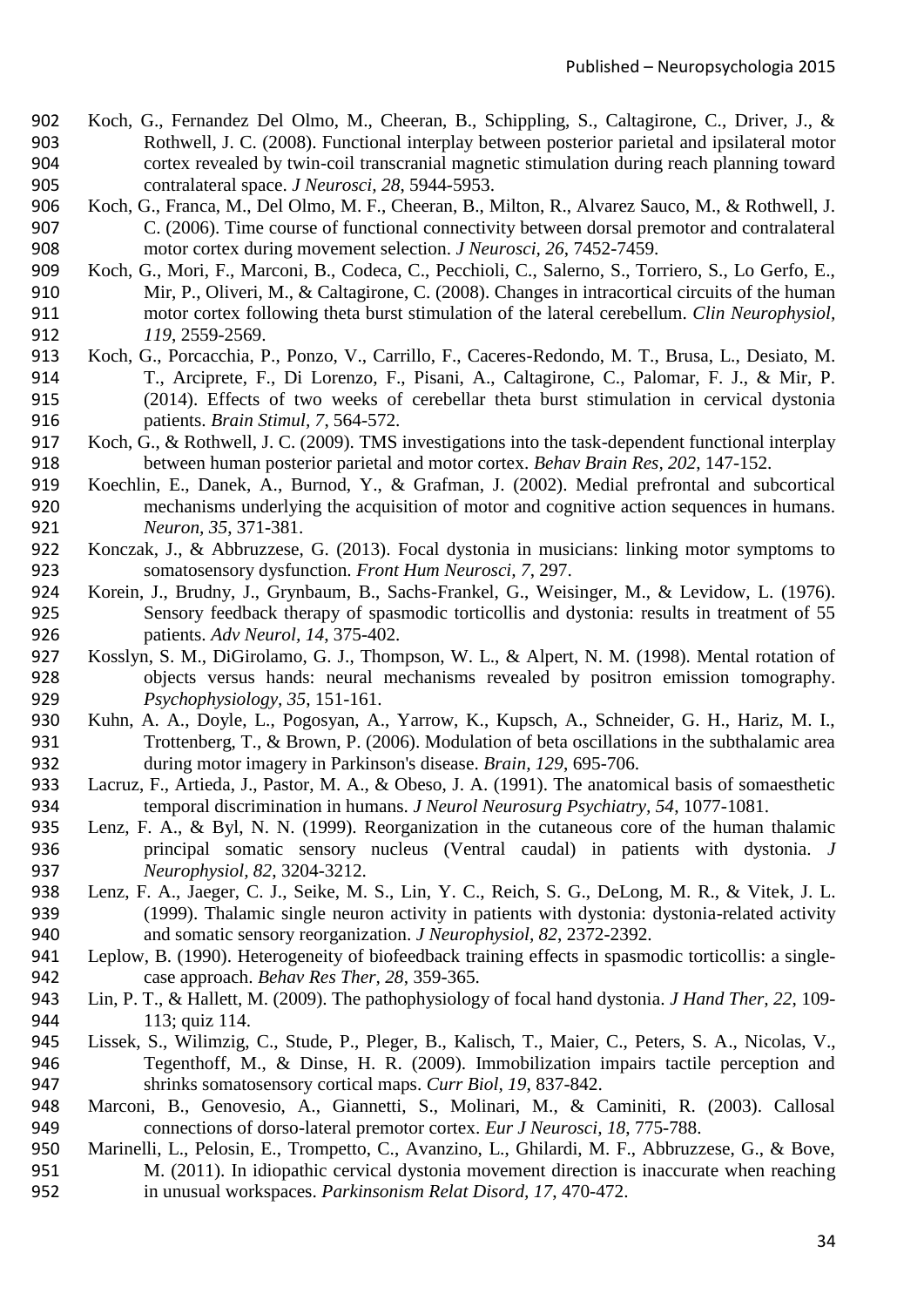- <span id="page-35-7"></span> Martino, D., Lagravinese, G., Pelosin, E., Chaudhuri, R. K., Vicario, C. M., Abbruzzese, G., & Avanzino, L. (2015). Temporal processing of perceived body movement in cervical dystonia. *Mov Disord*.
- <span id="page-35-2"></span> Matthews, P. (1972). *Mammalian muscle receptors and their central actions* (Vol. 23). London: Edward Arnold Ltd.
- <span id="page-35-13"></span> May, A., & Gaser, C. (2006). Magnetic resonance-based morphometry: a window into structural plasticity of the brain. *Curr Opin Neurol, 19*, 407-411.
- <span id="page-35-10"></span> Meunier, S., Garnero, L., Ducorps, A., Mazieres, L., Lehericy, S., du Montcel, S. T., Renault, B., & Vidailhet, M. (2001). Human brain mapping in dystonia reveals both endophenotypic traits and adaptive reorganization. *Ann Neurol, 50*, 521-527.
- <span id="page-35-15"></span> Mochizuki, H., Huang, Y. Z., & Rothwell, J. C. (2004). Interhemispheric interaction between human dorsal premotor and contralateral primary motor cortex. *J Physiol, 561*, 331-338.
- <span id="page-35-4"></span> Molloy, F. M., Carr, T. D., Zeuner, K. E., Dambrosia, J. M., & Hallett, M. (2003). Abnormalities of spatial discrimination in focal and generalized dystonia. *Brain, 126*, 2175-2182.
- <span id="page-35-16"></span> Murase, N., Rothwell, J. C., Kaji, R., Urushihara, R., Nakamura, K., Murayama, N., Igasaki, T., Sakata-Igasaki, M., Mima, T., Ikeda, A., & Shibasaki, H. (2005). Subthreshold low- frequency repetitive transcranial magnetic stimulation over the premotor cortex modulates writer's cramp. *Brain, 128*, 104-115.
- <span id="page-35-12"></span> Naumann, M., Magyar-Lehmann, S., Reiners, K., Erbguth, F., & Leenders, K. L. (2000). Sensory tricks in cervical dystonia: perceptual dysbalance of parietal cortex modulates frontal motor programming. *Ann Neurol, 47*, 322-328.
- <span id="page-35-11"></span> Nelson, A. J., Blake, D. T., & Chen, R. (2009). Digit-specific aberrations in the primary somatosensory cortex in Writer's cramp. *Ann Neurol, 66*, 146-154.
- <span id="page-35-5"></span> O'Dwyer, J. P., O'Riordan, S., Saunders-Pullman, R., Bressman, S. B., Molloy, F., Lynch, T., & Hutchinson, M. (2005). Sensory abnormalities in unaffected relatives in familial adult-onset dystonia. *Neurology, 65*, 938-940.
- <span id="page-35-8"></span> Odergren, T., Iwasaki, N., Borg, J., & Forssberg, H. (1996). Impaired sensory-motor integration during grasping in writer's cramp. *Brain, 119 ( Pt 2)*, 569-583.
- <span id="page-35-6"></span> Parsons, L. M. (1994). Temporal and kinematic properties of motor behavior reflected in mentally simulated action. *J Exp Psychol Hum Percept Perform, 20*, 709-730.
- <span id="page-35-17"></span> Pastor, M. A., Day, B. L., Macaluso, E., Friston, K. J., & Frackowiak, R. S. (2004). The functional neuroanatomy of temporal discrimination. *J Neurosci, 24*, 2585-2591.
- <span id="page-35-18"></span> Peller, M., Zeuner, K. E., Munchau, A., Quartarone, A., Weiss, M., Knutzen, A., Hallett, M., Deuschl, G., & Siebner, H. R. (2006). The basal ganglia are hyperactive during the discrimination of tactile stimuli in writer's cramp. *Brain, 129*, 2697-2708.
- <span id="page-35-19"></span> Pelosin, E., Avanzino, L., Marchese, R., Stramesi, P., Bilanci, M., Trompetto, C., & Abbruzzese, G. (2013). kinesiotaping reduces pain and modulates sensory function in patients with focal dystonia: a randomized crossover pilot study. *Neurorehabil Neural Repair, 27*, 722-731.
- <span id="page-35-9"></span> Pelosin, E., Bove, M., Marinelli, L., Abbruzzese, G., & Ghilardi, M. F. (2009). Cervical dystonia affects aimed movements of nondystonic segments. *Mov Disord, 24*, 1955-1961.
- <span id="page-35-0"></span> Perruchoud, D., Murray, M. M., Lefebvre, J., & Ionta, S. (2014). Focal dystonia and the Sensory-Motor Integrative Loop for Enacting (SMILE). *Front Hum Neurosci, 8*, 458.
- <span id="page-35-14"></span> Porcacchia, P., Palomar, F. J., Caceres-Redondo, M. T., Huertas-Fernandez, I., Martin-Rodriguez, J. F., Carrillo, F., Koch, G., & Mir, P. (2014). Parieto-motor cortical dysfunction in primary cervical dystonia. *Brain Stimul, 7*, 650-657.
- <span id="page-35-1"></span> Pouget, A., & Sejnowski, T. J. (1997). Spatial transformations in the parietal cortex using basis functions. *J Cogn Neurosci, 9*, 222-237.
- <span id="page-35-3"></span> Prochazka, A. (1996). Proprioceptive feedback and movement regulation. In *Handbook of Physiology. Exercise: Regulation and Integration of Multiple Systems* (Vol. 12, pp. 89-127). New York: Am. Physiol. Soc.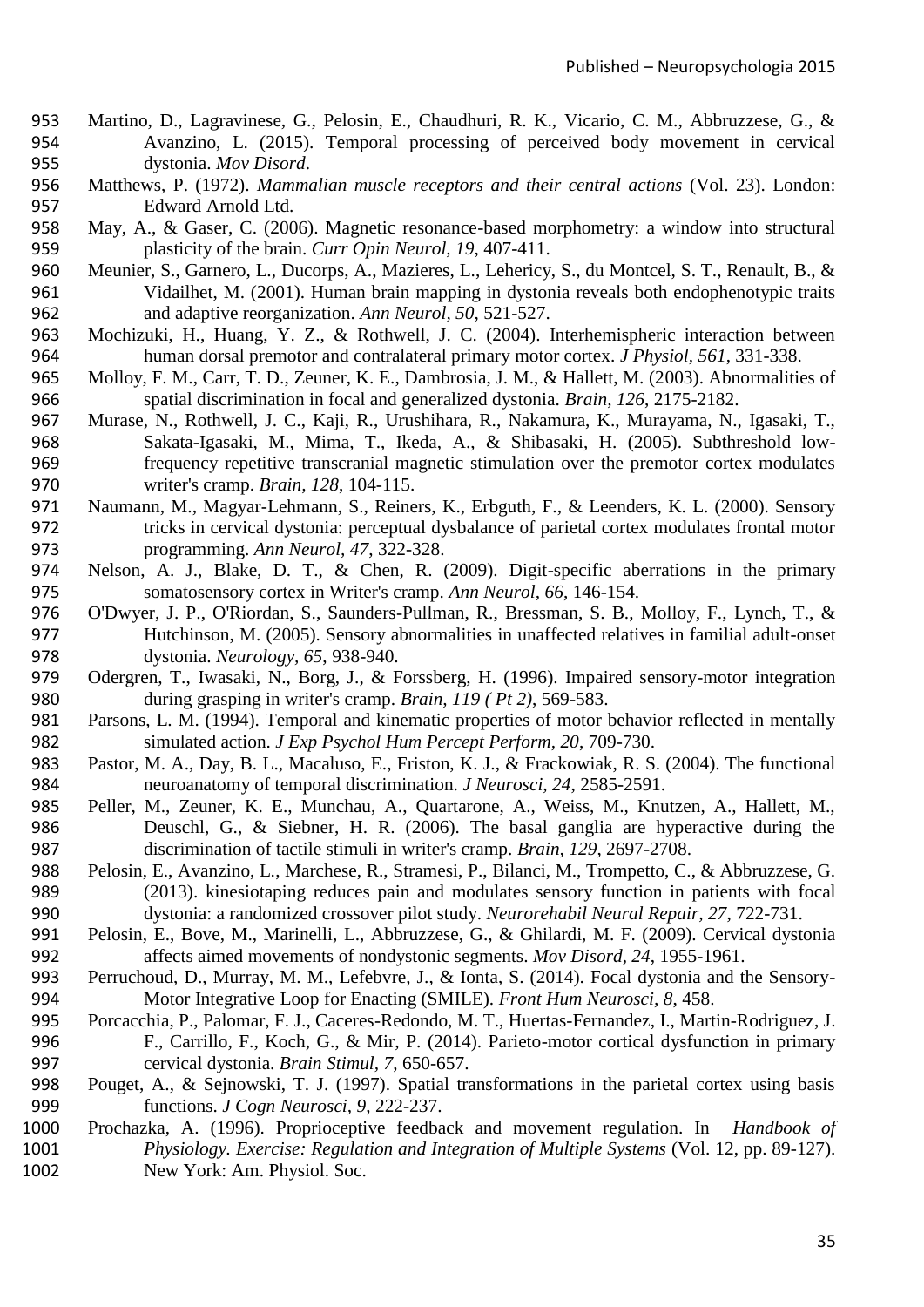- <span id="page-36-1"></span> Proske, U., & Gandevia, S. C. (2012). The proprioceptive senses: their roles in signaling body shape, body position and movement, and muscle force. *Physiol Rev, 92*, 1651-1697.
- <span id="page-36-8"></span> Quartarone, A., Bagnato, S., Rizzo, V., Morgante, F., Sant'Angelo, A., Crupi, D., Romano, M., Messina, C., Berardelli, A., & Girlanda, P. (2005). Corticospinal excitability during motor imagery of a simple tonic finger movement in patients with writer's cramp. *Mov Disord, 20*, 1488-1495.
- <span id="page-36-12"></span> Quartarone, A., Bagnato, S., Rizzo, V., Siebner, H. R., Dattola, V., Scalfari, A., Morgante, F., Battaglia, F., Romano, M., & Girlanda, P. (2003). Abnormal associative plasticity of the human motor cortex in writer's cramp. *Brain, 126*, 2586-2596.
- <span id="page-36-18"></span> Quartarone, A., & Hallett, M. (2013). Emerging concepts in the physiological basis of dystonia. *Mov Disord, 28*, 958-967.
- <span id="page-36-13"></span> Quartarone, A., Rizzo, V., Bagnato, S., Morgante, F., Sant'Angelo, A., Romano, M., Crupi, D., Girlanda, P., Rothwell, J. C., & Siebner, H. R. (2005). Homeostatic-like plasticity of the primary motor hand area is impaired in focal hand dystonia. *Brain, 128*, 1943-1950.
- <span id="page-36-14"></span> Restuccia, D., Valeriani, M., Barba, C., Le Pera, D., Capecci, M., Filippini, V., & Molinari, M. (2001). Functional changes of the primary somatosensory cortex in patients with unilateral cerebellar lesions. *Brain, 124*, 757-768.
- <span id="page-36-0"></span> Rizzolatti, G., Fogassi, L., & Gallese, V. (1997). Parietal cortex: from sight to action. *Curr Opin Neurobiol, 7*, 562-567.
- <span id="page-36-7"></span> Rohde, M., Di Luca, M., & Ernst, M. O. (2011). The Rubber Hand Illusion: feeling of ownership and proprioceptive drift do not go hand in hand. *PLoS One, 6*, e21659.
- <span id="page-36-17"></span> Roll, R., Kavounoudias, A., Albert, F., Legre, R., Gay, A., Fabre, B., & Roll, J. P. (2012). Illusory movements prevent cortical disruption caused by immobilization. *Neuroimage, 62*, 510-519.
- <span id="page-36-6"></span> Rome, S., & Grunewald, R. A. (1999). Abnormal perception of vibration-induced illusion of movement in dystonia. *Neurology, 53*, 1794-1800.
- <span id="page-36-15"></span> Rosenkranz, K., Butler, K., Williamon, A., Cordivari, C., Lees, A. J., & Rothwell, J. C. (2008). Sensorimotor reorganization by proprioceptive training in musician's dystonia and writer's cramp. *Neurology, 70*, 304-315.
- <span id="page-36-16"></span> Rosenkranz, K., Butler, K., Williamon, A., & Rothwell, J. C. (2009). Regaining motor control in musician's dystonia by restoring sensorimotor organization. *J Neurosci, 29*, 14627-14636.
- <span id="page-36-10"></span> Rosenkranz, K., & Rothwell, J. C. (2003). Differential effect of muscle vibration on intracortical inhibitory circuits in humans. *J Physiol, 551*, 649-660.
- <span id="page-36-11"></span> Rosenkranz, K., Williamon, A., Butler, K., Cordivari, C., Lees, A. J., & Rothwell, J. C. (2005). Pathophysiological differences between musician's dystonia and writer's cramp. *Brain, 128*, 918-931.
- <span id="page-36-4"></span> Sadnicka, A., Kimmich, O., Pisarek, C., Ruge, D., Galea, J., Kassavetis, P., Parees, I., Saifee, T., Molloy, A., Bradley, D., O'Riordan, S., Zrinzo, L., Hariz, M., Bhatia, K. P., Limousin, P., Foltynie, T., Rothwell, J. C., Hutchinson, M., & Edwards, M. J. (2013). Pallidal stimulation for cervical dystonia does not correct abnormal temporal discrimination. *Mov Disord, 28*, 1874-1877.
- <span id="page-36-2"></span> Sanger, T. D., Tarsy, D., & Pascual-Leone, A. (2001). Abnormalities of spatial and temporal sensory discrimination in writer's cramp. *Mov Disord, 16*, 94-99.
- <span id="page-36-3"></span> Scontrini, A., Conte, A., Defazio, G., Fiorio, M., Fabbrini, G., Suppa, A., Tinazzi, M., & Berardelli, A. (2009). Somatosensory temporal discrimination in patients with primary focal dystonia. *J Neurol Neurosurg Psychiatry, 80*, 1315-1319.
- <span id="page-36-5"></span> Scontrini, A., Conte, A., Fabbrini, G., Colosimo, C., Di Stasio, F., Ferrazzano, G., & Berardelli, A. (2011). Somatosensory temporal discrimination tested in patients receiving botulinum toxin injection for cervical dystonia. *Mov Disord, 26*, 742-746.
- <span id="page-36-9"></span> Serrien, D. J., Burgunder, J. M., & Wiesendanger, M. (2000). Disturbed sensorimotor processing during control of precision grip in patients with writer's cramp. *Mov Disord, 15*, 965-972.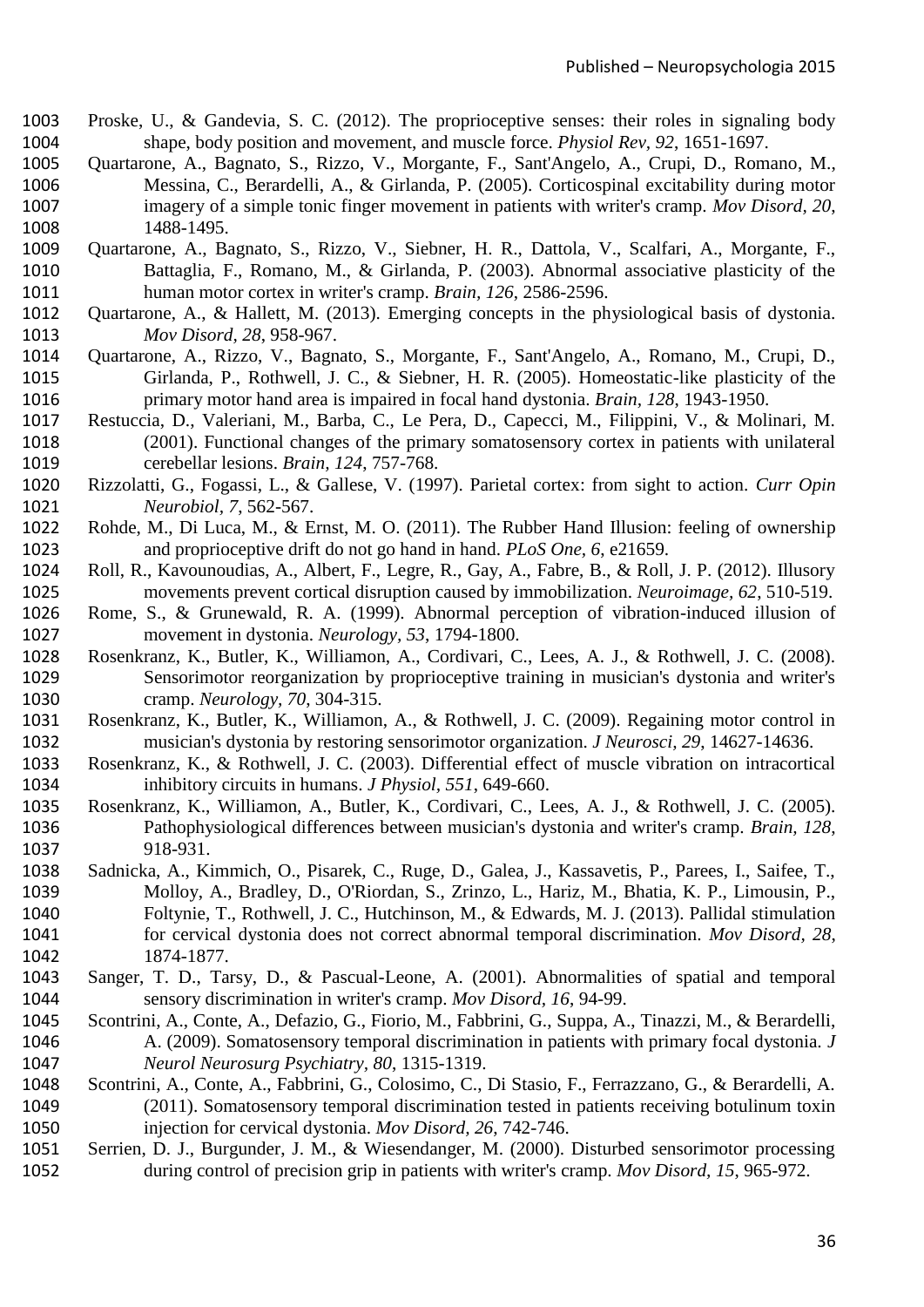- <span id="page-37-14"></span> Siebner, H. R., Filipovic, S. R., Rowe, J. B., Cordivari, C., Gerschlager, W., Rothwell, J. C., Frackowiak, R. S., & Bhatia, K. P. (2003). Patients with focal arm dystonia have increased sensitivity to slow-frequency repetitive TMS of the dorsal premotor cortex. *Brain, 126*, 2710-2725.
- <span id="page-37-1"></span> Taub, E. (1976). Movement in nonhuman primates deprived of somatosensory feedback. *Exerc Sport Sci Rev, 4*, 335-374.
- <span id="page-37-2"></span> Tin, C., & Poon, C. S. (2005). Internal models in sensorimotor integration: perspectives from adaptive control theory. *J Neural Eng, 2*, S147-163.
- <span id="page-37-17"></span> Tinazzi, M., Farina, S., Bhatia, K., Fiaschi, A., Moretto, G., Bertolasi, L., Zarattini, S., & Smania, N. (2005). TENS for the treatment of writer's cramp dystonia: a randomized, placebo-controlled study. *Neurology, 64*, 1946-1948.
- <span id="page-37-4"></span> Tinazzi, M., Fiaschi, A., Frasson, E., Fiorio, M., Cortese, F., & Aglioti, S. M. (2002). Deficits of temporal discrimination in dystonia are independent from the spatial distance between the loci of tactile stimulation. *Mov Disord, 17*, 333-338.
- <span id="page-37-6"></span> Tinazzi, M., Fiorio, M., Bertolasi, L., & Aglioti, S. M. (2004). Timing of tactile and visuo-tactile events is impaired in patients with cervical dystonia. *J Neurol, 251*, 85-90.
- <span id="page-37-0"></span> Tinazzi, M., Fiorio, M., Fiaschi, A., Rothwell, J. C., & Bhatia, K. P. (2009). Sensory functions in dystonia: insights from behavioral studies. *Mov Disord, 24*, 1427-1436.
- <span id="page-37-8"></span> Tinazzi, M., Fiorio, M., Stanzani, C., Moretto, G., Smania, N., Fiaschi, A., Bhatia, K. P., & Rothwell, J. C. (2006). Temporal discrimination of two passive movements in writer's cramp. *Mov Disord, 21*, 1131-1135.
- <span id="page-37-5"></span> Tinazzi, M., Frasson, E., Polo, A., Tezzon, F., Bovi, P., Deotto, L., Mauguiere, F., Fiaschi, A., & Ferrari, G. (1999). Evidence for an abnormal cortical sensory processing in dystonia: selective enhancement of lower limb P37-N50 somatosensory evoked potential. *Mov Disord, 14*, 473-480.
- <span id="page-37-7"></span> Tinazzi, M., Marotta, A., Fasano, A., Bove, F., Bentivoglio, A. R., Squintani, G., Pozzer, L., & Fiorio, M. (2013). Aristotle's illusion reveals interdigit functional somatosensory alterations in focal hand dystonia. *Brain, 136*, 782-789.
- <span id="page-37-18"></span> Tinazzi, M., Zarattini, S., Valeriani, M., Stanzani, C., Moretto, G., Smania, N., Fiaschi, A., & Abbruzzese, G. (2006). Effects of transcutaneous electrical nerve stimulation on motor cortex excitability in writer's cramp: neurophysiological and clinical correlations. *Mov Disord, 21*, 1908-1913.
- <span id="page-37-11"></span> Tokimura, H., Di Lazzaro, V., Tokimura, Y., Oliviero, A., Profice, P., Insola, A., Mazzone, P., Tonali, P., & Rothwell, J. C. (2000). Short latency inhibition of human hand motor cortex by somatosensory input from the hand. *J Physiol, 523 Pt 2*, 503-513.
- <span id="page-37-10"></span> Topp, K. S., & Byl, N. N. (1999). Movement dysfunction following repetitive hand opening and closing: anatomical analysis in Owl monkeys. *Mov Disord, 14*, 295-306.
- <span id="page-37-9"></span> Tumas, V., & Sakamoto, A. C. (2009). A kinesthetic motor imagery study in patients with writer' cramp. *Arq Neuropsiquiatr, 67*, 396-401.
- <span id="page-37-16"></span> Ugawa, Y., Terao, Y., Hanajima, R., Sakai, K., Furubayashi, T., Machii, K., & Kanazawa, I. (1997). Magnetic stimulation over the cerebellum in patients with ataxia. *Electroencephalogr Clin Neurophysiol, 104*, 453-458.
- <span id="page-37-15"></span> Ugawa, Y., Uesaka, Y., Terao, Y., Hanajima, R., & Kanazawa, I. (1995). Magnetic stimulation over the cerebellum in humans. *Ann Neurol, 37*, 703-713.
- <span id="page-37-3"></span> Van Boven, R. W. (2001). Spatial discrimination is abnormal in focal hand dystonia. *Neurology, 57*, 370.
- <span id="page-37-12"></span> Van Der Werf, J., Jensen, O., Fries, P., & Medendorp, W. P. (2010). Neuronal synchronization in human posterior parietal cortex during reach planning. *J Neurosci, 30*, 1402-1412.
- <span id="page-37-13"></span> Vicario, C. M., Martino, D., & Koch, G. (2013). Temporal accuracy and variability in the left and right posterior parietal cortex. *Neuroscience, 245*, 121-128.